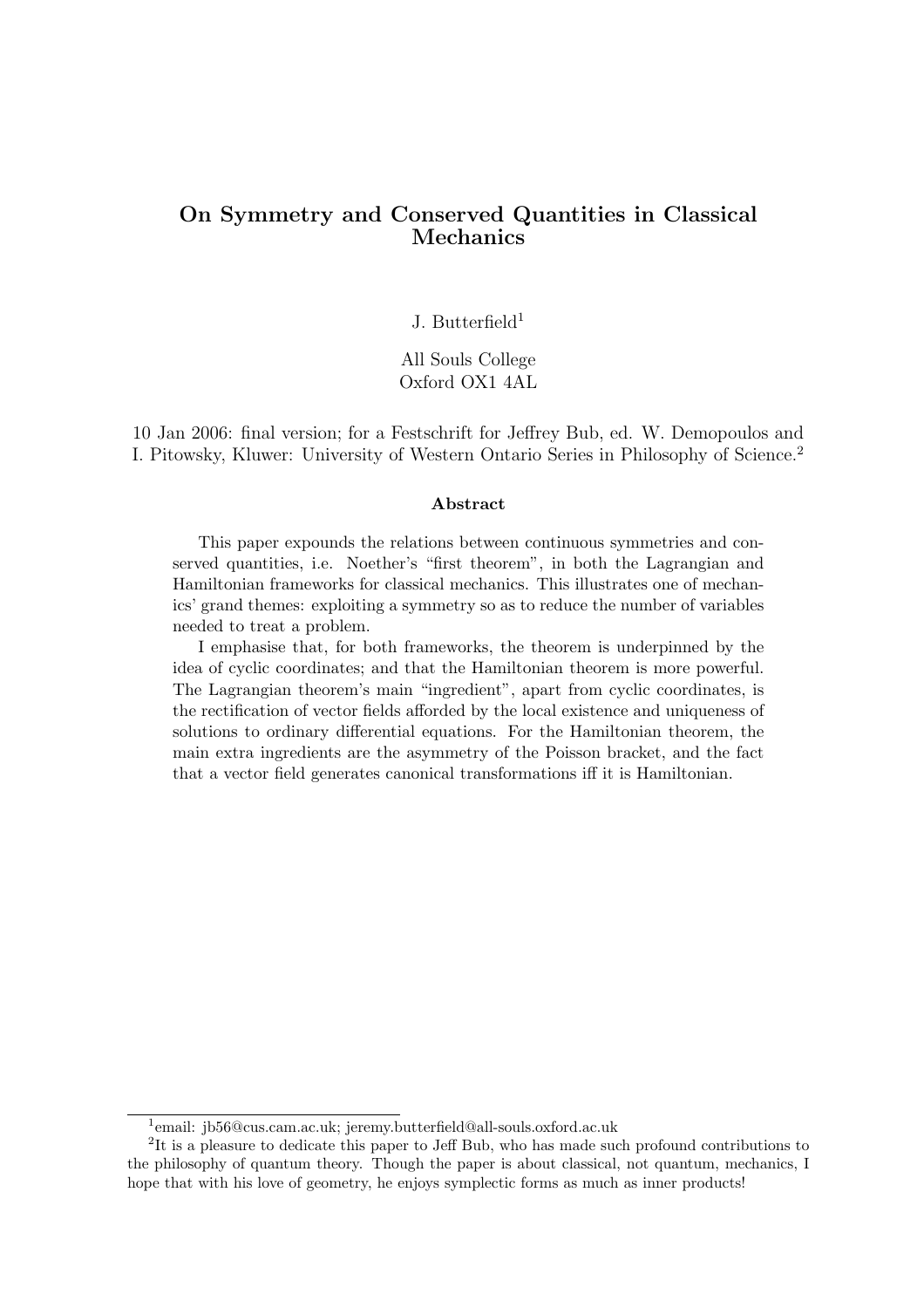# Contents

| Introduction<br>1 |                                                |                                                                                       |                                                                               | $\boldsymbol{2}$ |  |  |
|-------------------|------------------------------------------------|---------------------------------------------------------------------------------------|-------------------------------------------------------------------------------|------------------|--|--|
| $\bf{2}$          | Lagrangian mechanics                           |                                                                                       |                                                                               |                  |  |  |
|                   | 2.1                                            | Lagrange's equations $\ldots \ldots \ldots \ldots \ldots \ldots \ldots \ldots \ldots$ |                                                                               |                  |  |  |
|                   | 2.2                                            |                                                                                       | 6                                                                             |                  |  |  |
|                   |                                                | 2.2.1                                                                                 |                                                                               | $6\phantom{.}6$  |  |  |
|                   |                                                | 2.2.2                                                                                 |                                                                               | $\overline{7}$   |  |  |
| 3                 | 9<br>Noether's theorem in Lagrangian mechanics |                                                                                       |                                                                               |                  |  |  |
|                   | 3.1                                            |                                                                                       |                                                                               | 9                |  |  |
|                   | 3.2                                            |                                                                                       | Vector fields and symmetries—variational and dynamical                        | 11               |  |  |
|                   |                                                | 3.2.1                                                                                 | Vector fields on $TQ$ ; lifting fields from Q to $TQ \dots \dots \dots$       | 12               |  |  |
|                   |                                                | 3.2.2                                                                                 | The definition of variational symmetry $\ldots \ldots \ldots \ldots$          | 13               |  |  |
|                   |                                                | 3.2.3                                                                                 | A contrast with dynamical symmetries                                          | 13               |  |  |
|                   | 3.3                                            |                                                                                       | The conjugate momentum of a vector field $\ldots \ldots \ldots \ldots \ldots$ | 16               |  |  |
|                   | 3.4                                            |                                                                                       |                                                                               | 16               |  |  |
|                   |                                                | 3.4.1                                                                                 |                                                                               | 19               |  |  |
| 4                 | Hamiltonian mechanics introduced<br>20         |                                                                                       |                                                                               |                  |  |  |
|                   | 4.1                                            | Preamble                                                                              |                                                                               | 20               |  |  |
|                   | 4.2                                            |                                                                                       |                                                                               | 21               |  |  |
|                   |                                                | 4.2.1                                                                                 | The equations introduced $\ldots \ldots \ldots \ldots \ldots \ldots \ldots$   | 21               |  |  |
|                   |                                                | 4.2.2                                                                                 | Cyclic coordinates in the Hamiltonian framework                               | 22               |  |  |
|                   |                                                | 4.2.3                                                                                 | The Legendre transformation and variational principles $\dots$ .              | 24               |  |  |
|                   | 4.3                                            |                                                                                       |                                                                               | $24\,$           |  |  |
|                   |                                                | 4.3.1                                                                                 | Time-evolution from the gradient of $H$                                       | 25               |  |  |
|                   |                                                | 4.3.2                                                                                 |                                                                               | 25               |  |  |
|                   |                                                | 4.3.3                                                                                 | Bilinear forms and associated linear maps                                     | 27               |  |  |
| $\bf{5}$          | Poisson brackets and Noether's theorem<br>32   |                                                                                       |                                                                               |                  |  |  |
|                   | 5.1                                            |                                                                                       |                                                                               | 32               |  |  |
|                   | 5.2                                            |                                                                                       |                                                                               | 34               |  |  |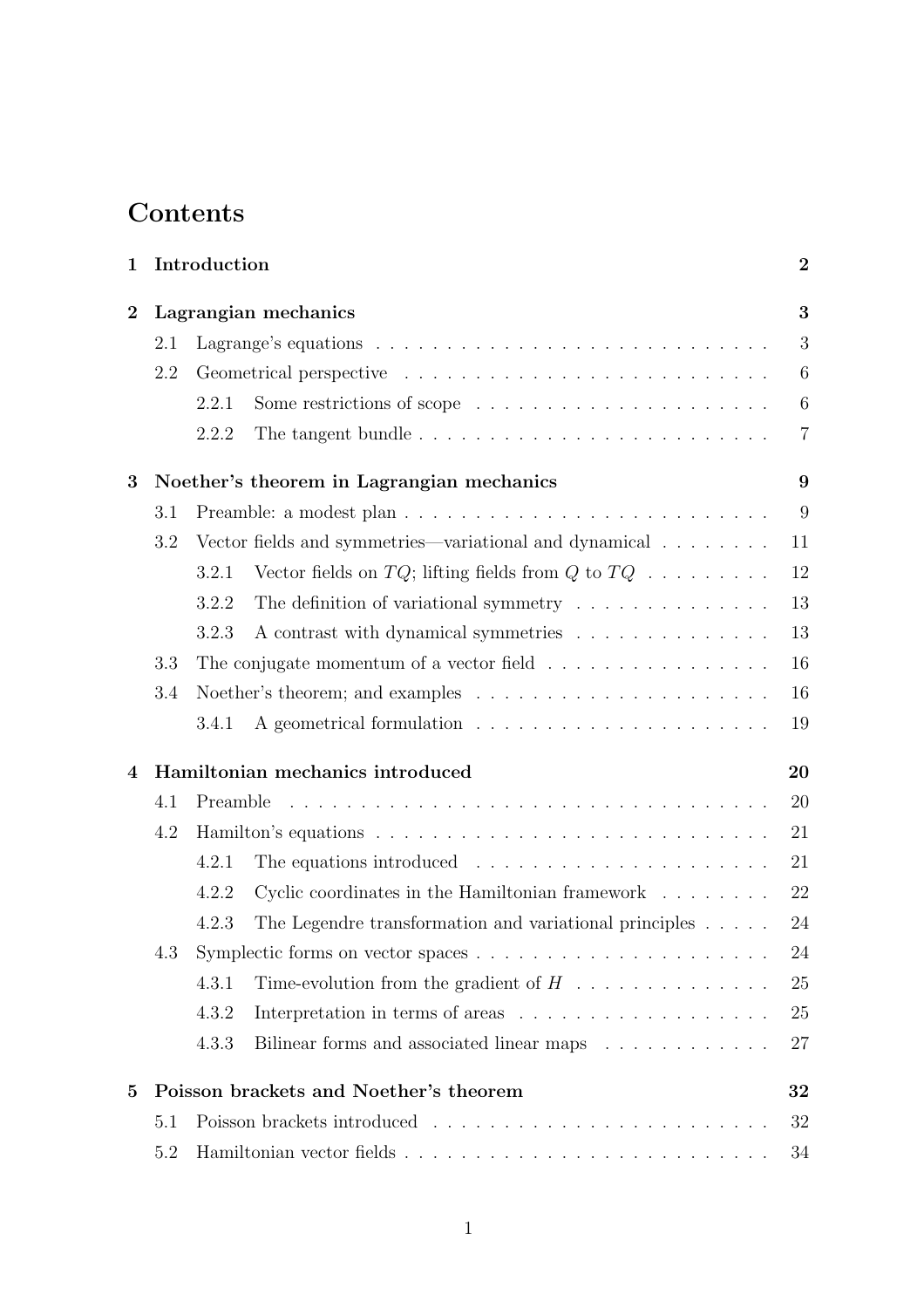|   | 5.3        | Noether's theorem $\dots \dots \dots \dots \dots \dots \dots \dots \dots \dots \dots$ |    |  |
|---|------------|---------------------------------------------------------------------------------------|----|--|
|   |            | An apparent "one-liner", and three claims<br>5.3.1                                    | 35 |  |
|   |            | 5.3.2                                                                                 | 37 |  |
|   | 5.4        | Glimpsing the "complete solution" $\ldots \ldots \ldots \ldots \ldots \ldots \ldots$  | 39 |  |
| 6 |            | A geometrical perspective                                                             | 40 |  |
|   | 6.1        |                                                                                       | 40 |  |
|   | 6.2        | Forms, wedge-products and exterior derivatives                                        | 42 |  |
|   |            | The exterior algebra; wedge-products and contractions $\ldots$ .<br>6.2.1             | 42 |  |
|   |            | Differential forms; the exterior derivative; the Poincaré Lemma.<br>6.2.2             | 44 |  |
|   | 6.3        | Symplectic manifolds; the cotangent bundle as a symplectic manifold.                  | 45 |  |
|   |            | 6.3.1                                                                                 | 46 |  |
|   |            | 6.3.2<br>The cotangent bundle $\dots \dots \dots \dots \dots \dots \dots \dots \dots$ | 47 |  |
|   | 6.4        | Geometric formulations of Hamilton's equations $\ldots \ldots \ldots \ldots$          | 48 |  |
|   | 6.5        |                                                                                       |    |  |
|   | 6.6        | Darboux's theorem, and its role in reduction $\ldots \ldots \ldots \ldots \ldots$     |    |  |
|   | 6.7        | Geometric formulation of the Legendre transformation                                  | 52 |  |
|   | 6.8        | Glimpsing the more general framework of Poisson manifolds                             | 54 |  |
| 7 | References |                                                                                       |    |  |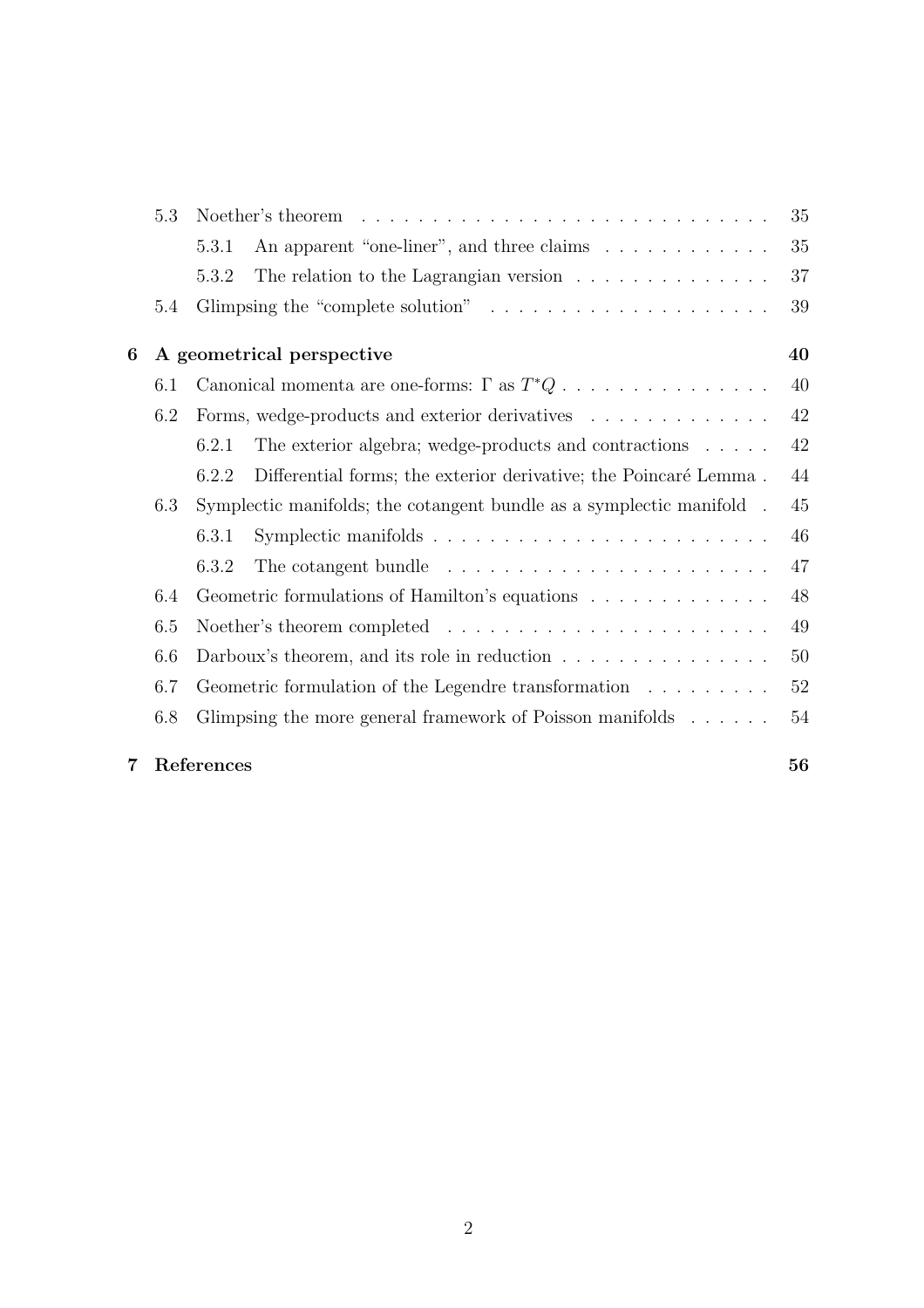# 1 Introduction

The strategy of simplifying a mechanical problem by exploiting a symmetry so as to reduce the number of variables is one of classical mechanics' grand themes. It is theoretically deep, practically important, and recurrent in the history of the subject. Indeed, it occurs already in 1687, in Newton's solution of the Kepler problem; (or more generally, the problem of two bodies exerting equal and opposite forces along the line between them). The symmetries are translations and rotations, and the corresponding conserved quantities are the linear and angular momenta.

This paper will expound one central aspect of this large subject. Namely, the relations between continuous symmetries and conserved quantities—in effect, Noether's "first theorem": which I expound in both the Lagrangian and Hamiltonian frameworks, though confining myself to finite-dimensional systems. As we shall see, this topic is underpinned by the theorems in elementary Lagrangian and Hamiltonian mechanics about cyclic (ignorable) coordinates and their corresponding conserved momenta. (Again, there is a glorious history: these theorems were of course clear to these subjects' founders.) Broadly speaking, my discussion will make increasing use, as it proceeds, of the language of modern geometry. It will also emphasise Hamiltonian, rather than Lagrangian, mechanics: apart from mention of the Legendre transformation, the Lagrangian framework drops out wholly after Section 3.4.1.<sup>3</sup>

There are several motivations for studying this topic. As regards physics, many of the ideas and results can be generalized to infinite-dimensional classical systems; and in either the original or the generalized form, they underpin developments in quantum theories. The topic also leads into another important subject, the modern theory of symplectic reduction: (for a philosopher's introduction, cf. Butterfield (2006)). As regards philosophy, the topic is a central focus for the discussion of symmetry, which is both a long-established philosophical field and a currently active one: cf. Brading and Castellani (2003). (Some of the current interest relates to symplectic reduction, whose philosophical significance has been stressed recently, especially by Belot: Butterfield (2006) gives references.)

The plan of the paper is as follows. In Section 2, I review the elements of the Lagrangian framework, emphasising the elementary theorem that cyclic coordinates yield conserved momenta, and introducing the modern geometric language in which mechanics is often cast. Then I review Noether's theorem in the Lagrangian framework (Section 3). I emphasise how the theorem depends on two others: the elementary theorem about cyclic coordinates, and the local existence and uniqueness of solutions of ordinary differential equations. Then I introduce Hamiltonian mechanics, again emphasising how cyclic coordinates yield conserved momenta; and approaching canonical transformations through the symplectic form (Section 4). This leads to Section 5's discussion of Poisson brackets; and thereby, of the Hamiltonian version of Noether's

<sup>&</sup>lt;sup>3</sup>It is worth noting the point, though I shall not exploit it, that symplectic structure can be seen in the classical solution space of the Lagrangian framework; cf. (3) of Section 6.7.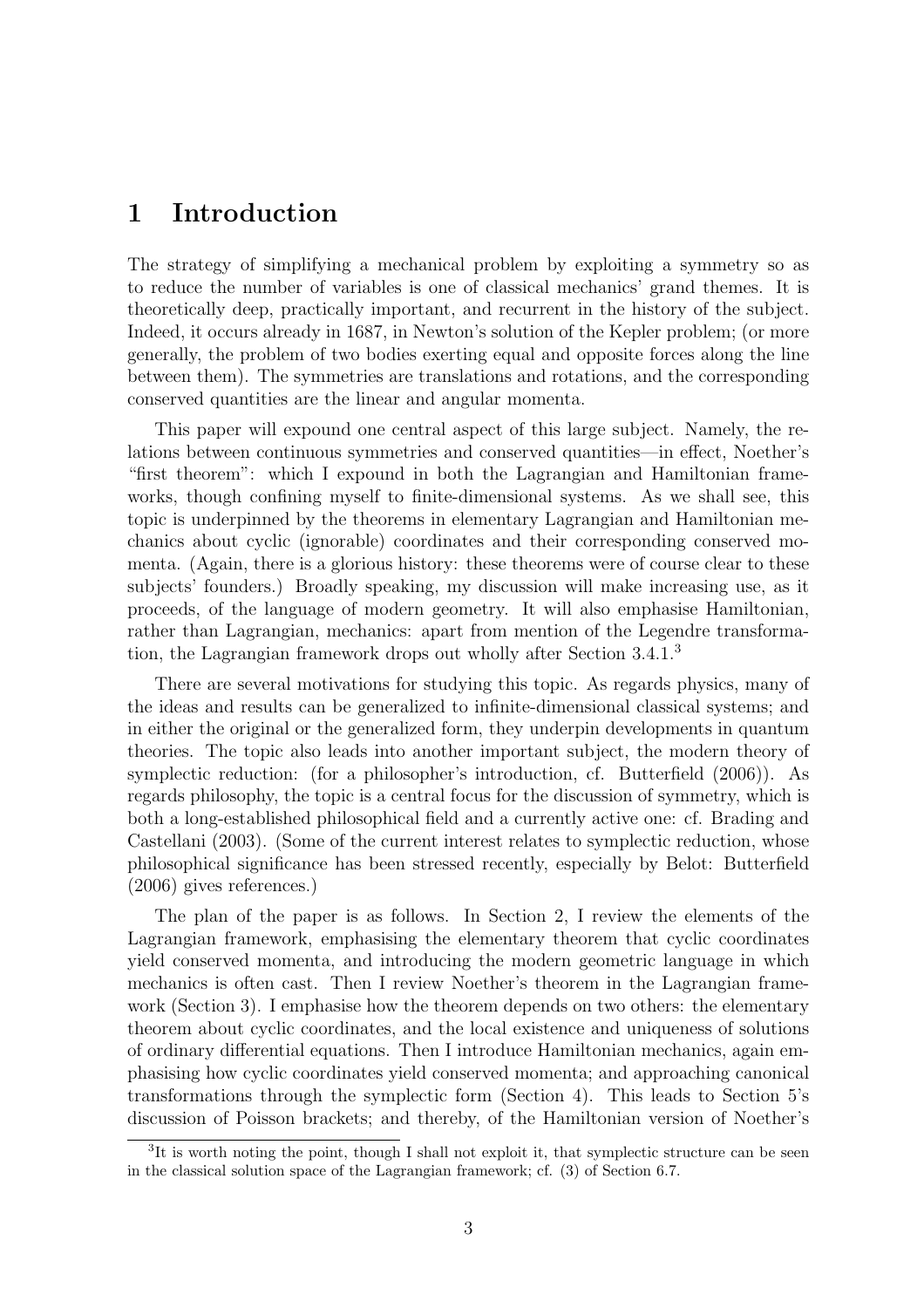theorem. In particular, we see what it would take to prove that this version is more powerful than (encompasses) the Lagrangian version. By the end of the Section, it only remains to show that a vector field generates a one-parameter family of canonical transformations iff it is a Hamiltonian vector field. It turns out that we can show this without having to develop much of the theory of canonical transformations. We do so in the course of the final Section's account of the geometric structure of Hamiltonian mechanics, especially the symplectic structure of a cotangent bundle (Section 6). Finally, we end the paper by mentioning a generalized framework for Hamiltonian mechanics which is crucial for symplectic reduction. This framework takes the Poisson bracket, rather than the symplectic form, as the basic notion; with the result that the state-space is, instead of a cotangent bundle, a generalization called a 'Poisson manifold'.

# 2 Lagrangian mechanics

# 2.1 Lagrange's equations

We consider a mechanical system with  $n$  configurational degrees of freedom (for short: n freedoms), described by the usual Lagrange's equations. These are n second-order ordinary differential equations:

$$
\frac{d}{dt}(\frac{\partial L}{\partial \dot{q}^i}) - \frac{\partial L}{\partial q^i} = 0, \quad i = 1, ..., n; \tag{2.1}
$$

where the Lagrangian L is the difference of the kinetic and potential energies:  $L :=$  $K - V$ . (We use K for the kinetic energy, not the traditional T; for in differential geometry, we will use  $T$  a lot, both for 'tangent space' and 'derivative map'.)

I should emphasise at the outset that several special assumptions are needed in order to deduce eq. 2.1 from Newton's second law, as applied to the system's component parts: (assumptions that tend to get forgotten in the geometric formulations that will dominate later Sections!) But I will not go into many details about this, since:

(i): there is no single set of assumptions of mimimum logical strength (nor a single "best package-deal" combining simplicity and mimimum logical strength);

(ii): full discussions are available in many textbooks (or, from a philosophical viewpoint, in Butterfield 2004a: Section 3).

I will just indicate a simple and commonly used sufficient set of assumptions. But owing to (i) and (ii), the details here will not be cited in later Sections.

Note first that if the system consists of N point-particles (or bodies small enough to be treated as point-particles), so that a configuration is fixed by 3N cartesian coordinates, we may yet have  $n < 3N$ . For the system may be subject to constraints and we will require the  $q<sup>i</sup>$  to be independently variable. More specifically, let us assume that any constraints on the system are holonomic; i.e. each is expressible as an equation  $f(r^1, \ldots, r^m) = 0$  among the coordinates  $r^k$  of the system's component parts; (here the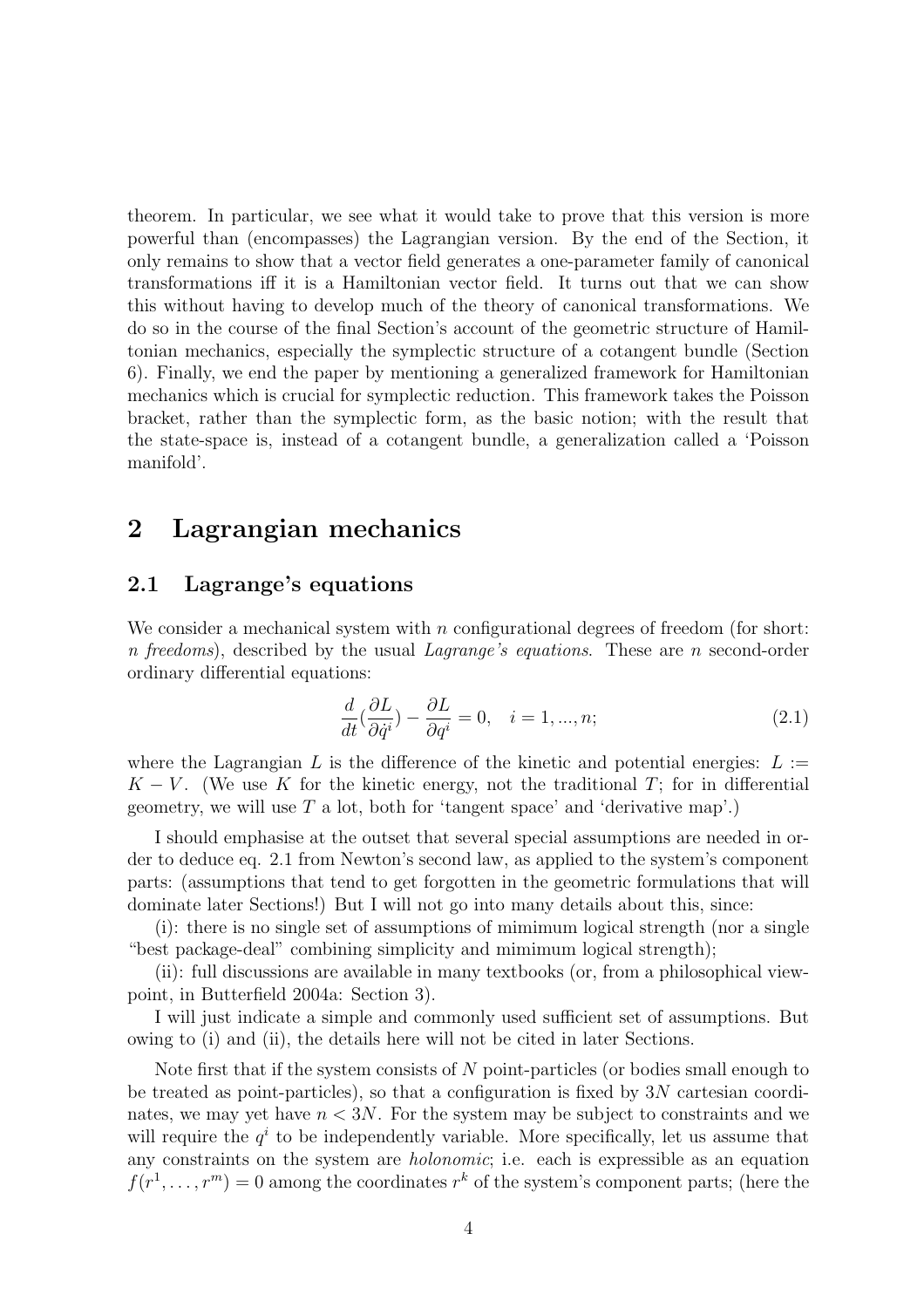$r^k$  could be the 3N cartesian coordinates of N point-particles, in which case  $m := 3N$ ). A set of c such constraints can in principle be solved, defining a  $(m - c)$ -dimensional hypersurface  $Q$  in the m-dimensional space of the rs; so that on the *configuration space* Q we can define  $n := m - c$  independent coordinates  $q^i, i = 1, \ldots, n$ .

Let us also assume that any constraints on the system are: (i) *scleronomous*, i.e. independent of time, so that  $Q$  is identified once and for all; (ii) *ideal*, i.e. the forces that maintain the constraints would do no work in any possible displacement consistent with the constraints and applied forces (a 'virtual displacement'). Let us also assume that the forces applied to the system are *monogenic*: i.e. the total work  $\delta w$  done in an infinitesimal virtual displacement is integrable; its integral is the work function U. (The term 'monogenic' is due to Lanczos (1986, p. 30), but followed by others e.g. Goldstein et al. (2002, p. 34).) And let us assume that the system is *conservative*: i.e. the work function U is independent of both the time and the generalized velocities  $\dot{q}_i$ , and depends only on the  $q^i: U = U(q^1, \ldots, q^n)$ .

So to sum up: let us assume that the constraints are holonomic, scleronomous and ideal, and that the system is monogenic with a velocity-independent work-function. Now let us define K to be the kinetic energy; i.e. in cartesian coordinates, with  $k$  now labelling particles,  $K := \sum_k \frac{1}{2} m_k \mathbf{v}_k^2$ . Let us also define  $V := -U$  to be the potential energy, and set  $L := K - V$ . Then the above assumptions imply eq. 2.1.<sup>4</sup>

To solve mechanical problems, we need to integrate Lagrange's equations. Recall the idea from elementary calculus that  $n$  second-order ordinary differential equations have a (locally) unique solution, once we are given  $2n$  arbitrary constants. Broadly speaking, this idea holds good for Lagrange's equations; and the  $2n$  arbitrary constants can be given just as one would expect—as the initial configuration and generalized velocities  $q^{i}(t_0), \dot{q}^{i}(t_0)$  at time  $t_0$ . More precisely: expanding the time derivatives in eq. 2.1, we get

$$
\frac{\partial^2 L}{\partial \dot{q}^j \partial \dot{q}^i} \ddot{q}^j = -\frac{\partial^2 L}{\partial q^j \partial \dot{q}^i} \dot{q}^j - \frac{\partial^2 L}{\partial t \partial \dot{q}^i} + \frac{\partial L}{\partial \dot{q}^i}
$$
(2.2)

so that the condition for being able to solve these equations to find the accelerations at some initial time  $t_0$ ,  $\ddot{q}^i(t_0)$ , in terms of  $q^i(t_0)$ ,  $\dot{q}^i(t_0)$  is that the Hessian matrix  $\frac{\partial^2 L}{\partial \dot{q}^i \partial \dot{q}}$  $\overline{\partial \dot{q}^i \partial \dot{q}^j}$ be nonsingular. Writing the determinant as  $| \cdot |$ , and partial derivatives as subscripts, the condition is that:

$$
|\frac{\partial^2 L}{\partial \dot{q}^j \partial \dot{q}^i}| \equiv |L_{\dot{q}^j \dot{q}^i}| \neq 0.
$$
 (2.3)

This Hessian condition holds in very many mechanical problems; and henceforth, we assume it. (If it fails, we enter the territory of constrained dynamics; for which cf. e.g. Henneaux and Teitelboim (1992, Chapters 1-5).) It underpins most of what follows: for it is needed to define the Legendre transformation, by which we pass from Lagrangian

<sup>4</sup>Though I shall not develop any details, there is of course a rich theory about these and related assumptions. One example, chosen with an eye to our later use of geometry, is that assuming scleronomous constraints,  $K$  is readily shown to be a homogeneous quadratic form in the generalized velocities, i.e. of the form  $K = \sum_{i,j}^n a_{ij} \dot{q}^i \dot{q}^j$ ; and so K defines a metric on the configuration space.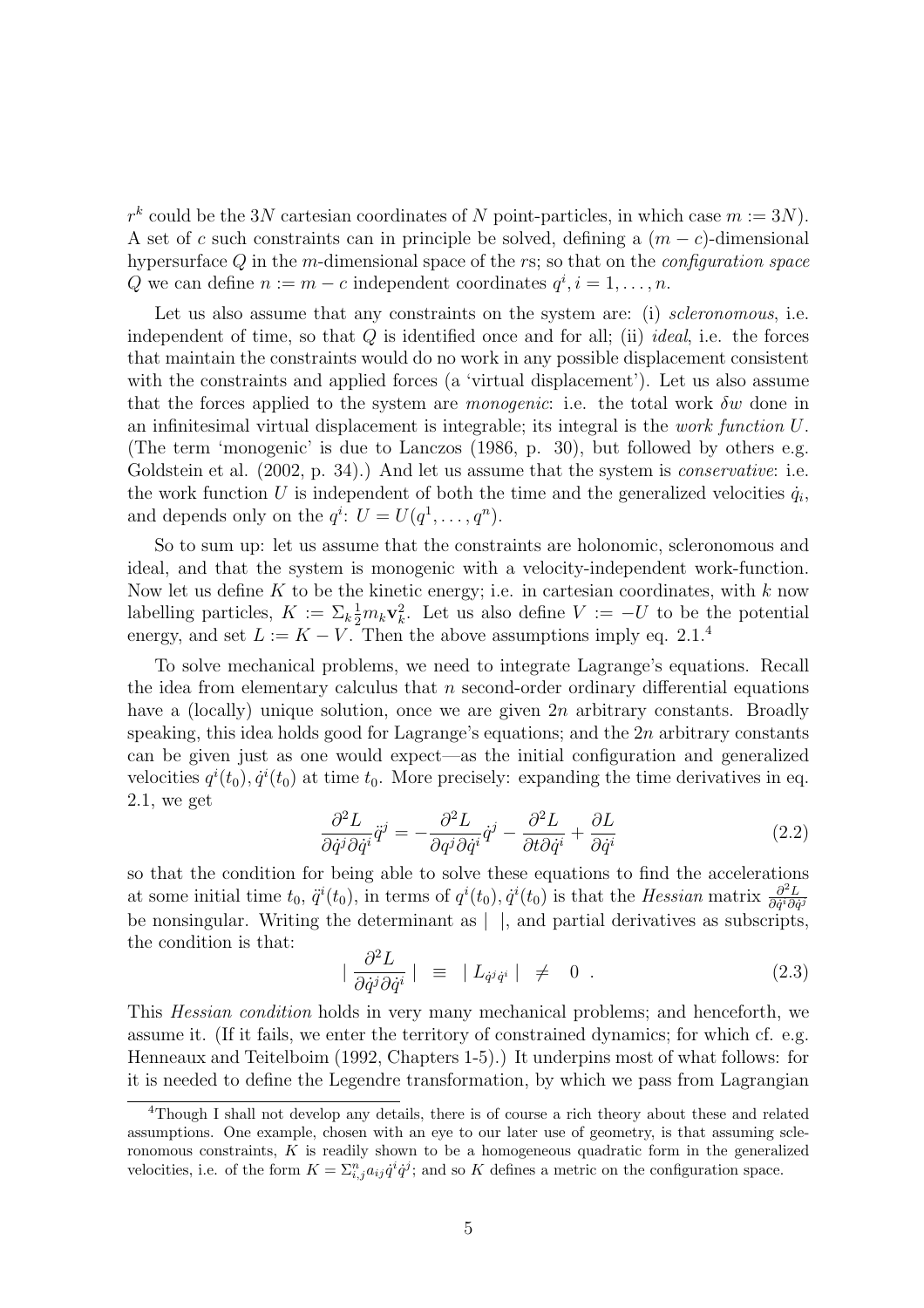to Hamiltonian mechanics.

Of course, even with eq. 2.3, it is still in general hard in practice to solve for the  $\ddot{q}^i(t_0)$ : they are buried in the lhs of eq. 2.2. In (5) of Section 2.2.2, this will motivate the move to Hamiltonian mechanics.<sup>5</sup>

Given eq. 2.3, and so the accelerations at the initial time  $t_0$ , the basic theorem on the (local) existence and uniqueness of solutions of ordinary differential equations can be applied. (We will state this theorem in Section 3.4 in connection with Noether's theorem.)

By way of indicating the rich theory that can be built from eq. 2.1 and 2.3, I mention one main aspect: the power of variational formulations. Eq. 2.1 are the Euler-Lagrange equations for the variational problem  $\delta \int L dt = 0$ ; i.e. they are necessary and sufficient for the action integral  $I = \int L dt$  to be stationary. But variational principles will play no further role in this paper; (Butterfield 2004 is a philosophical discussion).

But our main concern, here and throughout this paper, is how symmetries yield conserved quantities, and thereby reduce the number of variables that need to be considered in solving a problem. In fact, we are already in a position to prove Noether's theorem, to the effect that any (continuous) symmetry of the Lagrangian L yields a conserved quantity. But we postpone this to Section 3, until we have developed some more notions, especially geometric ones.

We begin with the idea of generalized momenta, and the result that the generalized momentum of any cyclic coordinate is a constant of the motion: though very simple, this result is the basis of Noether's theorem. Elementary examples prompt the definition of the *generalized*, or *canonical*, *momentum*,  $p_i$ , *conjugate* to a coordinate  $q^i$  as: ∂L  $\frac{\partial L}{\partial \dot{q}}$ ; (this was first done by Poisson in 1809). Note that  $p_i$  need not have the dimensions of momentum: it will not if  $q<sup>i</sup>$  does not have the dimension length. So Lagrange's equations can be written:

$$
\frac{d}{dt}p_i = \frac{\partial L}{\partial q^i} \quad ; \tag{2.4}
$$

We say a coordinate  $q^i$  is cyclic if L does not depend on  $q^i$ . (The term comes from the example of an angular coordinate of a particle subject to a central force. Another term is: *ignorable*.) Then the Lagrange equation for a cyclic coordinate,  $q^n$  say, becomes  $\dot{p}_n = 0$ , implying

$$
p_n = \text{constant}, \, c_n \text{ say.} \tag{2.5}
$$

So: the generalized momentum conjugate to a cyclic coordinate is a constant of the motion.

It is straightforward to show that this simple result encompasses the elementary theorems of the conservation of momentum, angular momentum and energy: this last corresponding to time's being a cyclic coordinate. As a simple example, consider the

 $5$ This is not to say that Hamiltonian mechanics makes all problems "explicitly soluble": if only! For a philosophical discussion of the various meanings of 'explicit solution', cf. Butterfield (2004a: Section 2.1).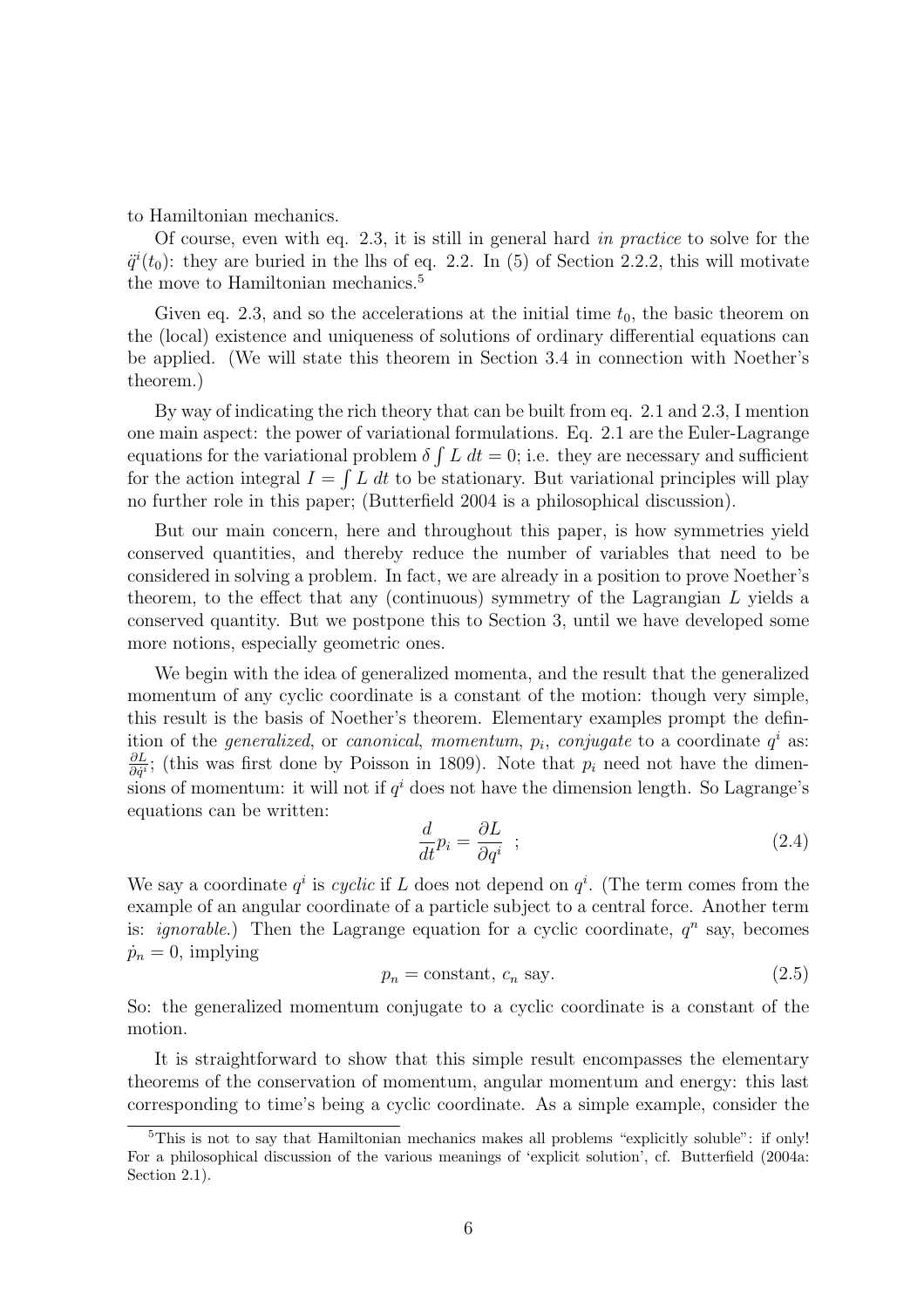angular momentum of a free particle. The Lagrangian is, in spherical polar coordinates,

$$
L = \frac{1}{2}m(\dot{r}^2 + r^2\dot{\theta}^2 + r^2\dot{\phi}^2\sin^2\theta)
$$
 (2.6)

so that  $\partial L/\partial \phi = 0$ . So the conjugate momentum

$$
\frac{\partial L}{\partial \dot{\phi}} = mr^2 \dot{\phi} \sin^2 \theta , \qquad (2.7)
$$

which is the angular momentum about the *z*-axis, is conserved.

# 2.2 Geometrical perspective

#### 2.2.1 Some restrictions of scope

I turn to give a brief description of the elements of Lagrangian mechanics in terms of modern differential geometry. Here 'brief' indicates that:

(i): I will assume without explanation various geometric notions, in particular: manifold, vector, 1-form (covector), metric, Lie derivative and tangent bundle.

(ii): I will disregard issues about degrees of smoothness: all manifolds, scalars, vectors etc. will be assumed to be as smooth as needed for the context.

(iii): I will also simplify by speaking "globally, not locally". I will speak as if the scalars, vector fields etc. are defined on a whole manifold; when in fact all that we can claim in application to most systems is a corresponding local statement—because for example, differential equations are guaranteed the existence and uniqueness only of a local solution.<sup>6</sup>

We begin by assuming that the configuration space (i.e. the constraint surface)  $Q$ is a manifold. The physical state of the system, taken as a pair of configuration and generalized velocities, is represented by a point in the tangent bundle  $TQ$  (also known as 'velocity phase space'). That is, writing  $T_x$  for the tangent space at  $x \in Q$ ,  $TQ$  has points  $(x, \tau)$ ,  $x \in Q$ ,  $\tau \in T_x$ . We will of course often work with the natural coordinate systems on  $TQ$  induced by coordinate systems q on  $Q$ ; i.e. with the 2n coordinates  $(q, \dot{q}) \equiv (q^i, \dot{q}^i).$ 

The main idea of the geometric perspective is that this tangent bundle is the arena for Lagrangian mechanics. So various previous notions and results are now expressed in terms of the tangent bundle. In particular, the Lagrangian is a scalar function  $L: TQ \to \mathbb{R}$  which "determines everything". And the conservation of the generalized momentum  $p_n$  conjugate to a cyclic coordinate  $q_n$ ,  $p_n \equiv p_n(q, \dot{q}) = c_n$ , means that the motion of the system is confined to a level set  $p_n^{-1}(c_n)$ : where this level set is a  $(2n - 1)$ -dimensional sub-manifold of  $TQ$ .

 ${}^{6}$ A note for *afficionados*. Of the three main pillars of elementary differential geometry—the implicit function theorem, the local existence and uniqueness of solutions of ordinary differential equations, and Frobenius' theorem—this paper will use the first only implicitly (!), and the second explicitly in Sections 3 and 4. The third will not be used.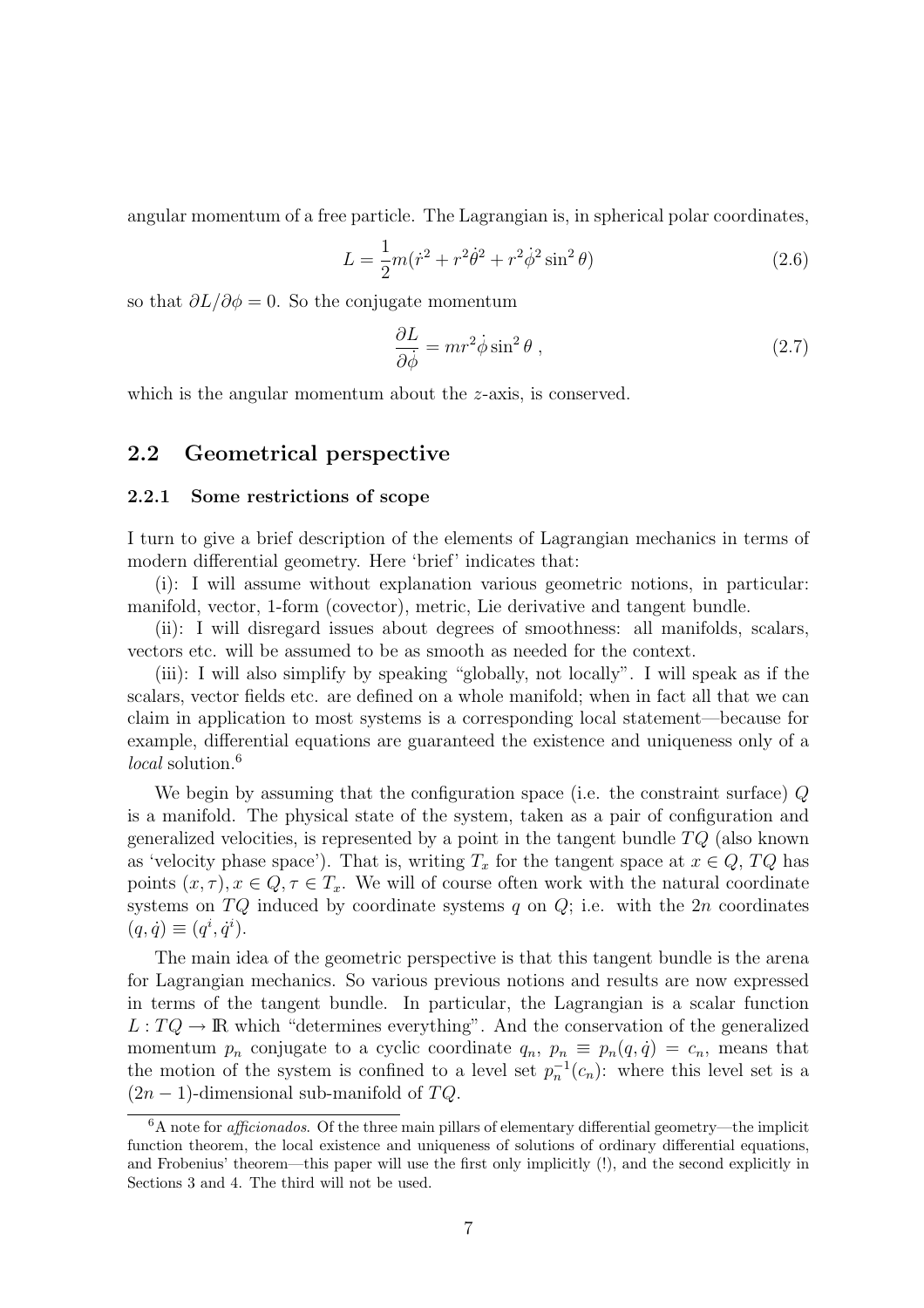But I must admit at the outset that working with  $TQ$  involves limiting our discussion to (a) time-independent Lagrangians and (b) time-independent coordinate transformations.

(a): Recall Section 2.1's assumptions that secured eq. 2.1. Velocity-dependent potentials and-or rheonomous constraints would prompt one to use what is often called the 'extended configuration space'  $Q \times \mathbb{R}$ , and-or the 'extended velocity phase space'  $TQ \times \text{I\!R}$  .

(b): So would time-dependent coordinate transformations. This is a considerable limitation from a philosophical viewpoint, since it excludes boosts, which are central to the philosophical discussion of spacetime symmetry groups, and especially of relativity principles. To give the simplest example: the Lagrangian of a free particle is just its kinetic energy, which can be made zero by transforming to the particle's rest frame; i.e. it is not invariant under boosts.

### 2.2.2 The tangent bundle

With these limitations admitted, we now describe Lagrangian mechanics on  $TQ$ , in five extended comments.

(1): 2n first-order equations; the Hessian again:—

The Lagrangian equations of motion are now 2n first-order equations for the functions  $q^{i}(t), \dot{q}^{i}(t)$ , falling in to two groups:

(a) the *n* equations eq. 2.2, with the  $\ddot{q}^i$  taken as the time derivatives of  $\dot{q}^i$  with respect to t; i.e. we envisage using the Hessian condition eq. 2.3 to solve eq. 2.2 for the  $\ddot{q}^i$ , hard though this usually is to do in practice;

(b) the *n* equations  $\dot{q}^i = \frac{dq^i}{dt}$ .

(2): Vector fields and solutions:—

(a): These 2n first-order equations are equivalent to a vector field on  $TQ$ : the 'dynamical vector field', or for short the 'dynamics'. I write it as D (to distinguish it from the generic vector field  $X, Y, \ldots$ ).

(b): In the natural coordinates  $(q^i, \dot{q}^i)$ , the vector field D is expressed as

$$
D = \dot{q}^i \frac{\partial}{\partial q^i} + \ddot{q}^i \frac{\partial}{\partial \dot{q}^i} \quad ; \tag{2.8}
$$

and the rate of change of any dynamical variable  $f$ , taken as a scalar function on  $TQ$ ,  $f(q, \dot{q}) \in \mathbb{R}$  is given by

$$
\frac{df}{dt} = \dot{q}^i \frac{\partial f}{\partial q^i} + \ddot{q}^i \frac{\partial f}{\partial \dot{q}^i} = D(f). \tag{2.9}
$$

 $(c)$ : So the Lagrangian L determines the dynamical vector field D, and so (for given initial  $q, \dot{q}$  a (locally unique) solution: an integral curve of D, 2n functions of time  $q(t), \dot{q}(t)$  (with the first n functions determining the latter). This separation of solutions/trajectories within  $TQ$  is important for the visual and qualitative understanding of solutions.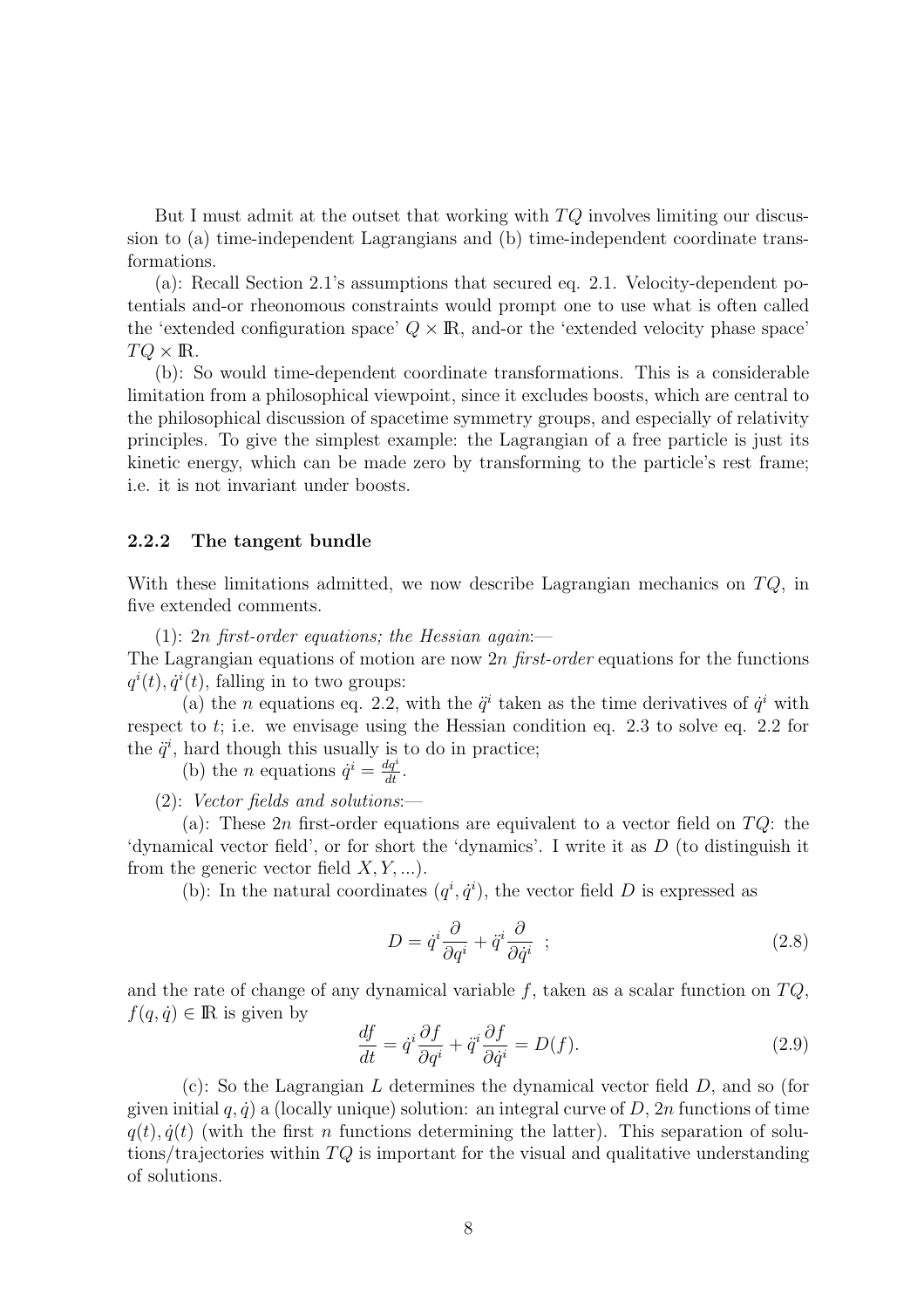#### (3): Canonical momenta are 1-forms:—

Any point transformation, or any coordinate transformation  $(q^i) \rightarrow (q'^i)$ , in the configuration manifold Q, induces a basis-change in the tangent space  $T_q$  at  $q \in Q$ . Consider any vector  $\tau \in T_q$  with components  $\dot{q}^i$  in coordinate system  $(q^i)$  on Q, i.e.  $\tau = \frac{d}{dt}$  $\frac{d}{dt}=\dot{q}^i\frac{\partial}{\partial q}$  $\frac{\partial}{\partial q^i}$ ; (think of a motion through configuration q with generalized velocity  $\tau$ ). Its components  $\dot{q}'^i$  in the coordinate system  $(q'^i)$  (i.e.  $\tau = \dot{q}'^i \frac{\partial}{\partial q'^i}$ ) are given by applying the chain rule to  $q'^i = q'^i(q^k)$ :

$$
\dot{q}^{'i} \equiv \frac{\partial q'^i}{\partial q^k} \dot{q}^k. \tag{2.10}
$$

so that we can "drop the dots":

$$
\frac{\partial \dot{q}^{'i}}{\partial \dot{q}^j} = \frac{\partial q^{'i}}{\partial q^j}.
$$
\n(2.11)

One easily checks, using eq. 2.11, that for any L, the canonical momenta  $p_i := \frac{\partial L}{\partial \dot{q}^i}$ form a 1-form on Q, transforming under  $(q^i) \rightarrow (q'^i)$  by:

$$
p_i' := \frac{\partial L'}{\partial \dot{q}^{i}} = \frac{\partial q^k}{\partial q^{i}} \frac{\partial L}{\partial \dot{q}^k} \equiv \frac{\partial q^k}{\partial q^{i}} p_k
$$
\n(2.12)

That is, the canonical momenta defined by  $L$  form a 1-form field on  $Q$ . (We will later describe this as a cross-section of the cotangent bundle.)

(4): Geometric formulation of Lagrange's equations:—

We can formulate Lagrange's equations in a coordinate-independent way, by using three ingredients, namely:

(i):  $L$  itself (a scalar, so coordinate-independent);

(ii): the vector field  $D$  that  $L$  defines; and

(iii): the 1-form on TQ defined locally, in terms of the natural coordinates  $(q^i, \dot{q}^i)$ , by

$$
\theta_L := \frac{\partial L}{\partial \dot{q}^i} dq^i \tag{2.13}
$$

(So the coefficients of  $\theta_L$  for the other n elements of the dual basis, the  $d\dot{q}^i$  are defined to be zero.) This 1-form is called the canonical 1-form. We shall see that it plays a role in Noether's theorem, and is centre-stage in Hamiltonian mechanics.

We combine these three ingredients using the idea of the Lie derivative of a 1-form along a vector field.

We will write the Lie derivative of  $\theta_L$  along the vector field D on  $TQ$ , as  $\mathcal{L}_D\theta_L$ . (It is sometimes written as  $L$ ; but we need the symbol  $L$  for the Lagrangian—and later on, for left translation.) By the Leibniz rule,  $\mathcal{L}_D \theta_L$  is:

$$
\mathcal{L}_D \theta_L = (\mathcal{L}_D \frac{\partial L}{\partial \dot{q}^i}) dq^i + \frac{\partial L}{\partial \dot{q}^i} \mathcal{L}_D (dq^i) \quad . \tag{2.14}
$$

But the Lie derivative of any scalar function  $f: TQ \to \mathbb{R}$  along any vector field X is just  $X(f)$ ; and for the dynamical vector field D, this is just  $\dot{f} = \frac{\partial f}{\partial q^i} \dot{q}^i + \frac{\partial f}{\partial \dot{q}^i}$  $\frac{\partial f}{\partial \dot{q}^i}\ddot{q}^i$ . So we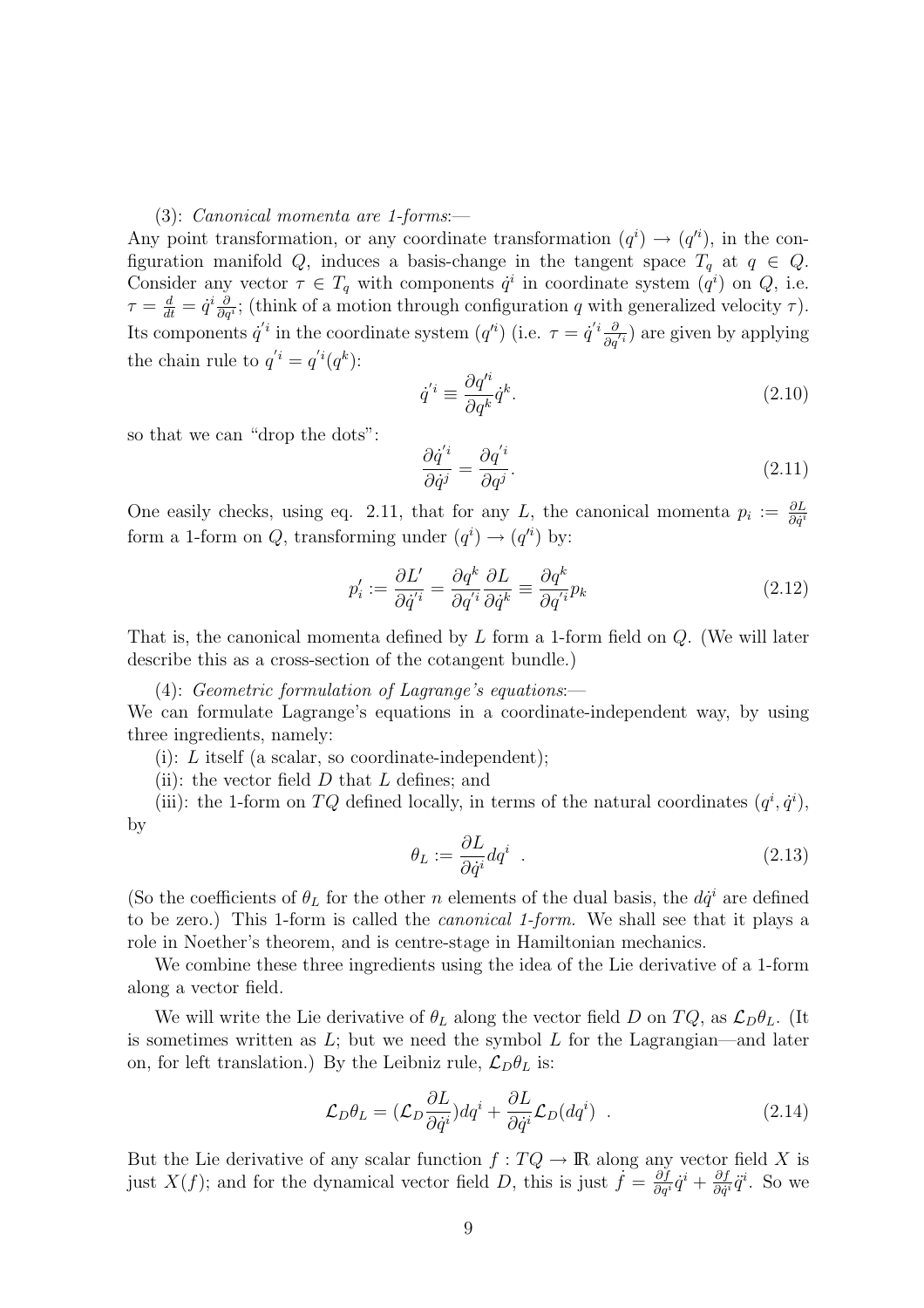have

$$
\mathcal{L}_D \theta_L = \left(\frac{d}{dt} \frac{\partial L}{\partial \dot{q}^i}\right) dq^i + \frac{\partial L}{\partial \dot{q}^i} d\dot{q}^i \quad . \tag{2.15}
$$

Rewriting the first term by the Lagrange equations, we get

$$
\mathcal{L}_D \theta_L = \left(\frac{\partial L}{\partial q^i}\right) dq^i + \frac{\partial L}{\partial \dot{q}^i} d\dot{q}^i \equiv dL \quad . \tag{2.16}
$$

We can conversely deduce the familiar Lagrange equations from eq. 2.16, by taking coordinates. So we conclude that these equations' coordinate-independent form is:

$$
\mathcal{L}_D \theta_L = dL \tag{2.17}
$$

(5): Towards the Hamiltonian framework:—

Finally, a comment about the Lagrangian framework's limitations as regards solving problems, and how they prompt the transition to Hamiltonian mechanics.

Recall the remark at the end of Section 2.1, that the n equations eq. 2.2 are in general hard to solve for the  $\ddot{q}^i(t_0)$ : they lie buried in the left hand side of eq. 2.2. On the other hand, the *n* equations  $\dot{q}^i = \frac{dq^i}{dt}$  (the second group of *n* equations in (1) above) are as simple as can be.

This makes it natural to seek another 2n-dimensional space of variables,  $\xi^{\alpha}$  say  $(\alpha = 1, ..., 2n)$ , in which:

(i): a motion is described by first-order equations, so that we have the same advantage as in  $TQ$  that a unique trajectory passes through each point of the space; but in which

(ii): all 2n equations have the simple form  $\frac{d\xi^{\alpha}}{dt} = f_{\alpha}(\xi^1, \dots \xi^{2n})$  for some set of functions  $f_{\alpha}(\alpha = 1, ..., 2n)$ .

Indeed, Hamiltonian mechanics provides exactly such a space: it is usually the cotangent bundle of the configuration manifold, instead of its tangent bundle. But before turning to that, we expound Noether's theorem in the current Lagrangian framework.

# 3 Noether's theorem in Lagrangian mechanics

# 3.1 Preamble: a modest plan

Any discussion of symmetry in Lagrangian mechanics must include a treatment of "Noether's theorem". The scare quotes are to indicate that there is more than one Noether's theorem. Quite apart from Noether's work in other branches of mathematics, her paper (1918) on symmetries and conserved quantities in Lagrangian theories has several theorems. I will be concerned only with applying her first theorem to finitedimensional systems. In short: it provides, for any continuous symmetry of a system's Lagrangian, a conserved quantity called the 'momentum conjugate to the symmetry'.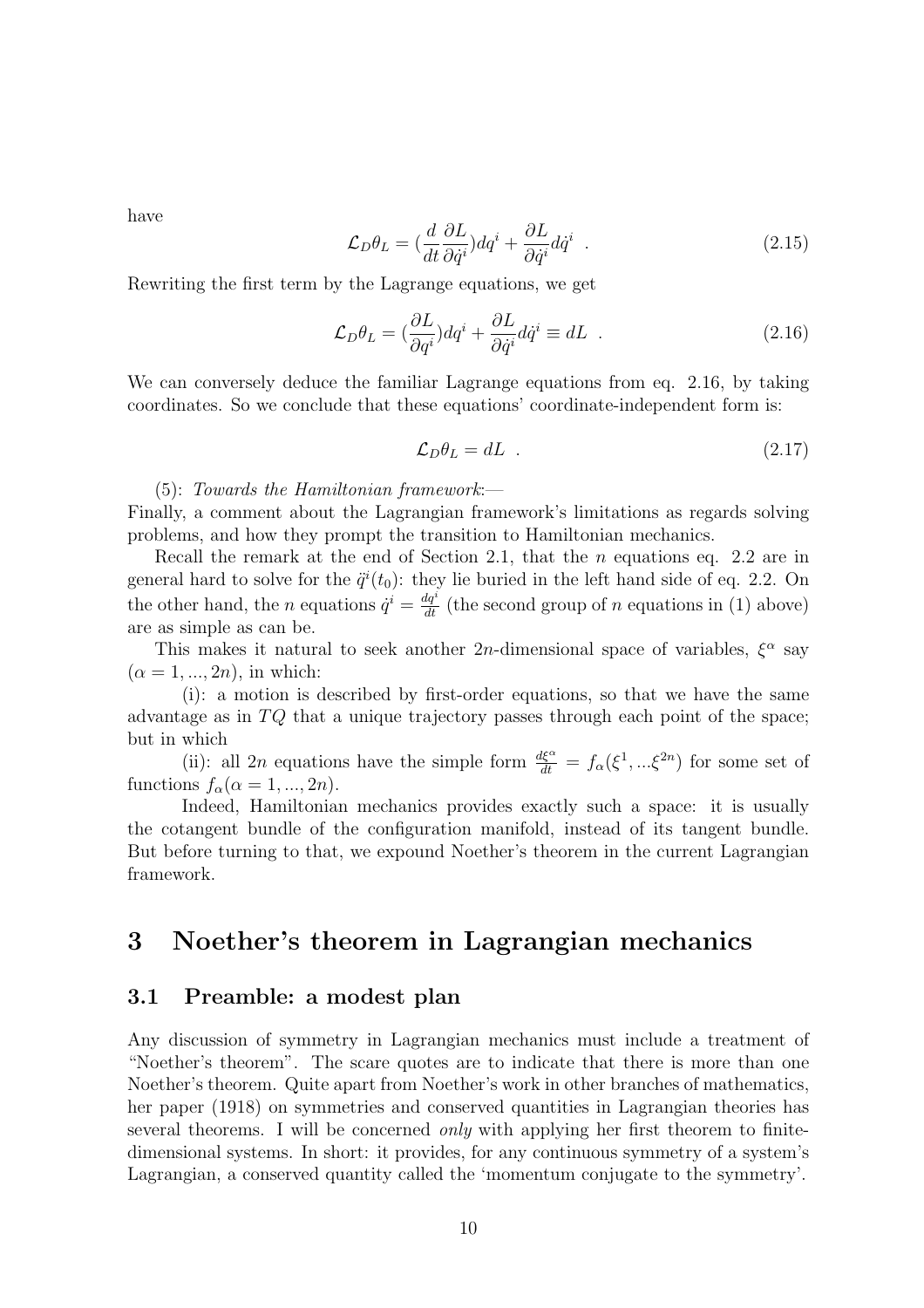I stress at the outset that the great majority of subsequent applications and commentaries (also for her other theorems, besides her first) are concerned with versions of the theorems for infinite (i.e. continuous) systems. In fact, the context of Noether's investigation was contemporary debate about how to understand conservation principles and symmetries in the "ultimate classical continuous system", viz. gravitating matter as described by Einstein's general relativity. This theory can be given a Lagrangian formulation: that is, the equations of motion, i.e. Einstein's field equations, can be deduced from a Hamilton's Principle with an appropriate Lagrangian. The contemporary debate was especially about the conservation of energy and the principle of general covariance (also known as: diffeomorphism invariance). General covariance prompts one to consider how a variational principle transforms under spacetime coordinate transformations that are arbitrary, in the sense of varying from point to point. This leads to the idea of "local" symmetries, which since Noether's time has been immensely fruitful in both classical and quantum physics, and in both a Lagrangian and Hamiltonian framework.<sup>7</sup>

So I agree that from the perspective of Noether's work, and its enormous later development, this Section's application of the first theorem to finite-dimensional systems is, as they say, "trivial". Furthermore, this application is easily understood, without having to adopt that perspective, or even having to consider infinite systems. In other words: its statement and proof are natural, and simple, enough that the nineteenth century masters of mechanics, like Hamilton, Jacobi and Poincar´e, would certainly recognize it in their own work—allowing of course for adjustments to modern language. In fact, versions of it for the Galilei group of Newtonian mechanics and the Lorentz group of special relativity were published a few years before Noether's paper; (Brading and Brown (2003, p. 90); for details, cf. Kastrup (1987)).<sup>8</sup>

Nevertheless, it is worth expounding the finite-system version of Noether's first theorem. For:

(i): It generalizes Section 2.1's result about cyclic coordinates, and thereby the elementary theorems of the conservation of momentum, angular momentum and energy which that result encompasses. The main generalization is that the theorem does not assume we have identified a cyclic coordinate. But on the other hand: every symmetry in the Noether sense will arise from a cyclic coordinate in some system  $q$  of generalized coordinates. (As we will see, this follows from the local existence and uniqueness of solutions of ordinary differential equations.)

(ii): This exposition will also prepare the way for our discussion of symmetry and

<sup>7</sup>Cf. Brading and Castellani (2003). Apart from papers specifically about Noether's theorem, this anthology's papers by Wallace, Belot and Earman (all 2003) are closest to this paper's concerns.

<sup>&</sup>lt;sup>8</sup>Here again, 'versions of it' needs scare-quotes. For in what follows, I shall be more limited than these proofs, in two ways. (1): I limit myself, as I did in Section 2.2.1, both to time-independent Lagrangians and to time-independent transformations: so my discussion does not encompass boosts. (2): I will take a symmetry of L to require that L be the very same; whereas some treatments allow the addition to L of the time-derivative of a function  $G(q)$  of the coordinates q—since such a time-derivative makes no difference to the Lagrange equations.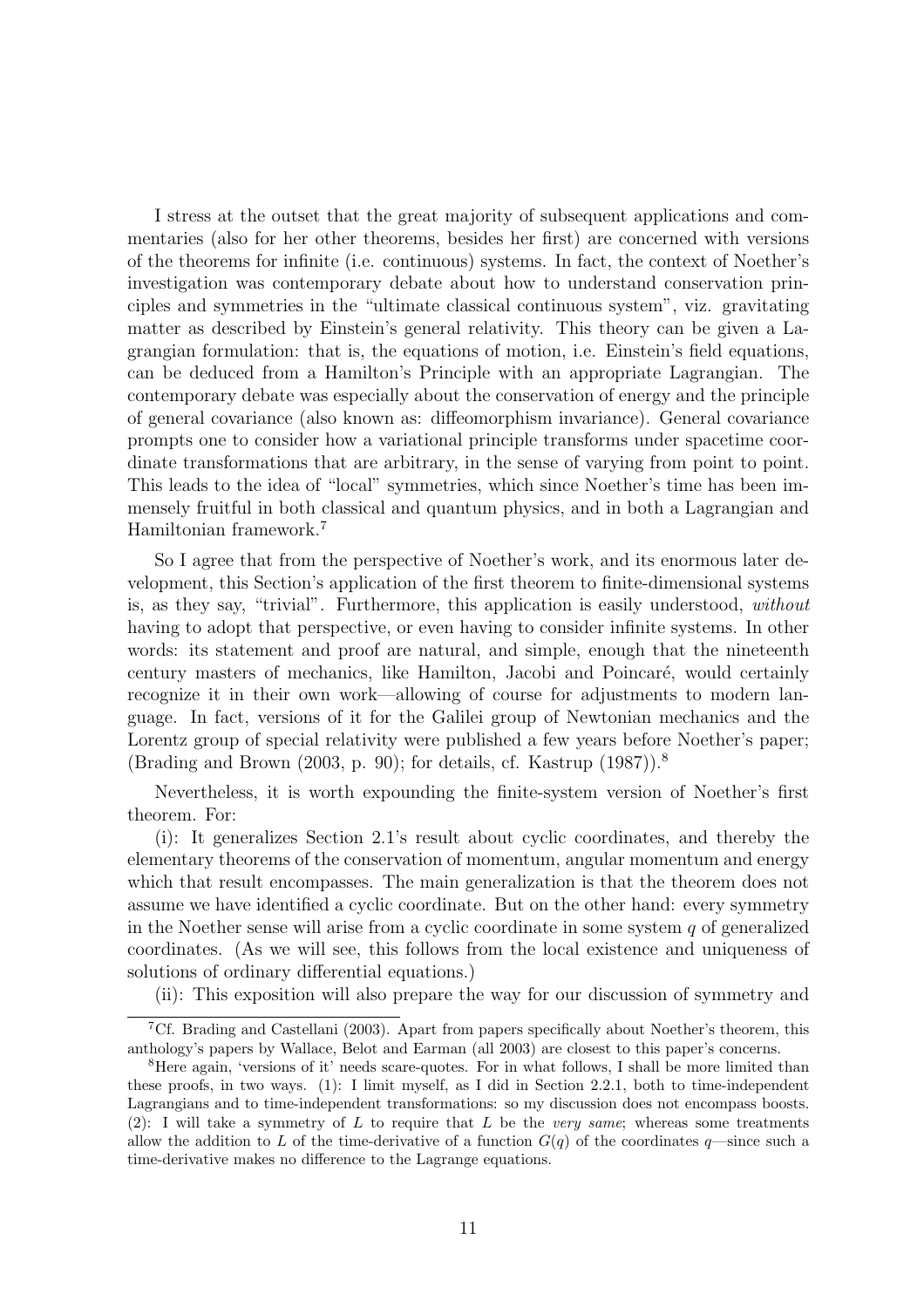conserved quantities in Hamiltonian mechanics.<sup>9</sup>

In this exposition, I will also discuss *en passant* the distinction between:

(i) the notion of symmetry at work in Noether's theorem, i.e. a symmetry of L, often called a variational symmetry; and

(ii) the notion of a symmetry of the set of solutions of a differential equation: often called a dynamical symmetry. This notion applies to all sorts of differential equations, and systems of them; not just to those with the form of Lagrange's equations (i.e. derivable from an variational principle). In short, this sort of symmetry is a map that sends any solution of the given equation(s) (in effect: a dynamically possible history of the system—a curve in the state-space) to some other solution. Finding such symmetries, and groups of them, is a central part of the modern theory of integration of differential equations (both ordinary and partial).

Broadly speaking, this notion is more general than that of a symmetry of L. Not only does it apply to many other sorts of differential equation. Also, for Lagrange's equations: a symmetry of L is (with one caveat) a symmetry of the solutions, i.e. a dynamical symmetry—but the converse is false.<sup>10</sup>

In this Section, the plan is as follows. We define:

(i): a *(continuous) symmetry* as a vector field (on the configuration manifold  $Q$ ) that generates a family of transformations under which the Lagrangian is invariant; (Section 3.2);

(ii): the momentum conjugate to a vector field, as (roughly) the rate of change of the Lagrangian with respect to the  $\dot{q}s$  in the direction of the vector field; (Section 3.3).

These two definitions lead directly to Noether's theorem (Section 3.4): after all the stage-setting, the proof will be a one-liner application of Lagrange's equations.

# 3.2 Vector fields and symmetries—variational and dynamical

I need to expound three topics:

(1): the idea of a vector field on the configuration manifold  $Q$ ; and how to lift it to  $TQ;$ 

(2): the definition of a variational symmetry;

(3): the contrast between (2) and the idea of dynamical symmetry.

Note that, as in previous Sections, I will often speak, for simplicity, "globally, not locally", i.e. as if the relevant scalar functions, vector fields etc. are defined on all of

<sup>9</sup>Other expositions of Noether's theorem for finite-dimensional Lagrangian mechanics include: Arnold (1989: 88-89), Desloge (1982: 581-586), Lanczos (1986: 401-405: emphasizing the variational perspective) and Johns (2005: Chapter 13). Butterfield (2004a, Section 4.7) is a more detailed version of this Section. Beware: though many textbooks of Hamiltonian mechanics cover the Hamiltonian version of Noether's theorem (which, as we will see, is stronger), they often do not label it as such; and if they do label it, they often do not relate it clearly to the Lagrangian version.

 $10$ An excellent account of this modern integration theory, covering both ordinary and partial differential equations, is given by Olver (2000). He also covers the Lagrangian case (Chapter 5 onwards), and gives many historical details especially about Lie's pioneering contributions.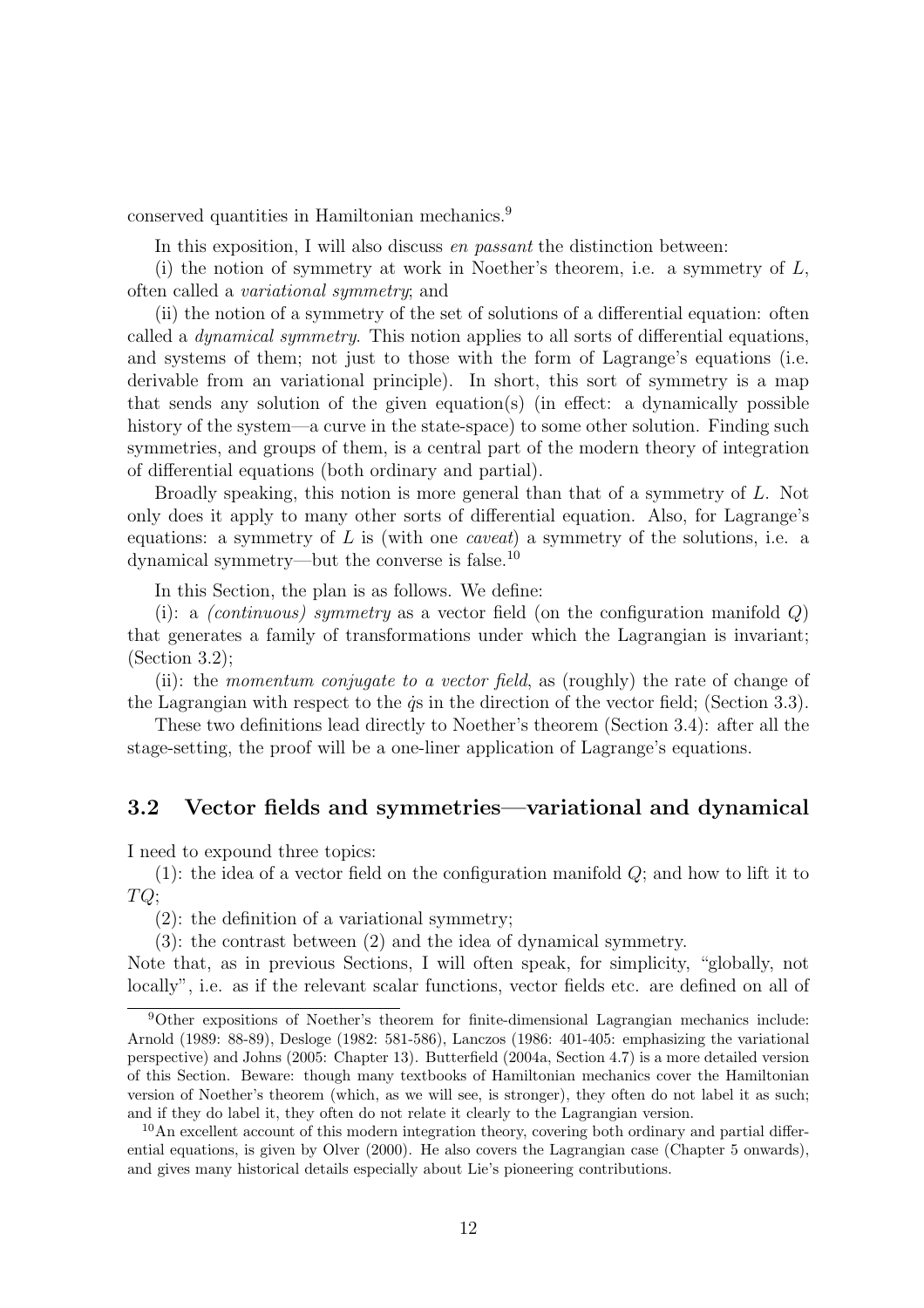$Q$  or  $TQ$ . Of course, they need not be.

#### 3.2.1 Vector fields on  $TQ$ ; lifting fields from Q to  $TQ$

We recall first that a differentiable vector field on Q is represented in a coordinate system  $q = (q^1, \ldots, q^n)$  by n first-order ordinary differential equations

$$
\frac{dq^i}{d\epsilon} = f^i(q^1, \dots, q^n) \quad . \tag{3.1}
$$

A vector field generates a one-parameter family of active transformations: viz. passage along the vector field's integral curves, by a varying parameter-difference  $\epsilon$ . The vector field is called the infinitesimal generator of the family. It is common to write the parameter as  $\tau$ , but in this Section we use  $\epsilon$  to avoid confusion with t, which often represents the time.

Similarly, a vector field defined on  $TQ$  corresponds to a system of  $2n$  ordinary differential equations, and generates an active transformation of  $TQ$ . But I will consider only vector fields on  $TQ$  that mesh with the structure of  $TQ$  as a tangent bundle, in the sense that they are induced by vector fields on Q, in the following natural way.

This induction has two ingredient ideas.

First, any curve in Q (representing a possible state of motion) defines a corresponding curve in TQ, because the functions  $q^{i}(t)$  define the functions  $\dot{q}^{i}(t)$ . (Here t is the parameter of the curve.) More formally: given any curve in configuration space,  $\phi : I \subset$  $\mathbb{R} \to Q$ , with coordinate expression in the q-system  $t \in I \mapsto q(\phi(t)) \equiv q(t) = q^{i}(t)$ , we define its extension to TQ to be the curve  $\Phi: I \subset \mathbb{R} \to TQ$  given in the corresponding coordinates by  $q^{i}(t), \dot{q}^{i}(t)$ .

Second, any vector field X on Q generates displacements in any possible state of motion, represented by a curve in Q with coordinate expression  $q^{i} = q^{i}(t)$ . Namely: for a given value of the parameter  $\epsilon$ , the displaced state of motion is represented by the curve in Q

$$
q^{i}(t) + \epsilon X^{i}(q^{i}(t)) \tag{3.2}
$$

Putting these ingredients together: we first displace a curve within Q, and then extend the result to  $TQ$ . Namely, the extension to  $TQ$  of the (curve representing) the displaced state of motion is given by the  $2n$  functions, in two groups each of n functions, for the  $(q, \dot{q})$  coordinate system

$$
q^{i}(t) + \epsilon X^{i}(q^{i}(t)) \quad \text{and} \quad \dot{q}^{i}(t) + \epsilon Y^{i}(q^{i}(t), \dot{q}^{i}) \tag{3.3}
$$

where Y is defined to be the vector field on  $TQ$  that is the derivative along the original state of motion of X. That is:

$$
Y^{i}(q, \dot{q}) := \frac{dX^{i}}{dt} = \Sigma_{j} \frac{\partial X^{i}}{\partial q^{j}} \dot{q}^{j}.
$$
\n(3.4)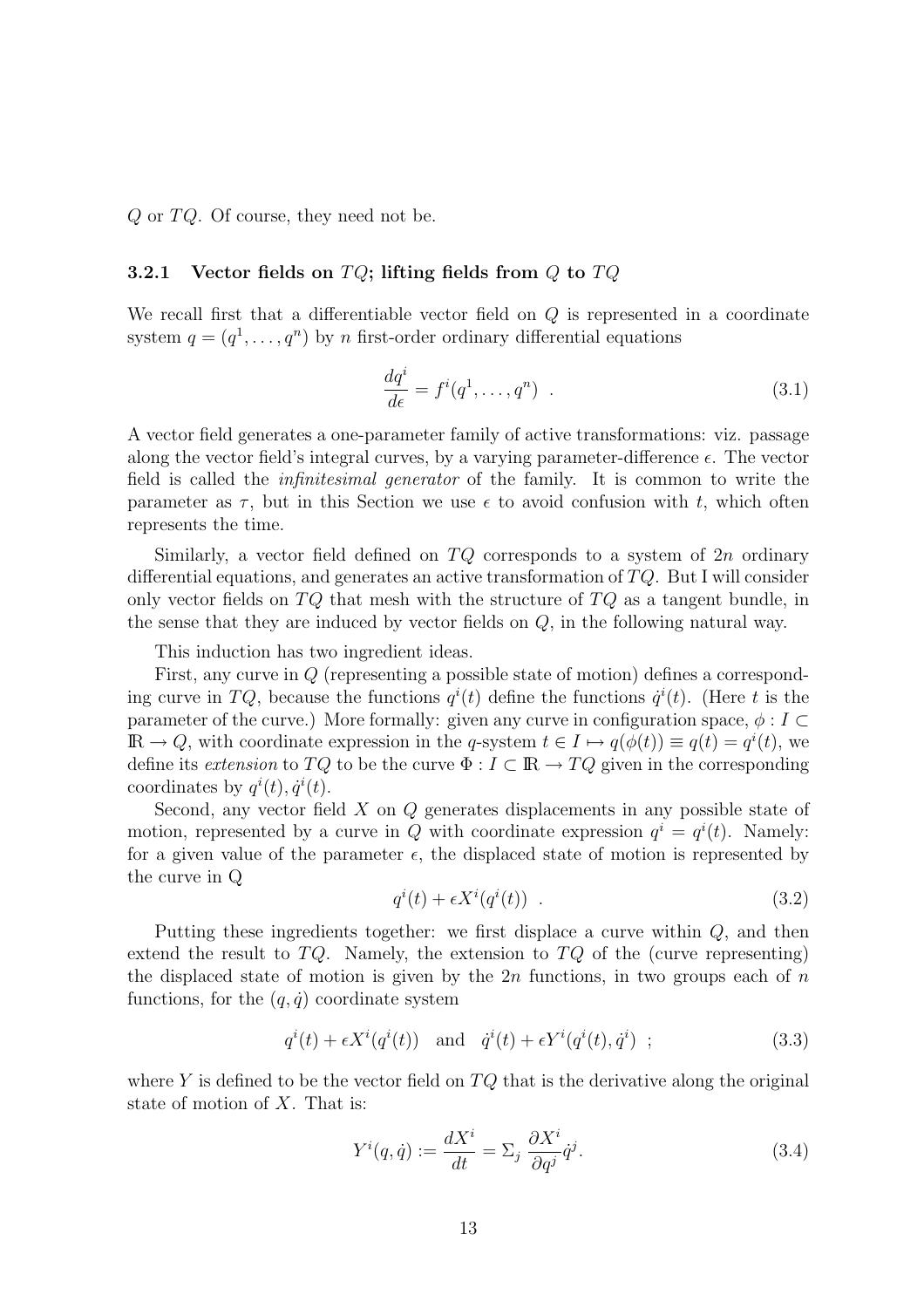Thus displacements by a vector field within  $Q$  are lifted to  $TQ$ . The vector field X on Q lifts to TQ as  $(X, \frac{dX}{dt})$ ; i.e. it lifts to the vector field that sends a point  $(q^i, \dot{q}^i) \in TQ$ to  $(q^i + \epsilon X^i, \dot{q}^i + \epsilon \frac{dX^i}{dt})$ .<sup>11</sup>

#### 3.2.2 The definition of variational symmetry

To define variational symmetry, I begin with the integral notion and then give the differential notion. The idea is that the Lagrangian L, a scalar  $L: TQ \to \mathbb{R}$ , should be invariant under all the elements of a one-parameter family of active transformations  $\theta_{\epsilon} : \epsilon \in I \subset \mathbb{R}$ : at least in a neighbourhood of the identity map corresponding to  $\epsilon = 0$ ,  $\theta_0 \equiv id_U$ . (Here U is some open subset of TQ, maybe not all of it.)

That is, we define the family  $\theta_{\epsilon} : \epsilon \in I \subset \mathbb{R}$  to be a variational symmetry of L if L is invariant under the transformations:  $L = L \circ \theta_{\epsilon}$ , at least around  $\epsilon = 0$ . (We could use the correspondence between active and passive transformations to recast this definition, and what follows, in terms of a passive notion of symmetry as sameness of L's functional form in different coordinate systems. I leave this as an exercise! Or cf. Butterfield (2004a: Section 4.7.2).)

For the differential notion of variational symmetry, we of course use the idea of a vector field. But we also impose Section 3.2.1's restriction to vector fields on  $TQ$  that are induced by vector fields on  $Q$ . So we define a vector field  $X$  on  $Q$  that generates a family of active transformations  $\theta_{\epsilon}$  on TQ to be a variational symmetry of L if the first derivative of L with respect to  $\epsilon$  is zero, at least around  $\epsilon = 0$ . More precisely: writing

$$
L \circ \theta_{\epsilon} = L(q^{i} + \epsilon X^{i}, \dot{q}^{i} + \epsilon Y^{i}) \quad \text{with} \quad Y^{i} = \Sigma_{j} \frac{\partial X^{i}}{\partial q^{j}} \dot{q}^{j} , \qquad (3.5)
$$

we say X is a variational symmetry iff the first derivative of L with respect to  $\epsilon$  is zero (at least around  $\epsilon = 0$ ). That is: X is a variational symmetry iff

$$
\Sigma_i X^i \frac{\partial L}{\partial q^i} + \Sigma_i Y^i \frac{\partial L}{\partial \dot{q}^i} = 0 \quad \text{with} \quad Y^i = \Sigma_j \frac{\partial X^i}{\partial q^j} \dot{q}^j \,. \tag{3.6}
$$

#### 3.2.3 A contrast with dynamical symmetries

The general notion of a dynamical symmetry, i.e. a symmetry of some equations of motion (whether Euler-Lagrange or not), is not needed for Section 3.4's presentation of Noether's theorem. But the notion is so important that I must mention it, though only to contrast it with variational symmetries.

The general definition is roughly as follows. Given any system of differential equations,  $\mathcal E$  say, a *dynamical symmetry* of the system is an active transformation  $\zeta$  on the

<sup>&</sup>lt;sup>11</sup>I have discussed this in terms of some system  $(q, \dot{q})$  of coordinates. But the definitions of extensions and displacements are in fact coordinate-independent. Besides, one can show that the operations of displacing a curve within  $Q$ , and extending it to  $TQ$ , commute to first order in  $\epsilon$ : the result is the same for either order of the operations.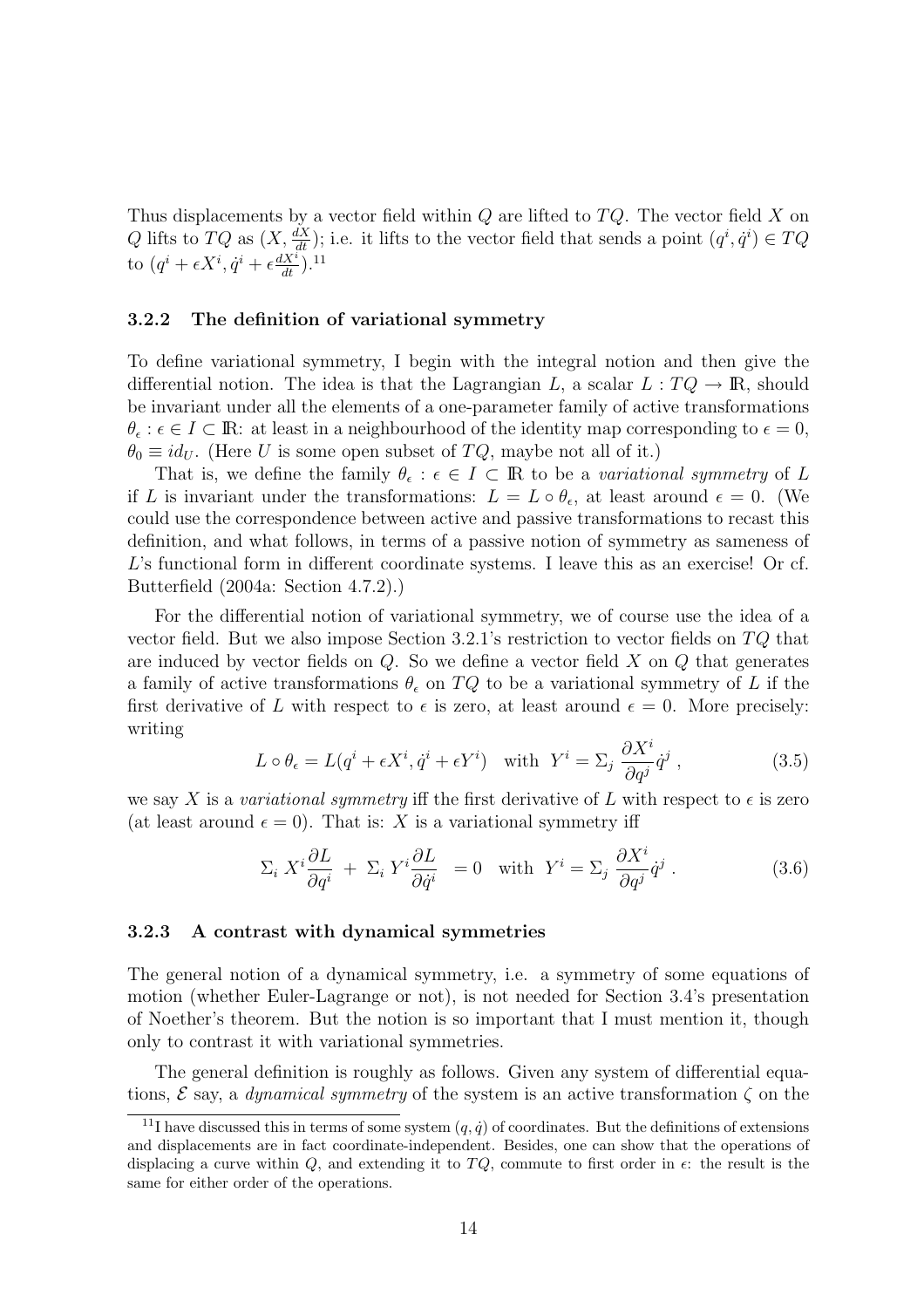system  $\mathcal{E}$ 's space of both independent variables,  $x_j$  say, and dependent variables  $y^i$ say, such that any solution of  $\mathcal{E}, y^i = f^i(x_j)$  say, is carried to another solution. For a precise definition, cf. Olver (2000: Def. 2.23, p. 93), and his ensuing discussion of the induced action (called 'prolongation') of the transformation  $\zeta$  on the spaces of (in general, partial) derivatives of the  $y$ 's with respect to the  $x$ s (i.e. jet spaces).

As I said in Section 3.1, groups of symmetries in this sense play a central role in the modern theory of differential equations: not just in finding new solutions, once given a solution, but also in integrating the equations. For some main theorems stating criteria (in terms of prolongations) for groups of symmetries, cf. Olver (2000: Theorem 2.27, p. 100, Theorem 2.36, p. 110, Theorem 2.71, p. 161).

But for present purposes, it is enough to state the rough idea of a one-parameter group of dynamical symmetries (without details about prolongations!) for Lagrange's equations in the familiar form, eq. 2.1.

In this simple case, there is just one independent variable  $x := t$ , so that:

(a): we are considering ordinary, not partial, differential equations, with  $n$  dependent variables  $y^i := q^i(t)$ .

(b): prolongations correspond to lifts of maps on  $Q$  to maps on  $TQ$ ; cf. Section 3.2.1.

Furthermore, in line with the discussion following Lagrange's equations eq. 2.1, the time-independence of the Lagrangian (time being a cyclic coordinate) means we can define dynamical symmetries  $\zeta$  in terms of active transformations on the tangent bundle,  $\theta: TQ \to TQ$ , that are lifted from active transformations on Q. In effect, we define such a map  $\zeta$  by just adjoining to any such  $\theta : TQ \to TQ$  the identity map on the time variable  $id : t \in \mathbb{R} \mapsto t$ . (More formally:  $\zeta : (q, \dot{q}, t) \in TQ \times \mathbb{R} \mapsto (\theta(q, \dot{q}), t) \in TQ \times \mathbb{R}$ .)

Then we define in the usual way what it is for a one-parameter family of such maps  $\zeta_s : s \in I \subset \mathbb{R}$  to be a (local) one-parameter group of dynamical symmetries (for Lagrange's equations eq. 2.1): namely, if any solution curve  $q(t)$  (equivalently: its extension  $q(t)$ ,  $\dot{q}(t)$  to  $TQ$ ) of the Lagrange equations is carried by each  $\zeta_s$  to another solution curve, with the  $\zeta_s$  for different s composing in the obvious way, for s close enough to  $0 \in I$ .

And finally: we also define (in a manner corresponding to the discussion at the end of Section 3.2.2) a differential, as against integral, notion of dynamical symmetry. Namely, we say a vector field X on  $Q$  is a dynamical symmetry if its lift to  $TQ$ (more precisely: its lift, with the identity map on the time variable adjoined) is the infinitesimal generator of such a one-parameter family  $\zeta_s$ .

For us, the important point is that this notion of a dynamical symmetry is different from Section 3.2.2's notion of a variational symmetry.<sup>12</sup> As I announced in Section 3.1, a variational symmetry is (with one caveat) a dynamical symmetry—but the converse is false. Fortunately, the same simple example will serve both to show the subtlety

<sup>&</sup>lt;sup>12</sup>Since the Lagrangian L is especially associated with variational principles, while the dynamics is given by equations of motion, calling Section 3.2.2's notion 'variational symmetry', and this notion 'dynamical symmetry' is a good and widespread usage. But beware: it is not universal.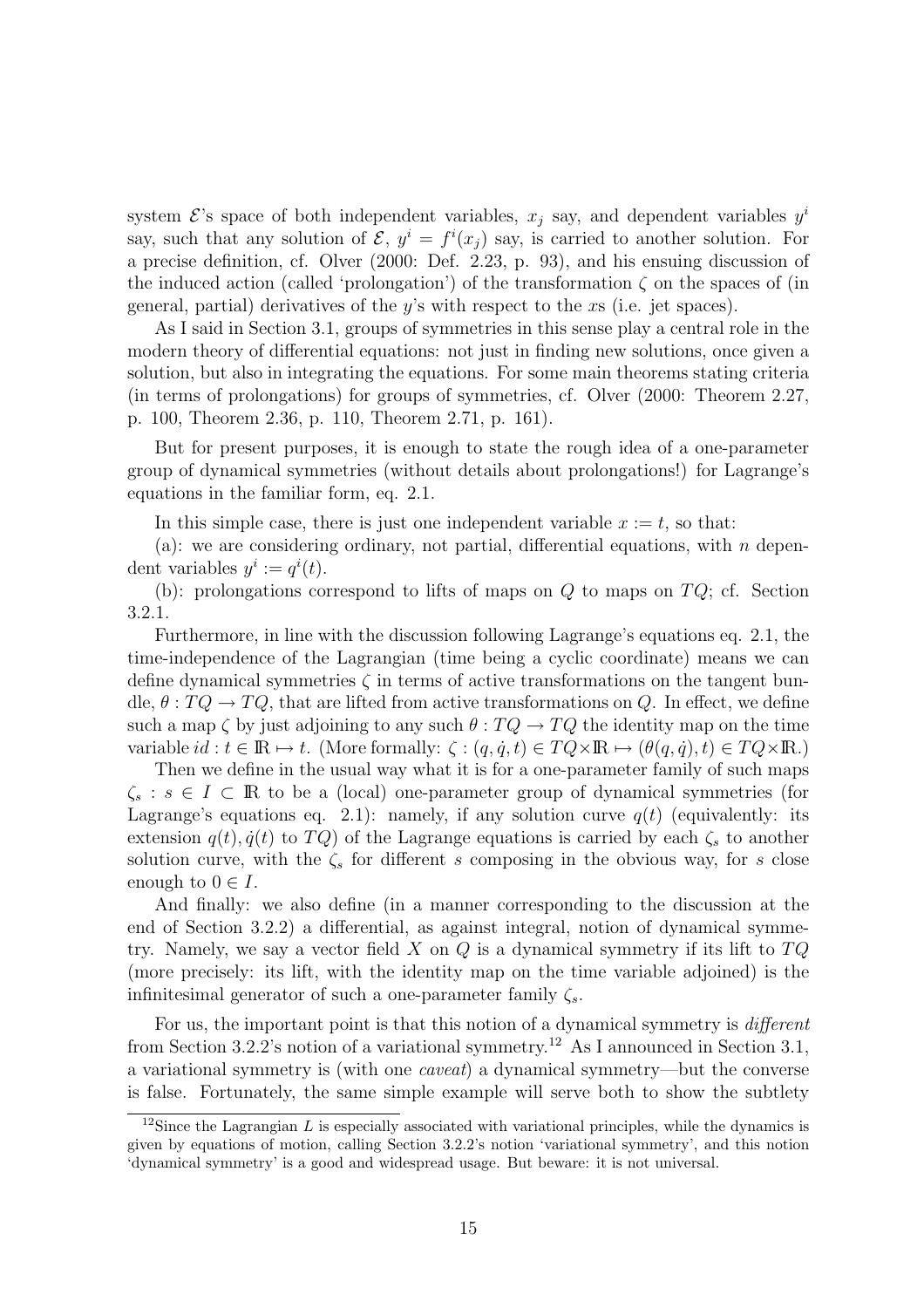about the first implication, and as a counterexample to the converse implication. This example is the two-dimensional harmonic oscillator.<sup>13</sup>

The usual Lagrangian is, with cartesian coordinates written as qs, and the contravariant indices written for clarity as subscripts:

$$
L_1 = \frac{1}{2} \left[ \dot{q}_1^2 + \dot{q}_2^2 - \omega^2 (q_1^2 + q_2^2) \right] ; \qquad (3.7)
$$

giving as Lagrange equations:

$$
\ddot{q}_i + \omega^2 q_i = 0 \quad , \quad i = 1, 2. \tag{3.8}
$$

But these Lagrange equations, i.e. the same dynamics, are also given by

$$
L_2 = \dot{q}_1 \dot{q}_2 - \omega^2 q_1 q_2 \tag{3.9}
$$

The rotations in the plane are of course a variational symmetry of  $L_1$ , and a dynamical symmetry of eq. 3.8. But they are *not* a variational symmetry of  $L_2$ . So a dynamical symmetry need not be a variational one. Besides, these equations contain another example to the same effect. Namely, the "squeeze" transformations

$$
q_1' := e^{\eta} q_1 , q_2' := e^{-\eta} q_2 \tag{3.10}
$$

are a dynamical symmetry of eq. 3.8, but not a variational symmetry of  $L_1$ . So again: a dynamical symmetry need not be a variational one.<sup>14</sup>

I turn to the first implication: that every variational symmetry is a dynamical symmetry. This is true: general and abstract proofs (applying also to continuous systems i.e. field theories) can be found in Olver (2000: theorem 4.14, p. 255; theorem 4.34, p. 278; theorem 5.53, p. 332).

But beware of a condition of the theorem. (This is the caveat mentioned at the end of Section 3.1.) The theorem requires that all the variables  $q$  (for continuous systems: all the fields  $\phi$ ) be subject to Hamilton's Principle. The need for this condition is shown by rotations in the plane, which are a variational symmetry of the familiar Lagrangian  $L_1$  above. But it is easy to show that such a rotation is a dynamical symmetry of one of the Lagrange equations, say the equation for the variable  $q_1$ 

$$
\ddot{q}_1 + \omega^2 q_1 = 0 \quad , \tag{3.11}
$$

only if the corresponding Lagrange equation holds for  $q_2$ .

<sup>&</sup>lt;sup>13</sup>All the material to the end of this Subsection is drawn from Brown and Holland (2004a); cf. also their (2004). The present use of the harmonic oscillator example also occurs in Morandi et al (1990: 203-204).

 $14$ In the light of this, you might ask about a more restricted implication: viz. must every dynamical symmetry of a set of equations of motion be a variational symmetry of *some or other Lagrangian* that yields the given equations as the Euler-Lagrange equations of Hamilton's Principle? Again, the answer is No for the simple reason that there are many (sets of) equations of motion that are not Euler-Lagrange equations of any Lagrangian, and yet have dynamical symmetries.

Wigner (1954) gives an example. The general question of under what conditions is a set of ordinary differential equations the Euler-Lagrange equations of some Hamilton's Principle is the inverse problem of Lagrangian mechanics. It is a large subject with a long history; cf. e.g. Santilli (1979), Lopuszanski (1999).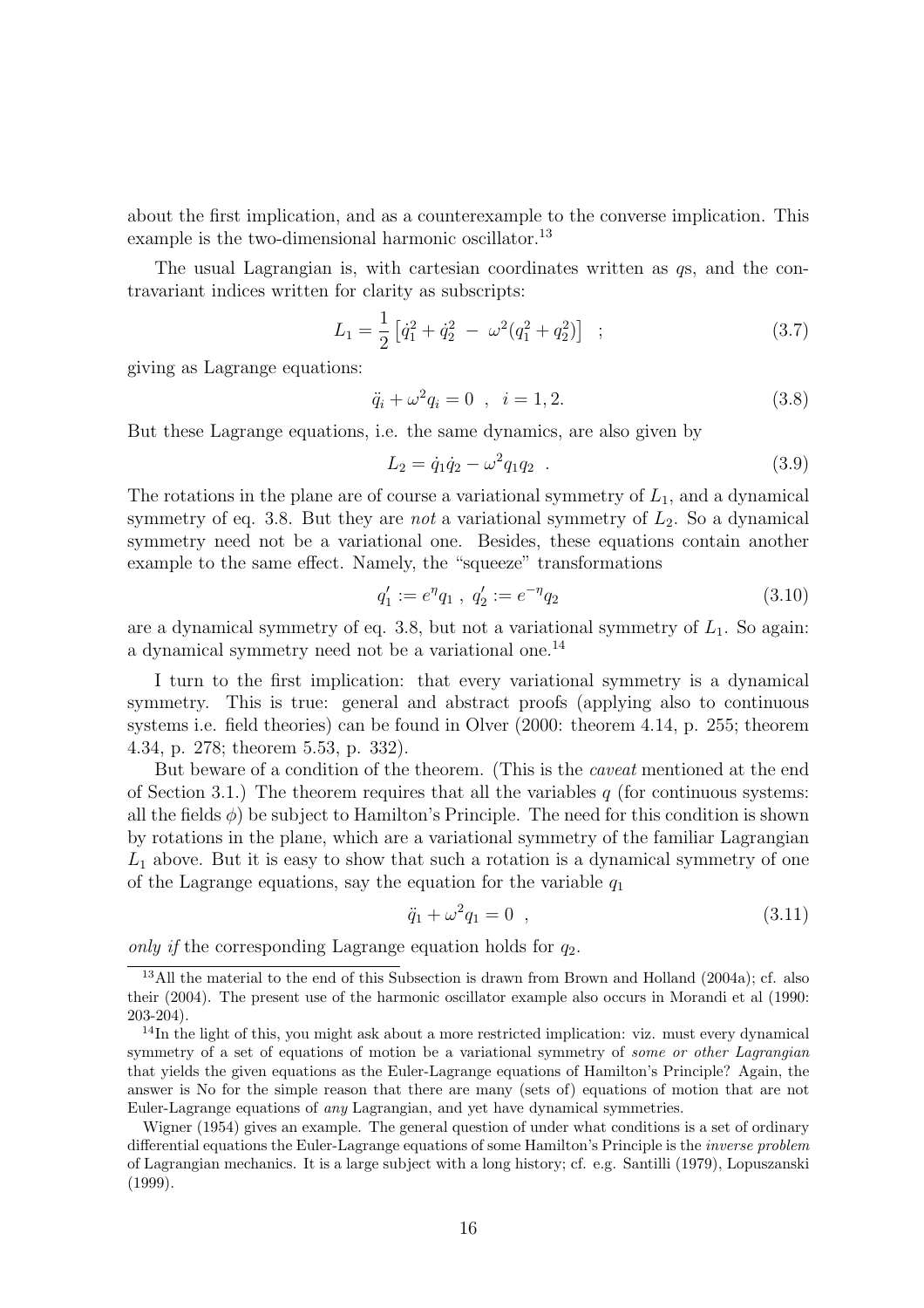### 3.3 The conjugate momentum of a vector field

Now we define the momentum conjugate to a vector field  $X$  to be the scalar function on  $TQ$ :

$$
p_X: TQ \to \mathbb{R} \; ; \; p_X = \Sigma_i X^i \frac{\partial L}{\partial \dot{q}^i} \tag{3.12}
$$

(For a time-dependent Lagrangian,  $p_X$  would be a scalar function on  $TQ \times \mathbb{R}$ , with  $\mathbb{R}$ representing time.)

We shall see in the next Subsection's examples that this definition generalizes in an appropriate way Section 2.1's definition of the momentum conjugate to a coordinate q.

But first note that it is an improvement in the sense that, while the momentum conjugate to a coordinate  $q$  depends on the choice made for the other coordinates, the momentum  $p<sub>X</sub>$  conjugate to a vector field X is independent of the coordinates chosen. Though this point is not needed in order to prove Noether's theorem, here is the proof.

We first apply the chain-rule to  $L = L(q'(q), \dot{q}'(q, \dot{q}))$  and eq. 2.11 ("cancellation of the dots"), to get

$$
\frac{\partial L}{\partial \dot{q}^i} = \Sigma_j \frac{\partial L}{\partial \dot{q}^{ij}} \frac{\partial \dot{q}^{ij}}{\partial \dot{q}^i} = \Sigma_j \frac{\partial L}{\partial \dot{q}^{ij}} \frac{\partial q^{ij}}{\partial q^i} . \tag{3.13}
$$

Then using the transformation law for components of a vector field

$$
X^{\prime i} = \Sigma_j \frac{\partial q^{\prime i}}{\partial q^j} X^j. \tag{3.14}
$$

and relabelling  $i$  and  $j$ , we deduce:

$$
p'_{X} = \sum_{i} X'^{i} \frac{\partial L}{\partial \dot{q}^{'i}} = \sum_{ij} X^{j} \frac{\partial q'^{i}}{\partial q^{j}} \frac{\partial L}{\partial \dot{q}^{i}} = \sum_{ij} X^{i} \frac{\partial q'^{j}}{\partial q^{i}} \frac{\partial L}{\partial \dot{q}^{j}} = \sum_{i} X^{i} \frac{\partial L}{\partial \dot{q}^{i}} \equiv p_{X}. \tag{3.15}
$$

Finally, I remark incidentally that in the geometric formulation of Lagrangian mechanics (Section 2.2), the coordinate-independence of  $p<sub>X</sub>$  becomes, unsurprisingly, a triviality. Namely:  $p_X$  is obviously the contraction of X as lifted to  $TQ$  with the canonical 1-form on  $TQ$  that we defined in eq. 2.13:

$$
\theta_L := \frac{\partial L}{\partial \dot{q}^i} dq^i \tag{3.16}
$$

We will return to this at the end of Section 3.4.1.

### 3.4 Noether's theorem; and examples

Given just the definition of conjugate momentum, eq. 3.12, the proof of Noether's theorem is immediate. (The interpretation and properties of this momentum, discussed in the last Subsection, are not needed.) The theorem says: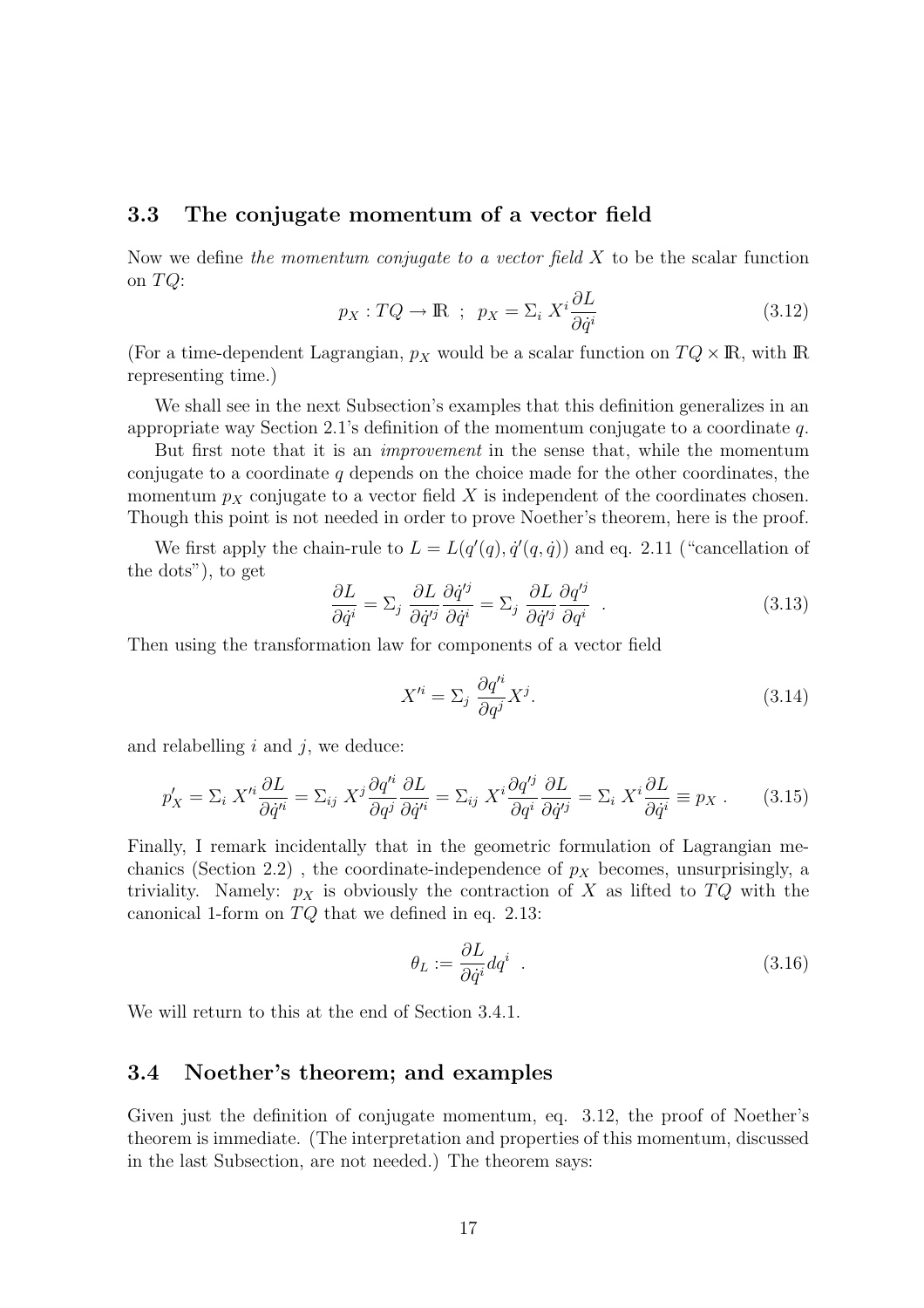Noether's theorem for Lagrangian mechanics If  $X$  is a (variational) symmetry of a system with Lagrangian  $L(q, \dot{q}, t)$ , then X's conjugate momentum is a constant of the motion.

Proof: We just calculate the derivative of the momentum eq. 3.12 along the solution curves in TQ, and apply Lagrange's equations and the definitions of  $Y^i$ , and of symmetry eq. 3.6:

$$
\frac{dp}{dt} = \Sigma_i \frac{dX^i}{dt} \frac{\partial L}{\partial \dot{q}^i} + \Sigma_i X^i \frac{d}{dt} \left(\frac{\partial L}{\partial \dot{q}^i}\right)
$$
\n
$$
= \Sigma_i Y^i \frac{\partial L}{\partial \dot{q}^i} + \Sigma_i X^i \frac{\partial L}{\partial q^i} = 0 \quad \text{QED}.
$$
\n(3.17)

Examples:— This proof, though neat, is a bit abstract! So here are two examples, both of which return us to examples we have already seen.

(1): The first example is a shift in a cyclic coordinate  $q^n$ : i.e. the case with which our discussion of Noether's theorem began at the end of Section 2.1. So suppose  $q^n$  is cyclic, and define a vector field X by

$$
X^1 = 0, \dots, X^{n-1} = 0, \ X^n = 1 \tag{3.18}
$$

So the displacements generated by X are translations by an amount  $\epsilon$  in the  $q^n$ direction. Then  $Y^i := \frac{dX^i}{dt}$  vanishes, and the definition of (variational) symmetry eq. 3.6 reduces to

$$
\frac{\partial L}{\partial q^n} = 0 \tag{3.19}
$$

So since  $q^n$  is assumed to be cyclic, X is a symmetry. And the momentum conjugate to  $X$ , which Noether's theorem tells us is a constant of the motion, is the familiar one:

$$
p_X := \Sigma_i X^i \frac{\partial L}{\partial \dot{q}^i} = \frac{\partial L}{\partial \dot{q}^n} \tag{3.20}
$$

As mentioned in Section 3.1, this example is universal, in that every symmetry X arises, around any point where  $X$  is non-zero, from a cyclic coordinate in some local system of coordinates. This follows from the basic theorem about the local existence and uniqueness of solutions of ordinary differential equations. We can state the theorem as follows; (cf. e.g. Arnold (1973: 48-49, 77-78, 249-250), Olver (2000: Prop 1.29)).

Consider a system of n first-order ordinary differential equations on an open subset  $U$  of an *n*-dimensional manifold

$$
q^{i} = X^{i}(q) \equiv X^{i}(q^{1}, ..., q^{n}) \quad , \quad q \in U \quad ; \tag{3.21}
$$

equivalently, a vector field  $X$  on  $U$ . Let  $q_0$  be a non-singular point of the vector field, i.e.  $X(q_0) \neq 0$ . Then in a sufficiently small neighbourhood V of  $q_0$ , there is a coordinate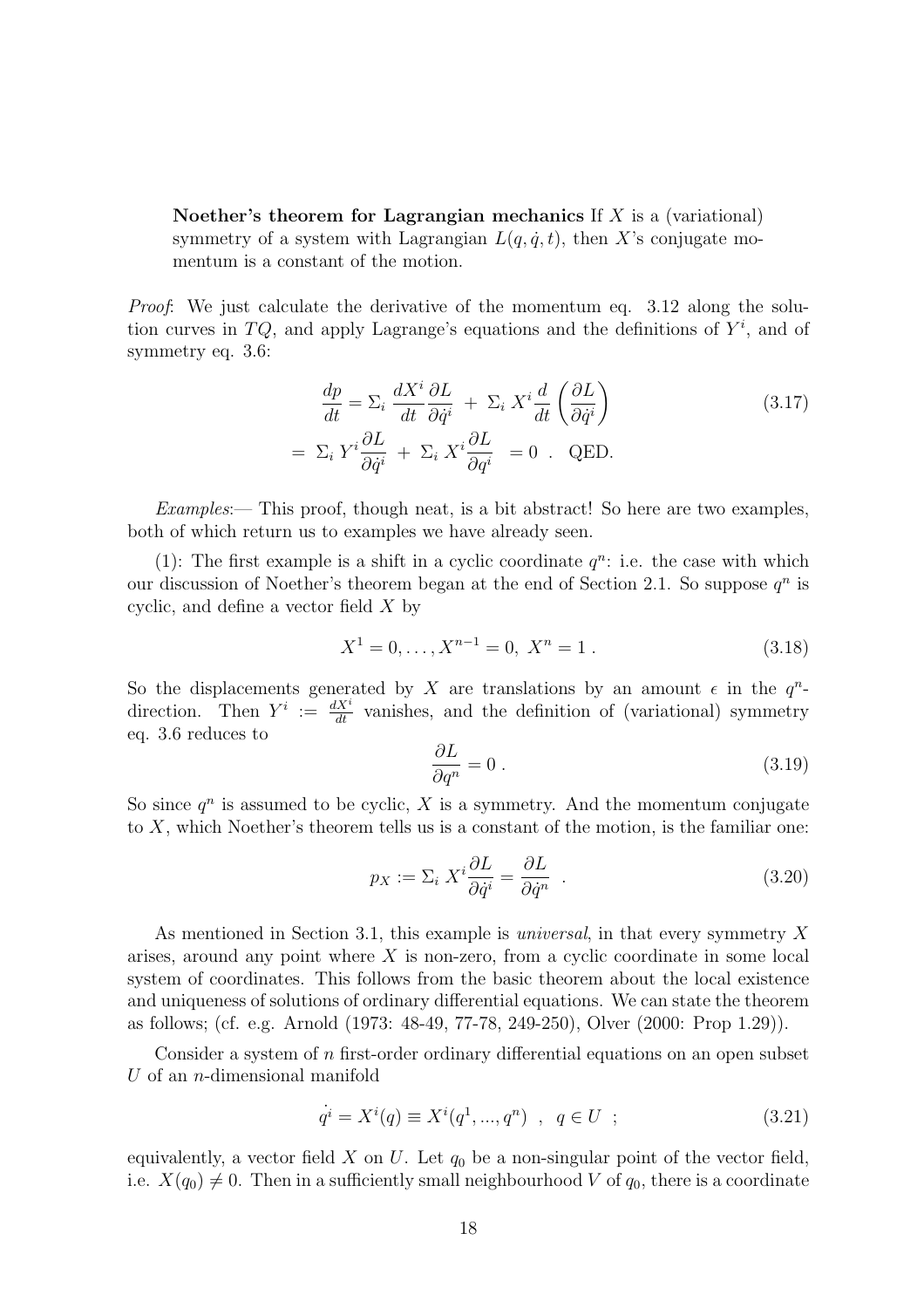system (formally, a diffeomorphism  $f: V \to W \subset \mathbb{R}^n$ ) such that, writing  $y_i : \mathbb{R}^n \to \mathbb{R}$ for the standard coordinates on W and  $e_i$  for the *i*th standard basic vector of  $\mathbb{R}^n$ , eq. 3.21 goes into the very simple form

$$
\dot{\mathbf{y}} = \mathbf{e}_n;
$$
 i.e.  $\dot{y}_n = 1$ ,  $\dot{y}_1 = \dot{y}_2 = \ldots = \dot{y}_{n-1} = 0$  in W . (3.22)

(In terms of the tangent map (also known as: push-forward)  $f_*$  on tangent vectors that is induced by  $f: f_*(X) = e_n$  in W.) On account of eq. 3.22's simple form, Arnold suggests the theorem might well be called the 'rectification theorem'.

We should note two points about the theorem:

(i): The rectifying coordinate system f may of course be very hard to find. So the theorem by no means makes all problems "trivially soluble"; cf. again footnote 4.

(ii): The theorem has an immediate corollary about local constants of the motion. Namely: n first-order ordinary differential equations have, locally,  $n-1$  functionally independent constants of the motion (also known as: first integrals). They are given, in the above notation, by  $y_1, \ldots, y_{n-1}$ .

We now apply the rectification theorem, so as to reverse the reasoning in the above example of  $q^n$  cyclic. That is: assuming X is a symmetry, let us rectify it—i.e. let us pass to a coordinate system (q) such that eq. 3.18 holds. Then, as above,  $Y^i := \frac{dX^i}{dt}$ vanishes; and X's being a (variational) symmetry, eq. 3.6, reduces to  $q^n$  being cyclic; and the momentum conjugate to  $X$ ,  $p_X$  reduces to the familiar conjugate momentum  $p_n = \frac{\partial L}{\partial \dot{q}^n}$ . Thus every symmetry X arises locally from a cyclic coordinate  $q^n$  and the corresponding conserved momentum is  $p_n$ . (But note that this may hold only "very locally": the domain V of the coordinate system f in which X generates displacements in the direction of the cyclic coordinate  $q^n$  can be smaller than the set U on which X is a symmetry.)

In Section 5.3, the fact that every symmetry arises locally from a cyclic coordinate will be important for understanding the Hamiltonian version of Noether's theorem.

(2): Let us now look at our previous example, the angular momentum of a free particle (eq. 2.6), in the cartesian coordinate system, i.e. a coordinate system without cyclic coordinates. So let  $q_1 := x, q_2 := y, q_3 := z$ . (In this example, subscripts will again be a bit clearer.) Then a small rotation about the  $x$ -axis

$$
\delta x = 0, \quad \delta y = -\epsilon z, \quad \delta z = \epsilon y \tag{3.23}
$$

corresponds to a vector field X with components

$$
X_1 = 0, \quad X_2 = -q_3, \quad X_3 = q_2 \tag{3.24}
$$

so that the  $Y_i$  are

$$
Y_1 = 0, \ Y_2 = -\dot{q}_3, \ X_3 = \dot{q}_2 \ . \tag{3.25}
$$

For the Lagrangian

$$
L = \frac{1}{2}m(\dot{q}_1^2 + \dot{q}_2^2 + \dot{q}_3^2)
$$
\n(3.26)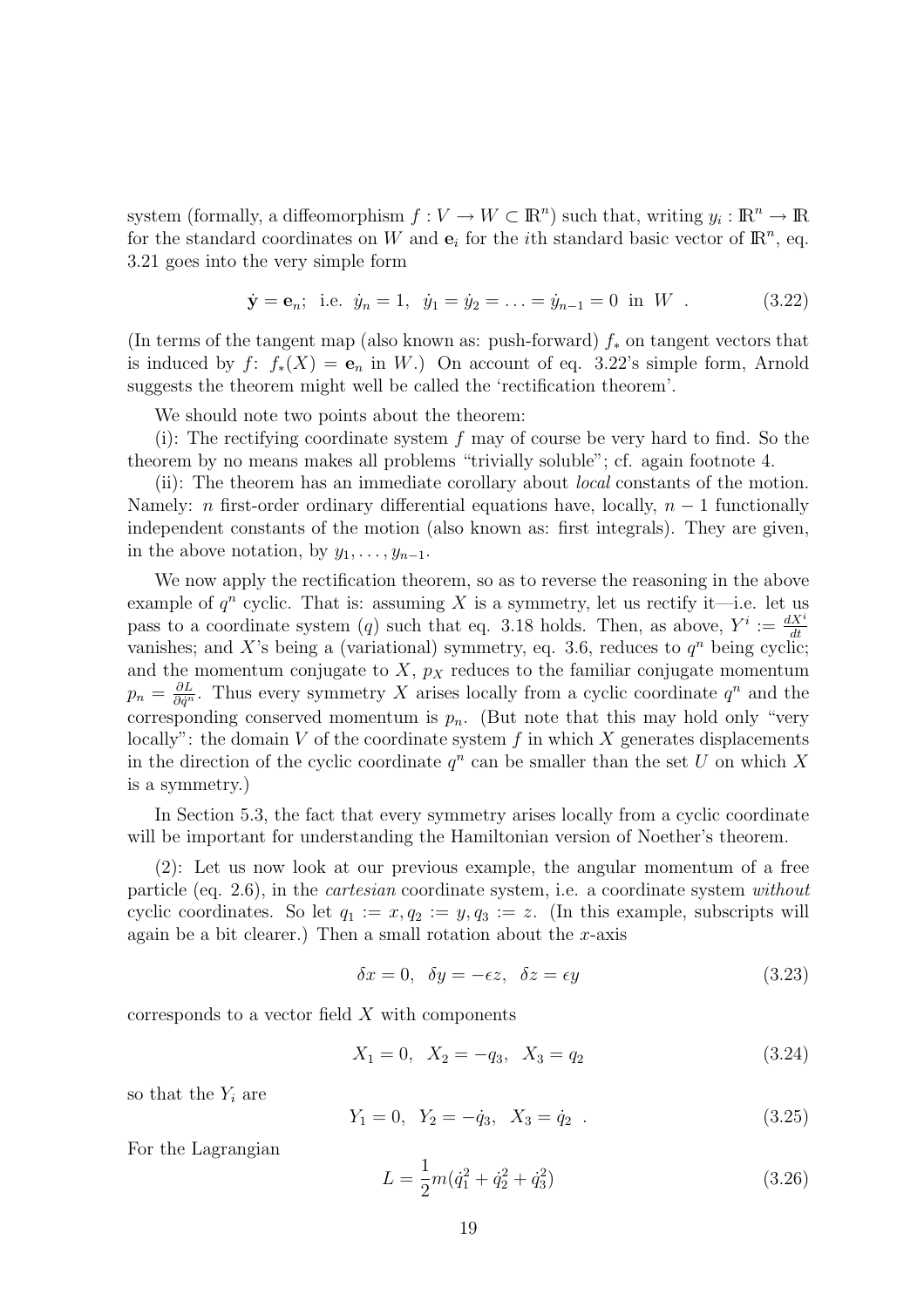X is a (variational) symmetry since the definition of symmetry eq. 3.6 now reduces to

$$
\Sigma_i X_i \frac{\partial L}{\partial q_i} + \Sigma_i Y_i \frac{\partial L}{\partial \dot{q}_i} = -\dot{q}_3 \frac{\partial L}{\partial \dot{q}_2} + \dot{q}_2 \frac{\partial L}{\partial \dot{q}_3} = 0.
$$
 (3.27)

So Noether's theorem then tells us that  $X$ 's conjugate momentum is

$$
p_X := \Sigma_i X_i \frac{\partial L}{\partial \dot{q}_i} = X_2 \frac{\partial L}{\partial \dot{q}_2} + X_3 \frac{\partial L}{\partial \dot{q}_3} = -mz\dot{y} + m\dot{y} \tag{3.28}
$$

which is indeed the x-component of angular momentum.

#### 3.4.1 A geometrical formulation

We can give a geometric formulation of Noether's theorem by using the vanishing of the Lie derivative to express constancy along the integral curves of a vector field. There are two vector fields on  $TQ$  to consider: the dynamical vector field D (cf. eq. 2.8), and the lift to  $TQ$  of the vector field X that is the variational symmetry.

I will now write  $\bar{X}$  for this lift. So given the vector field X on Q

$$
X = X^{i}(q)\frac{\partial}{\partial q^{i}} \t{,} \t(3.29)
$$

the lift  $\bar{X}$  of X to  $TQ$  is, by eq. 3.4,

$$
\bar{X} = X^{i}(q)\frac{\partial}{\partial q^{i}} + \frac{\partial X^{i}(q)}{\partial q^{j}}\dot{q}^{j}\frac{\partial}{\partial \dot{q}^{i}} , \qquad (3.30)
$$

where the q argument of  $X^i$  emphasises that the  $X^i$  do not depend on  $\dot{q}$ .

That X is a variational symmetry means that in  $TQ$ , the Lie derivative of L along the lift  $\bar{X}$  vanishes:  $\mathcal{L}_{\bar{X}}L = 0$ . On the other hand, we know from eq. 3.16 that the momentum  $p_X$  conjugate to X is the contraction  $\langle \cdot \rangle$  of  $\overline{X}$  with the canonical 1-form  $\theta_L := \frac{\partial L}{\partial \dot{q}^i} dq^i$  on  $TQ$ :

$$
p_X := X^i \frac{\partial L}{\partial \dot{q}^i} \equiv \langle \bar{X}; \theta_L \rangle . \tag{3.31}
$$

So Noether's theorem says:

If 
$$
\mathcal{L}_{\bar{X}}L = 0
$$
, then  $\mathcal{L}_D < \bar{X}$ ;  $\theta_L > = 0$ .

Note finally that eq. 3.31 shows that the theorem has no converse. That is: given that a dynamical variable  $p: TQ \to \mathbb{R}$  is a constant of the motion,  $\mathcal{L}_D p = 0$ , there is no single vector field  $\bar{X}$  on TQ such that  $p = \langle \bar{X}; \theta_L \rangle$ . For given such a  $\bar{X}$ , one could get another by adding any field  $\bar{Y}$  for which  $\langle \bar{Y}; \theta_L \rangle = 0$ . However, we will see in Section 5.2 that in Hamiltonian mechanics a constant of the motion does determine a corresponding vector field on the state space.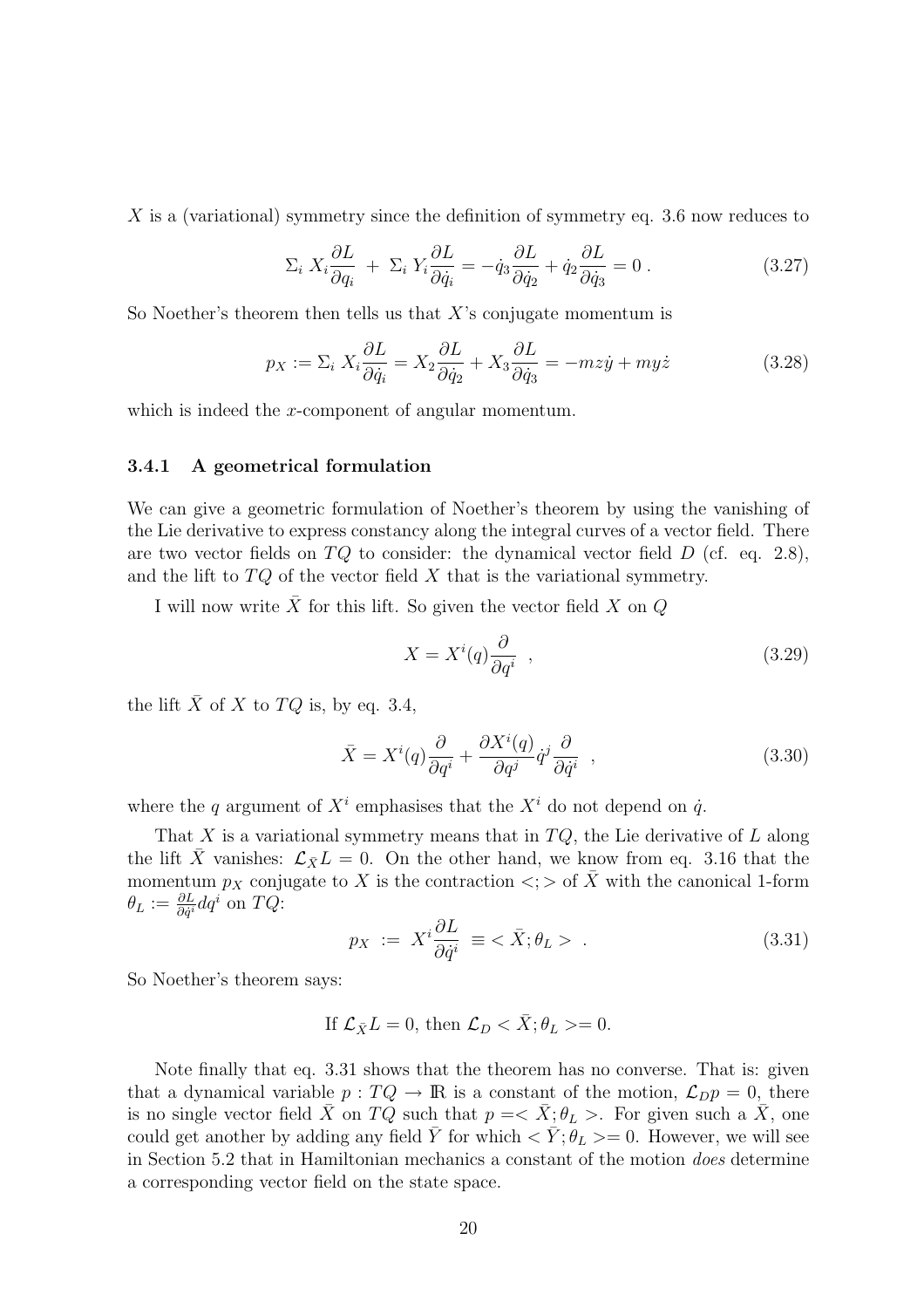# 4 Hamiltonian mechanics introduced

# 4.1 Preamble

From now on this paper adopts the Hamiltonian framework. As we shall see, its description of symmetry and conserved quantities is in various ways more straightforward and powerful than that of the Lagrangian framework.

The main idea is to replace the  $\dot{q}s$  by the canonical momenta, the  $p\bar{s}$ . More generally, the state-space is no longer the tangent bundle  $TQ$  but a phase space Γ, which we take to be the cotangent bundle  $T^*Q$ . (Here, the phrase 'we take to be' just signals the fact that eventually, in Section 6.8, we will glimpse a more general kind of Hamiltonian state-space, viz. Poisson manifolds.)

Admittedly, the theory on  $TQ$  given by Lagrange's equations eq. 2.1 is equivalent to the Hamiltonian theory on  $T^*Q$  given by eq. 4.5 below, once we assume the Hessian condition eq. 2.3.

But of course, theories can be formally equivalent, but different as regards their power for solving problems, their heuristic value and even their interpretation. In our case, two advantages of Hamiltonian mechanics over Lagrangian mechanics are commonly emphasised. (i): The first concerns its greater power or flexibility for describing a given system, that Lagrangian methods can also describe (and so its greater power for solving problems about such a system). (ii): The second concerns the broader idea of describing other systems. In more detail:—

(i): Hamiltonian mechanics replaces the group of *point transformations*,  $q \rightarrow q'$  on  $Q$ , together with their lifts to  $TQ$ , by a "corresponding larger" group of transformations on Γ, the group of canonical transformations (also known as, for the standard case where  $\Gamma = T^*Q$ : the *symplectic group*).

This group "corresponds" to the point transformations (and their lifts) in that while for any Lagrangian L, Lagrange's equations eq. 2.1 are covariant under all the point transformations, Hamilton's equations eq. 4.5 below are (for any Hamiltonian H) covariant under all canonical transformations. And it is a "larger" group because:

(a) any point transformation together with its lift to  $TQ$  is a canonical transformation: (more precisely: it naturally defines a canonical transformation on  $T^*Q$ );

(b) not every canonical transformation is thus induced by a point transformation; for a canonical transformation can "mix" the qs and ps in a way that point transformations and their lifts cannot.

There is a rich and multi-faceted theory of canonical transformations, to which there are three main approaches—generating functions, integral invariants and symplectic geometry. I will adopt the symplectic approach, but not need many details about it. In particular, we will need only a few details about how the "larger" group of canonical transformations makes for a more powerful version of Noether's theorem.

(ii): The Hamiltonian framework connects analytical mechanics with other fields of physics, especially statistical mechanics and optics. The first connection goes via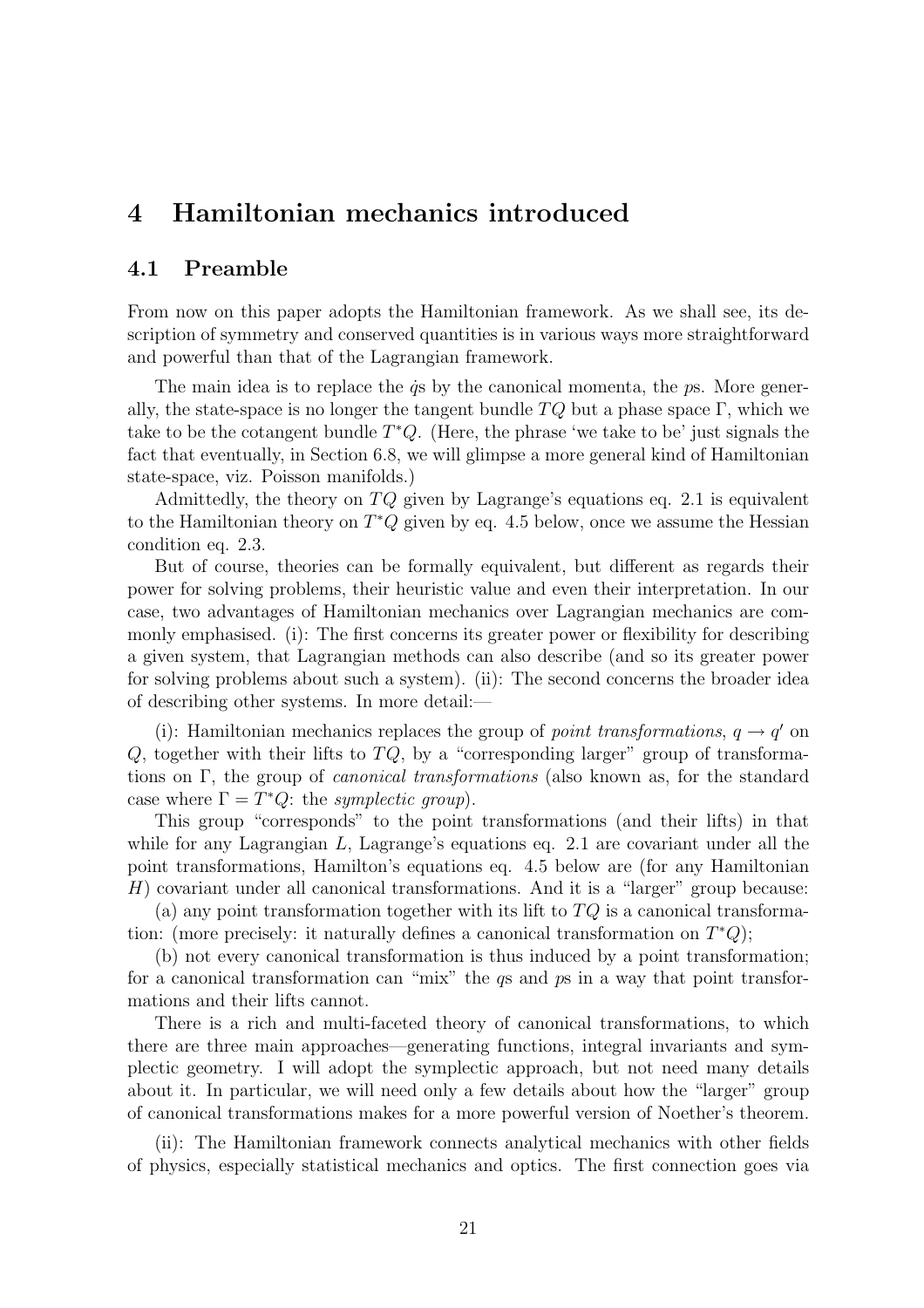canonical transformations, especially using the integral invariants approach. The second connection goes via Hamilton-Jacobi theory; (for a philosopher's exposition, with an eye on quantum theory, cf. Butterfield (2004b: especially Sections 7-9)).<sup>15</sup>

With its theme of symmetry and conservation, this paper will illustrate (i), greater power in describing a given system, rather than (ii), describing other systems. As to (i), we will see two main ways in which the Hamiltonian framework is more powerful than the Lagrangian one. First, cyclic coordinates will "do more work for us" (Section 4.2). Second, the Hamiltonian version of Noether's theorem is both: more powerful, thanks to the use of the "larger" group of canonical transformations; and more easily proven, thanks to the use of Poisson brackets (Section 5).

So from now on, the broad plan is as follows. After Section 4.2's deduction of Hamilton's equations, Section 4.3 introduces symplectic structure, starting from the "naive" form of the symplectic matrix. Section 5 presents Poisson brackets, and the Hamiltonian version of Noether's theorem. Finally, Section 6 gives a geometric perspective, corresponding to Section 2.2's geometric perspective on the Lagrangian framework.

# 4.2 Hamilton's equations

#### 4.2.1 The equations introduced

Recall the vision in (5) of Section 2.2.2: that we seek 2n new variables,  $\xi^{\alpha}$  say,  $\alpha =$  $1, \ldots, 2n$  in which Lagrange's equations take the simple form

$$
\frac{d\xi^{\alpha}}{dt} = f_{\alpha}(\xi^1, \dots, \xi^{2n}) . \tag{4.1}
$$

We can find the desired variables  $\xi^{\alpha}$  by using the canonical momenta

$$
p_i := \frac{\partial L}{\partial \dot{q}^i} =: L_{\dot{q}^i} \tag{4.2}
$$

to write the  $2n$  Lagrange equations as

$$
\frac{dp_i}{dt} = \frac{\partial L}{dq^i} \quad ; \quad \frac{dq^i}{dt} = \dot{q}^i \; . \tag{4.3}
$$

These are of the desired simple form, except that the right hand sides need to be written as functions of  $(q, p, t)$  rather than  $(q, \dot{q}, t)$ . (Here and in the next two paragraphs, we temporarily allow time-dependence, since the deduction is unaffected: the time variable is "carried along unaffected". In the terms of Section 2.1, this means allowing nonscleronomous constraints and a time-dependent work-function U.)

 $15$ Of course, some aspects of Hamiltonian mechanics illustrate both (i) and (ii). For example, Liouville's theorem on the preservation of phase space volume illustrates both (i)'s integral invariants approach to canonical transformations and (ii)'s connection to statistical mechanics.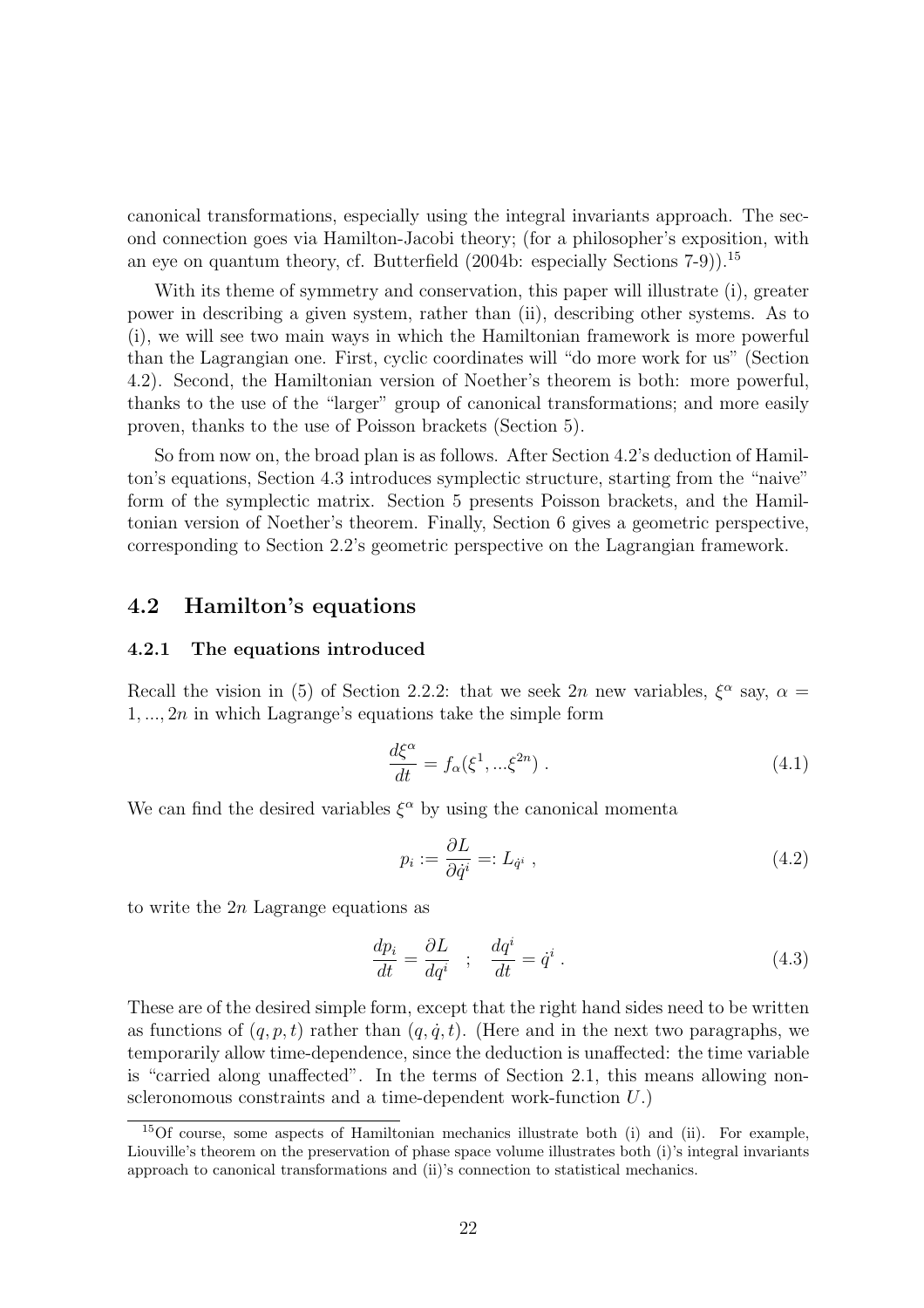For the second group of n equations, this is in principle straightforward, given our assumption of a non-zero Hessian, eq. 2.3. This implies that we can invert eq. 4.2 so as to get the *n*  $\dot{q}^i$  as functions of  $(q, p, t)$ . We can then apply this to the first group of equations; i.e. we substitute  $\dot{q}^i(q, p, t)$  wherever  $\dot{q}^i$  appears in any right hand side  $\frac{\partial L}{\partial q^i}$ .

But we need to be careful: the partial derivative of  $L(q, \dot{q}, t)$  with respect to  $q^i$  is not the same as the partial derivative of  $\hat{L}(q, p, t) := L(q, \dot{q}(q, p, t), t)$  with respect to  $q^i$ , since the first holds fixed the  $\dot{q}$ s, while the second holds fixed the ps. A comparison of these partial derivatives leads, with algebra, to the result that if we define the Hamiltonian function by

$$
H(q, p, t) := p_i \dot{q}^i(q, p, t) - \hat{L}(q, p, t)
$$
\n(4.4)

then the  $2n$  equations eq. 4.3 go over to *Hamilton's equations* 

$$
\frac{dp_i}{dt} = -\frac{\partial H}{\partial q^i} \quad ; \quad \frac{dq^i}{dt} = \frac{\partial H}{\partial p_i} \tag{4.5}
$$

So we have cast our 2n equations in the simple form,  $\frac{d\xi^{\alpha}}{dt} = f_{\alpha}(\xi^{1},...\xi^{2n})$ , requested in (5) of Section 2.2. More explicitly: defining

$$
\xi^{\alpha} = q^{\alpha}, \ \alpha = 1, ..., n \ \ ; \ \ \xi^{\alpha} = p_{\alpha - n}, \ \alpha = n + 1, ..., 2n \tag{4.6}
$$

Hamilton's equations become

$$
\dot{\xi}^{\alpha} = \frac{\partial H}{\partial \xi^{\alpha+n}}, \quad \alpha = 1, ..., n \quad ; \quad \dot{\xi}^{\alpha} = -\frac{\partial H}{\partial \xi^{\alpha-n}}, \quad \alpha = n+1, ..., 2n \quad . \tag{4.7}
$$

To sum up: a single function  $H$  determines, through its partial derivatives, the evolution of all the qs and ps—and so, the evolution of the state of the system.

#### 4.2.2 Cyclic coordinates in the Hamiltonian framework

Just from the form of Hamilton's equations, we can immediately see a result that is significant for our theme of how symmetries and conserved quantities reduce the number of variables involved in a problem. In short, we can see that with Hamilton's equations in hand, cyclic coordinates will "do more work for us" than they do in the Lagrangian framework.

More specifically, recall the basic Lagrangian result from the end of Section 2.1, that the generalized momentum  $p_n := \frac{\partial L}{\partial \dot{q}^n}$  is conserved if, indeed iff, its conjugate coordinate  $q^n$  is cyclic,  $\frac{\partial L}{\partial q^n} = 0$ . And recall from Section 3.4 that this result underpinned Noether's theorem in the precise sense of being "universal" for it. Corresponding results hold in the Hamiltonian framework—but are in certain ways more powerful.

Thus we first observe that the transformation "from the  $\dot{q}s$  to the  $p\dot{s}$ ", i.e. the transition between Lagrangian and Hamiltonian frameworks, does not involve the dependence on the qs. More precisely: partially differentiating eq. 4.4 with respect to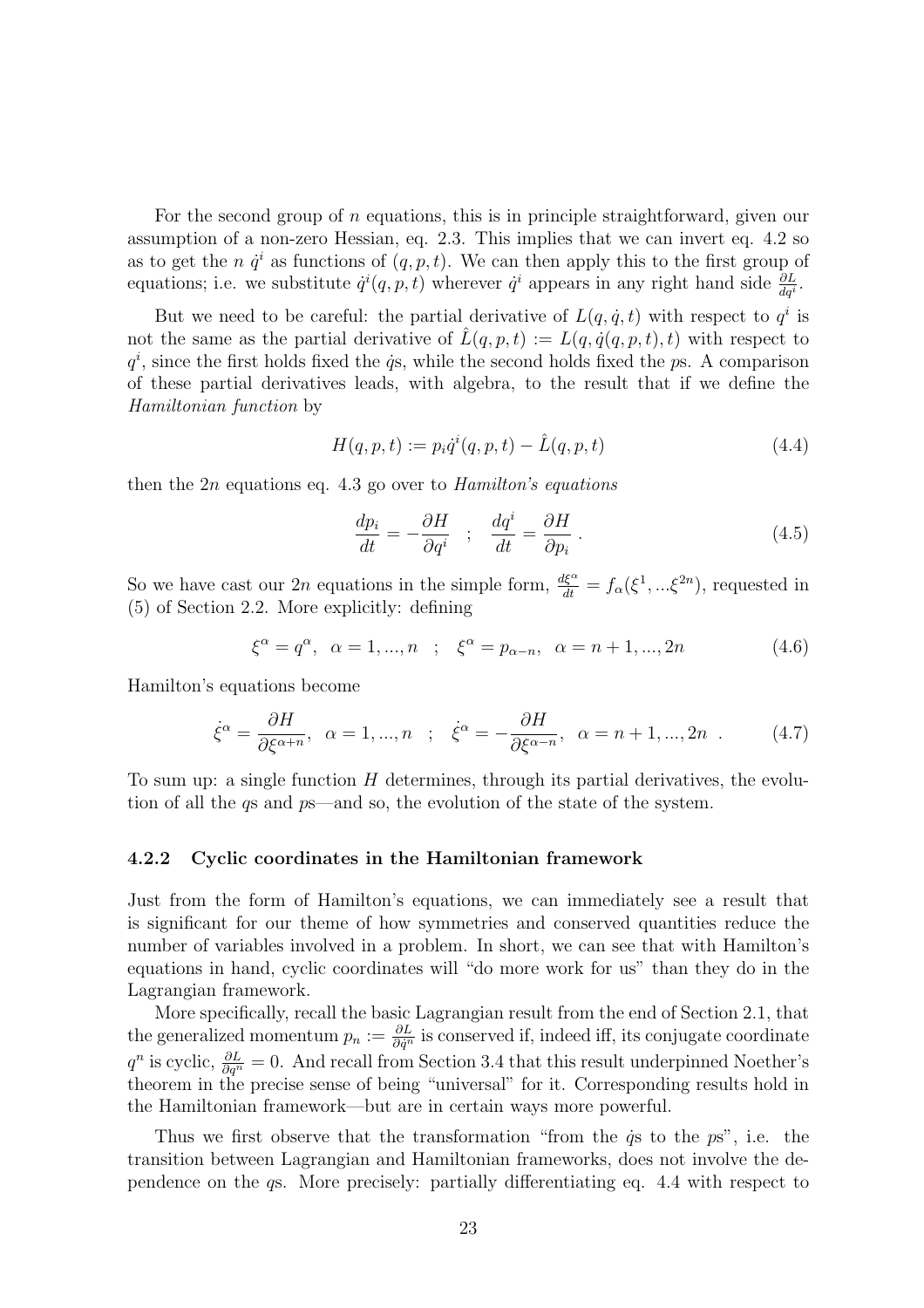$q^n$ , we obtain

$$
\frac{\partial H}{\partial q^n} \equiv \frac{\partial H}{\partial q^n} \mid_{p;q^i,i\neq n} = -\frac{\partial L}{\partial q^n} \equiv \frac{\partial L}{\partial q^n} \mid_{\dot{q};q^i,i\neq n} . \tag{4.8}
$$

(The other two terms are plus and minus  $p_i \frac{\partial \dot{q}^i}{\partial q^n}$ , and so cancel.) So a coordinate  $q^n$ that is cyclic in the Lagrangian sense is also cyclic in the obvious Hamiltonian sense, viz. that  $\frac{\partial H}{\partial q^n} = 0$ . But by Hamilton's equations, this is equivalent to  $\dot{p}_n = 0$ . So we have the result corresponding to the Lagrangian one:  $p_n$  is conserved iff  $q_n$  is cyclic (in the Hamiltonian sense).

We will see in Section 5.3 that this result underpins the Hamiltonian version of Noether's theorem; just as the corresponding Lagrangian result underpinned the Lagrangian version of Noether's theorem (cf. discussion after eq. 3.20).

But we can already see that this result gives the Hamiltonian formalism an advantage over the Lagrangian. In the latter, the generalized velocity corresponding to a cyclic coordinate,  $q_n$  will in general still occur in the Lagrangian. The Lagrangian will be  $L(q_1, \ldots, q_{n-1}, \dot{q}_1, \ldots, \dot{q}_n, t)$ , so that we still face a problem in *n* variables.

But in the Hamiltonian formalism,  $p_n$  will be a constant of the motion,  $\alpha$  say, so that the Hamiltonian will be  $H(q_1, \ldots, q_{n-1}, p_1, \ldots, p_{n-1}, \alpha, t)$ . So we now face a problem in  $n-1$  variables,  $\alpha$  being simply determined by the initial conditions. That is: after solving the problem in  $n-1$  variables,  $q_n$  is determined just by quadrature: i.e. just by integrating (perhaps numerically) the equation

$$
\dot{q}_n = \frac{\partial H}{\partial \alpha} \,, \tag{4.9}
$$

where, thanks to having solved the problem in  $n-1$  variables, the right-hand side is now an explicit function of t.

This result is very simple. But it is an important illustration of the power of the Hamiltonian framework. Indeed, Arnold remarks (1989: 68) that 'almost all the solved problems in mechanics have been solved by means of' it!

No doubt his point is, at least in part, that this result underpins the Hamiltonian version of Noether's theorem. But I should add that the result also motivates the study of various notions related to the idea of cyclic coordinates, such as constants of the motion being in involution (i.e. having zero Poisson bracket with each other), and a system being completely integrable (in the sense of Liouville). These notions have played a large part in the way that Hamiltonian mechanics has developed, especially in its theory of canonical transformations. And they play a large part in the way Hamiltonian mechanics has solved countless problems. But as announced in Section 4.1, this paper will not go into these aspects of Hamiltonian mechanics, since they are not needed for our theme of symmetry and conservation; (for a philosophical discussion of these aspects, cf. Butterfield 2005).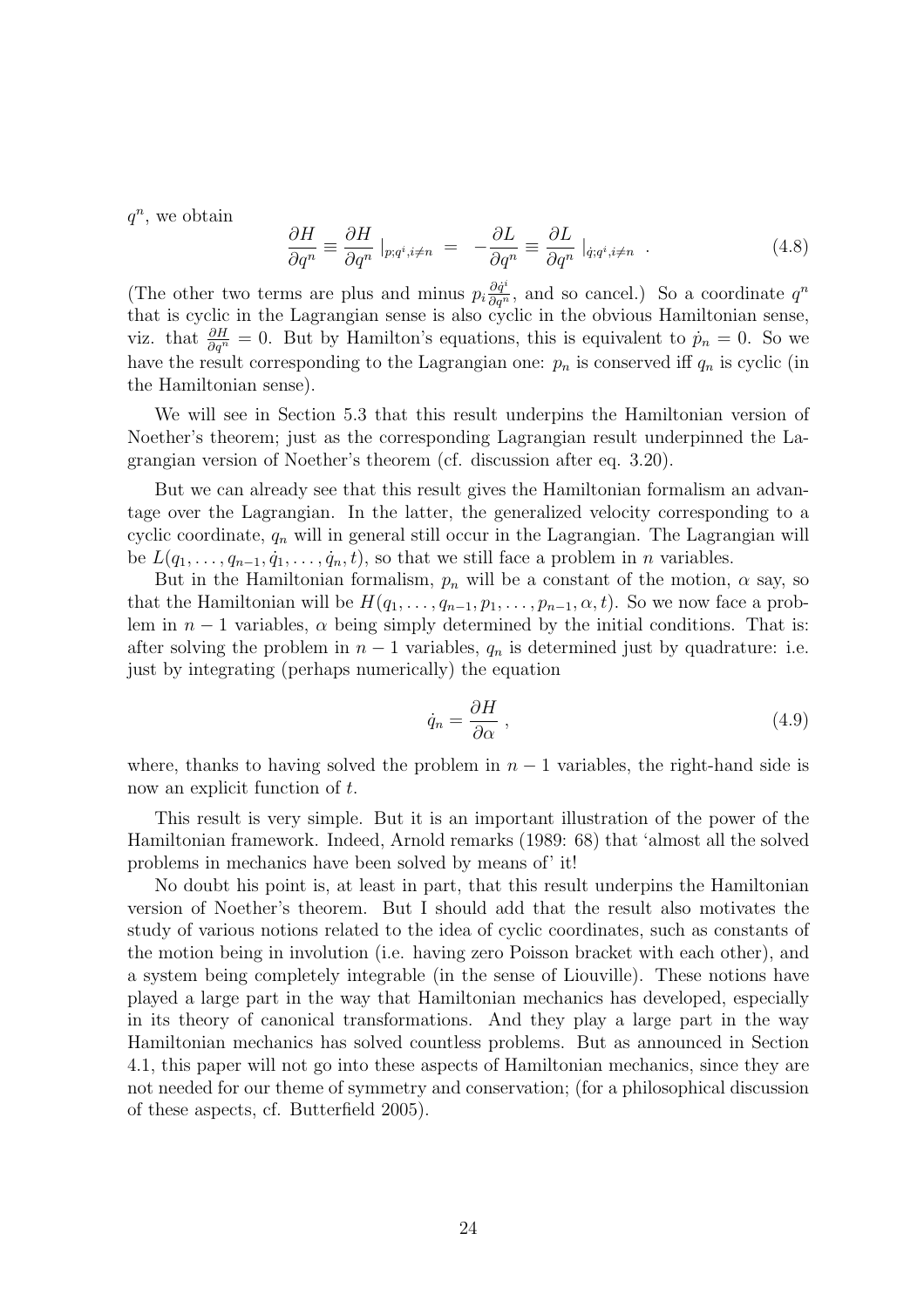#### 4.2.3 The Legendre transformation and variational principles

To end this Subsection, I note two aspects of this transition from Lagrange's equations to Hamilton's. For, although I shall not need details about them, they each lead to a rich theory:

(i): The transformation "from the  $\dot{q}s$  to the  $ps$ " is the *Legendre transformation*. It has a striking geometric interpretation. In the simplest case, it concerns the fact that one can describe a smooth convex real function  $y = f(x)$ ,  $f''(x) > 0$ , not by the pairs of its arguments and values  $(x, y)$ , but by the pairs of its gradients at points  $(x, y)$ and the intercepts of its tangent lines with the y-axis. Given the non-zero Hessian (eq. 2.3), one readily proves various results: e.g. that the geometric interpretation extends to higher dimensions, and that the transformation is self-inverse, i.e. its square is the identity. For details, cf. e.g.: Arnold (1989: Chapters 3.14, 9.45.C), Courant and Hilbert (1953: Chapter IV.9.3; 1962, Chapter I.6), José and Saletan (1998: 212-217), Lanczos (1986: Chapter VI.1-4). The Legendre transformation is also described using modern geometry's idea of a *fibre derivative*; as we will see briefly in Section 6.7.

(ii): The transition to Hamilton's equations has achieved more than we initially sought with our eq. 4.1. Namely: all the  $f_{\alpha}$ , all the right hand sides in Hamilton's equations, are up to a sign, partial derivatives of a single function  $H$ . In the Hamiltonian framework, it is precisely this feature that underpins the possibility of expressing the equations of motion by variational principles; (of course, the Lagrangian framework has a corresponding feature). But as I mentioned, this paper does not discuss variational principles; for details cf. e.g. Lanczos (1986: Chapter VI.4) and Butterfield (2004: especially Section 5.2).

To sum up this introduction to Hamilton's equations:— Even once we set aside (i) and (ii), these equations mark the beginning of a rich and multi-faceted theory. At the centre lies the 2n-dimensional phase space  $\Gamma$  coordinatized by the qs and ps: or more precisely, as we shall see later, the cotangent bundle  $T^*Q$ . The structure of Hamiltonian mechanics is encoded in the structure of  $\Gamma$ , and thereby in the coordinate transformations on  $\Gamma$  that preserve this structure, especially the form of Hamilton's equations: the canonical transformations. As I mentioned in Section 4.1, these transformations can be studied from three main perspectives: generating functions, integral invariants and symplectic structure—but I shall only need the last.

# 4.3 Symplectic forms on vector spaces

I shall introduce symplectic structure by giving Hamilton's equations a yet more symmetric appearance. This will lead to some elementary ideas about area in  $\mathbb{R}^m$  and symplectic forms on vector spaces: ideas which will later be "made local" by taking the relevant copy of  $\mathbb{R}^m$  to be the tangent space at a point of a manifold. (As usually formulated, Hamiltonian mechanics is especially concerned with the case  $m = 2n$ .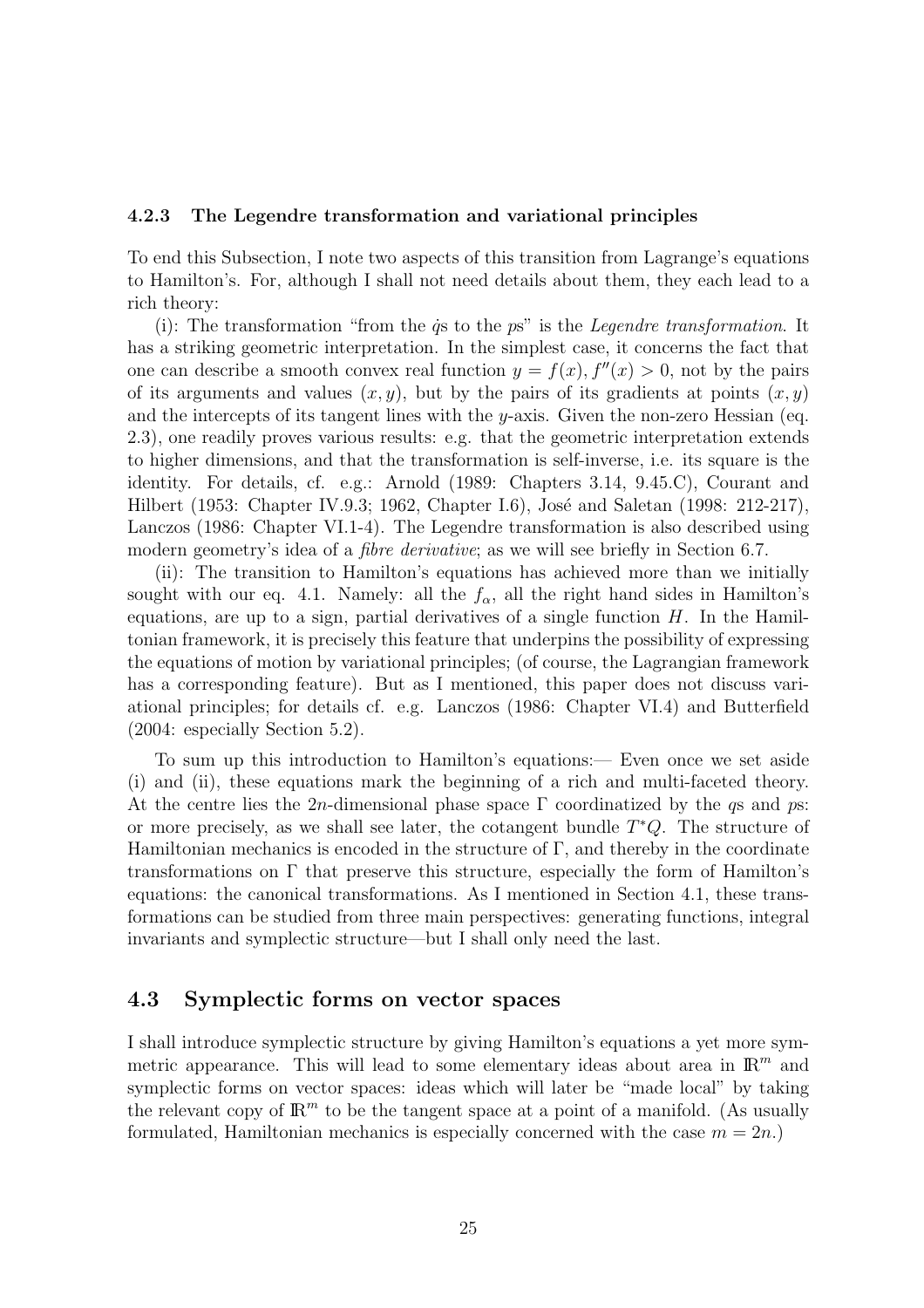#### 4.3.1 Time-evolution from the gradient of H

Writing 1 and 0 for the  $n \times n$  identity and zero matrices respectively, we define the  $2n \times 2n$  symplectic matrix  $\omega$  by

$$
\omega := \left(\begin{array}{cc} \mathbf{0} & \mathbf{1} \\ -\mathbf{1} & \mathbf{0} \end{array}\right) \tag{4.10}
$$

 $\omega$  is antisymmetric, and has the properties, writing  $\tilde{\phantom{a}}$  for the transpose of a matrix, that

$$
\tilde{\omega} = -\omega = \omega^{-1} \quad \text{so that} \quad \omega^2 = -1 \quad ; \quad \text{also} \quad \det \omega = 1. \tag{4.11}
$$

Using  $\omega$ , Hamilton's equations eq. 4.7 get the more symmetric form, in matrix notation

$$
\dot{\xi} = \omega \frac{\partial H}{\partial \xi} \quad . \tag{4.12}
$$

In terms of components, writing  $\omega^{\alpha\beta}$  for the matrix elements of  $\omega$ , and defining  $\partial_{\alpha}$  :=  $\partial/\partial \xi^{\alpha}$ , eq. 4.7 become

$$
\dot{\xi}^{\alpha} = \omega^{\alpha\beta} \partial_{\beta} H. \tag{4.13}
$$

Eq. 4.12 and 4.13 show how  $\omega$  forms, from the naive gradient (column vector)  $\nabla H$ of H on the phase space  $\Gamma$  of qs and ps, the vector field on  $\Gamma$  that gives the system's evolution: the *Hamiltonian vector field*, often written  $X_H$ . At a point  $z = (q, p) \in \Gamma$ , eq. 4.12 can be written

$$
X_H(z) = \omega \nabla H(z). \tag{4.14}
$$

The vector field  $X_H$  is also written as D (for 'dynamics'), on analogy with the Lagrangian framework's vector field D of eq. 2.8 in Section 2.2.

In Section 6, we will see how this definition of a *vector* field from a gradient, i.e. a covector or 1-form field, arises from Γ's being a cotangent bundle. More precisely, we will see that any cotangent bundle has an intrinsic symplectic structure that provides, at each point of the base-manifold, a natural i.e. basis-independent isomorphism between the tangent space and the cotangent space. For the moment, we:

(i) note a geometric interpretation of  $\omega$  in terms of area (Section 4.3.2); and then

(ii) generalize the above discussion of  $\omega$  into the definition of a symplectic form for a fixed vector space (Section 4.3.3).

#### 4.3.2 Interpretation in terms of areas

Let us begin with the simplest possible case:  $\mathbb{R}^2 \ni (q, p)$ , representing the phase space of a particle constrained to one spatial dimension. Here, the  $2 \times 2$  matrix

$$
\omega := \left(\begin{array}{cc} 0 & 1\\ -1 & 0 \end{array}\right) \tag{4.15}
$$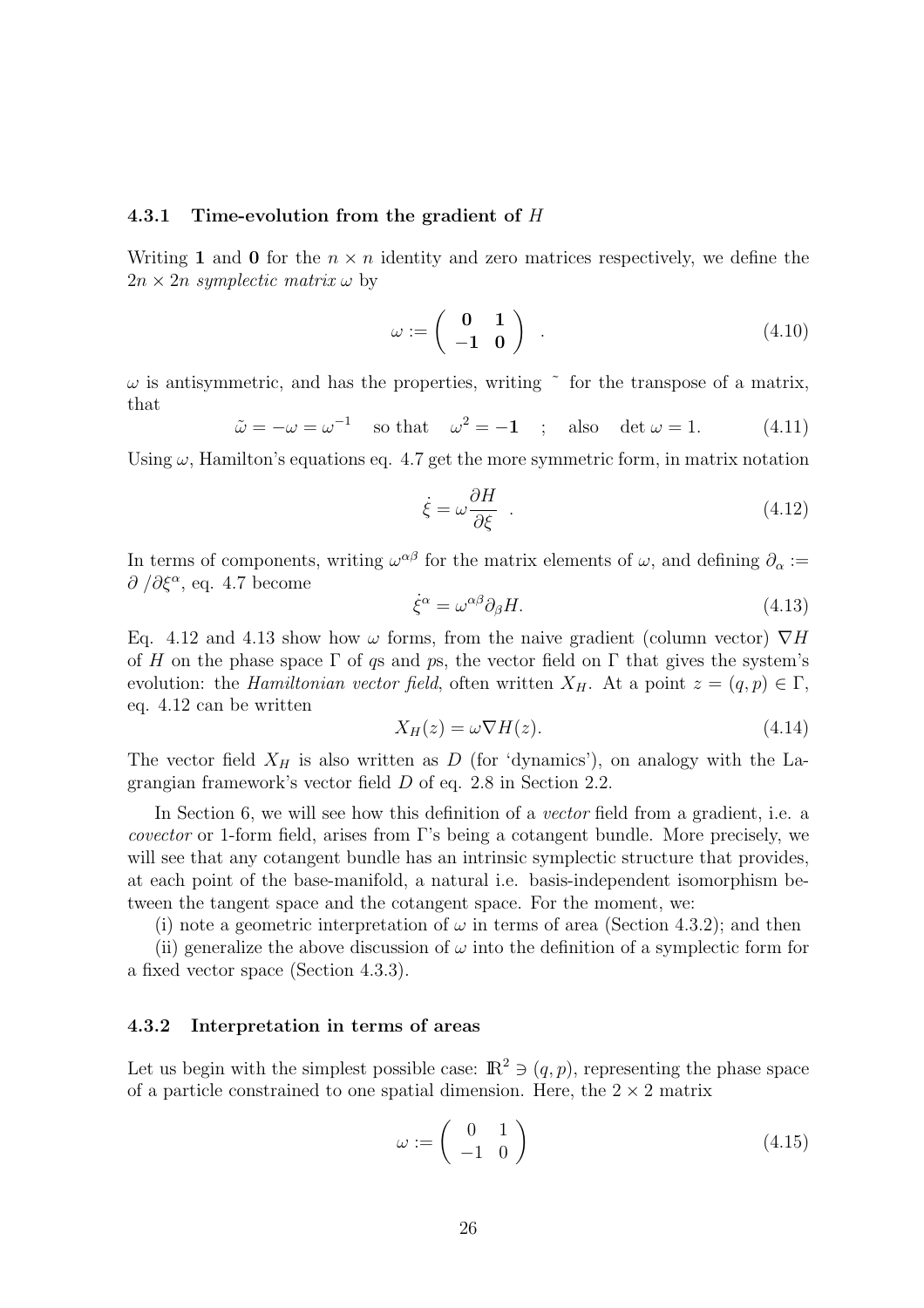defines the antisymmetric bilinear form on  $\mathbb{R}^2$ :

$$
A: ((q1, p1), (q2, p2)) \in \mathbb{R}^2 \times \mathbb{R}^2 \mapsto q1p2 - q2p1 \in \mathbb{R}
$$
 (4.16)

since

$$
q^{1}p_{2}-q^{2}p_{1}=\left(\begin{array}{cc}q^{1} & p_{1}\end{array}\right)\left(\begin{array}{cc}0 & 1\\-1 & 0\end{array}\right)\left(\begin{array}{c}q^{2}\\p_{2}\end{array}\right)=\det\left(\begin{array}{cc}q^{1} & q^{2}\\p_{1} & p_{2}\end{array}\right) . \tag{4.17}
$$

It is easy to prove that  $A((q<sup>1</sup>, p<sub>1</sub>), (q<sup>2</sup>, p<sub>2</sub>)) \equiv q<sup>1</sup>p<sub>2</sub> - q<sup>2</sup>p<sub>1</sub>$  is the signed area of the parallelogram spanned by  $(q<sup>1</sup>, p<sub>1</sub>), (q<sup>2</sup>, p<sub>2</sub>)$ , where the sign is positive (negative) if the shortest rotation from  $(q^1, p_1)$  to  $(q^2, p_2)$  is anti-clockwise (clockwise).

Similarly in  $\mathbb{R}^{2n}$ : the matrix  $\omega$  of eq. 4.10 defines an antisymmetric bilinear form on  $\mathbb{R}^{2n}$  whose value on a pair  $(q, p) \equiv (q^1, ..., q^n; p_1, ..., p_n), (q', p') \equiv (q'^1, ..., q'^n; p'_1, ..., p'_n)$ is the sum of the signed areas of the  $n$  parallelograms formed by the projections of the vectors  $(q, p), (q', p')$  onto the *n* pairs of coordinate planes labelled 1, ..., *n*. That is to say, the value is:

$$
\sum_{i=1}^{n} q^{i} p'_{i} - q'^{i} p_{i} \quad . \tag{4.18}
$$

This induction of bilinear forms from antisymmetric matrices can be generalized: there is a one-to-one correspondence between forms and matrices. In more detail: there is a one-to-one correspondence between antisymmetric bilinear forms on  $\mathbb{R}^2$  and antisymmetric  $2 \times 2$  matrices. It is easy to check that any such form,  $\omega$  say, is given, for antisymmetric 2 × 2 matrices. It is easy to check that any<br>any basis v, w of  $\mathbb{R}^2$ , by the matrix  $\begin{pmatrix} 0 & \omega(v, w) \\ \omega(v, w) & 0 \end{pmatrix}$ to check that any such form,  $\omega$  say, is given, for<br>  $\begin{pmatrix} 0 & \omega(v, w) \\ -\omega(v, w) & 0 \end{pmatrix}$ . Similarly for any integer n: one easily shows that there is a one-to-one correspondence between antisymmetric bilinear forms on  $\mathbb{R}^n$  and antisymmetric  $n \times n$  matrices. (In Hamiltonian mechanics as usually formulated, we consider the case where  $n$  is even and the matrix is non-singular, as in eq. 4.10. But when one generalizes to Poisson manifolds (cf. Section 6.8) one allows  $n$  to be odd, and the matrix to be singular.)

This geometric interpretation of  $\omega$  is important for two reasons.

(i): The first reason is that the idea of an antisymmetric bilinear form on a copy of  $\mathbb{R}^{2n}$  is the main part of the definition of a symplectic form, which is the central notion in the usual geometric formulation of Hamiltonian mechanics. More details in Section 4.3.3, for a fixed copy of  $\mathbb{R}^{2n}$ ; and in Section 6, where the form is defined on many copies of  $\mathbb{R}^{2n}$ , each copy being the tangent space at a point in the cotangent bundle  $T^*Q$ .

(ii): The second reason is that the idea of (signed) area underpins the theory of forms (1-forms, 2-forms etc.): i.e. antisymmetric multilinear functions on products of copies of  $\mathbb{R}^n$ . And when these copies of  $\mathbb{R}^n$  are copies of the tangent space at (one and the same) point in a manifold, these forms lead to the whole theory of integration on manifolds. One needs this theory in order to make rigorous sense of any integration on a manifold beyond the most elementary (i.e. line-integrals); so it is crucial for almost any mathematical or physical theory using manifolds. In particular, it is crucial for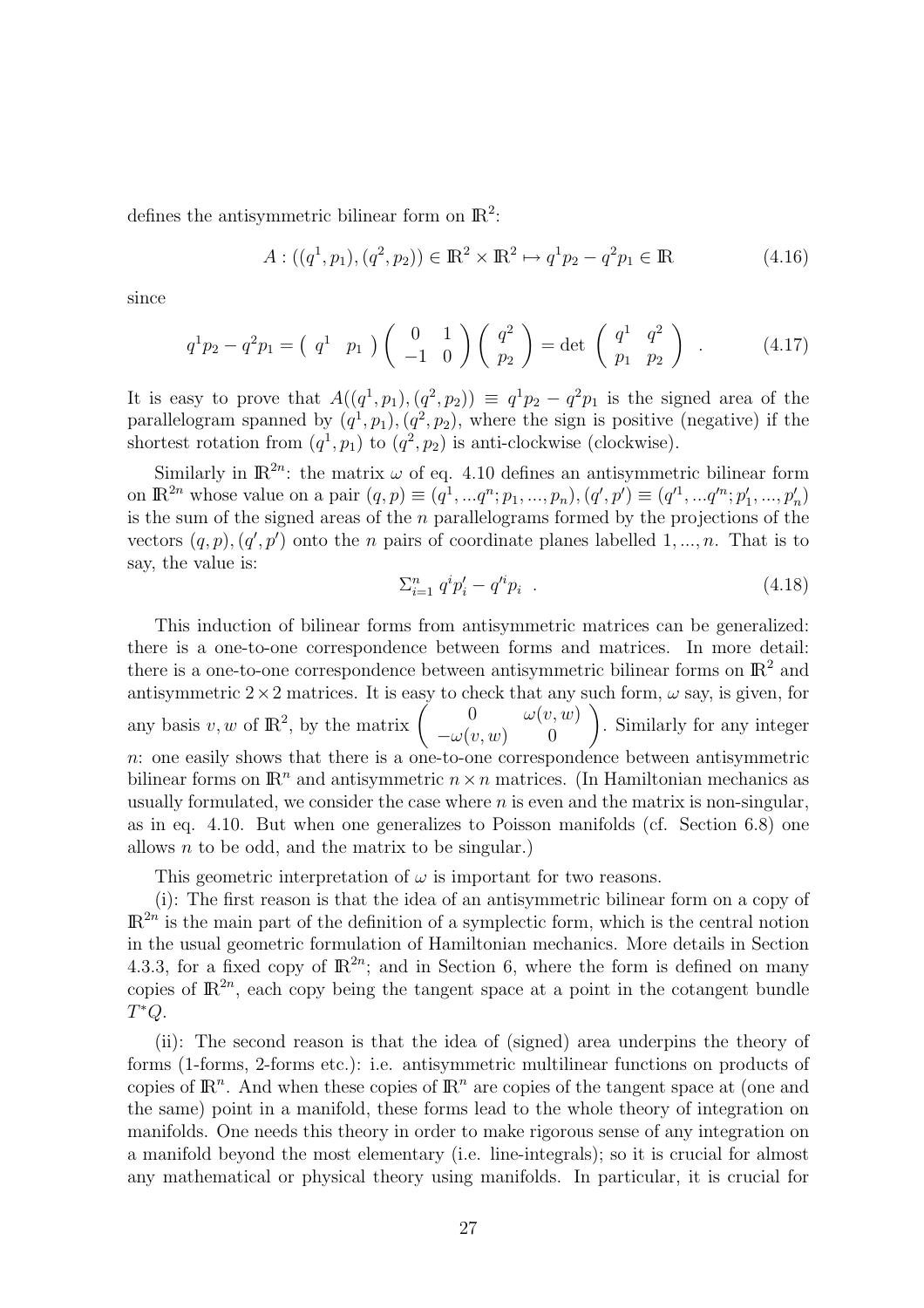Hamiltonian mechanics. So no wonder the maestro says that 'Hamiltonian mechanics cannot be understood without differential forms' (Arnold 1989, p. 163).

However, it turns out that this paper will not need many details about forms and the theory of integration. This is essentially because we focus only on solving mechanical problems, and simplifying them by appeals to symmetry. This means we will focus on line-integrals: viz. integrating with respect to time the equations of motion; or equivalently, integrating the dynamical vector field on the state space. We have already seen this vector field as  $X_H$  in eq. 4.14; and we will see it again, for example in terms of Poisson brackets (eq. 5.14), and in geometric terms (Section 6). But throughout, the main idea will be as suggested by eq. 4.14: the vector field is determined by the symplectic matrix, "at" each point in the manifold  $\Gamma$ , acting on the gradient of the Hamiltonian function H.

So in short: focussing on line-integrals enables us to side-step most of the theory of forms.<sup>16</sup>

#### 4.3.3 Bilinear forms and associated linear maps

We now generalize from the symplectic matrix  $\omega$  to a symplectic form; in five extended comments.

(1): Preliminaries:—

Let V be a (real finite-dimensional) vector space, with basis  $e_1, ..., e_i, ...e_n$ . We write  $V^*$  for the dual space, and  $e^1, ..., e^i, ...e^n$  for the dual basis:  $e^i(e_j) := \delta_j^i$ .

We recall that the isomorphism  $e_i \mapsto e^i$  is basis-dependent: for a different basis, the corresponding isomorphism would be a different map. Only with the provision of appropriate extra structure would this isomorphism be basis-independent.

For physicists, the most familiar example of such a structure is the spacetime metric g in relativity theory. In terms of components, this basis-independence shows up in the way that g and its inverse lower and raise indices. As we will see in a moment, the underlying mathematical point is that because g is a bilinear form on a vector space V, i.e.  $\mathbf{g}: V \times V \to \mathbb{R}$ , and is non-degenerate, any  $v \in V$  defines, independently of any choice of basis, an element of  $V^*$ : viz. the map  $u \in V \mapsto \mathbf{g}(u, v)$ . (In fact, V is the tangent space at a spacetime point; but this physical interpretation is irrelevant to the mathematical argument.) We will also see that Hamiltonian mechanics has a non-degenerate bilinear form, viz. a symplectic form, that similarly gives a basisindependent isomorphism between a vector space and its dual. (Roughly speaking, this vector space will be the 2*n*-dimensional space of the  $q_s$  and  $p_s$ .)

On the other hand: for any vector space  $V$ , the isomorphism between  $V$  and  $V^{**}$ given by

$$
e_i \mapsto [e_i] \in V^{**} : e^j \in V^* \mapsto e^j(e_i) = \delta_i^j \tag{4.19}
$$

<sup>&</sup>lt;sup>16</sup>But forms are essential for understanding integration over surfaces of dimension two or more: which one needs for the integral invariants approach to Hamiltonian mechanics, and its deep connection with Stokes' theorem.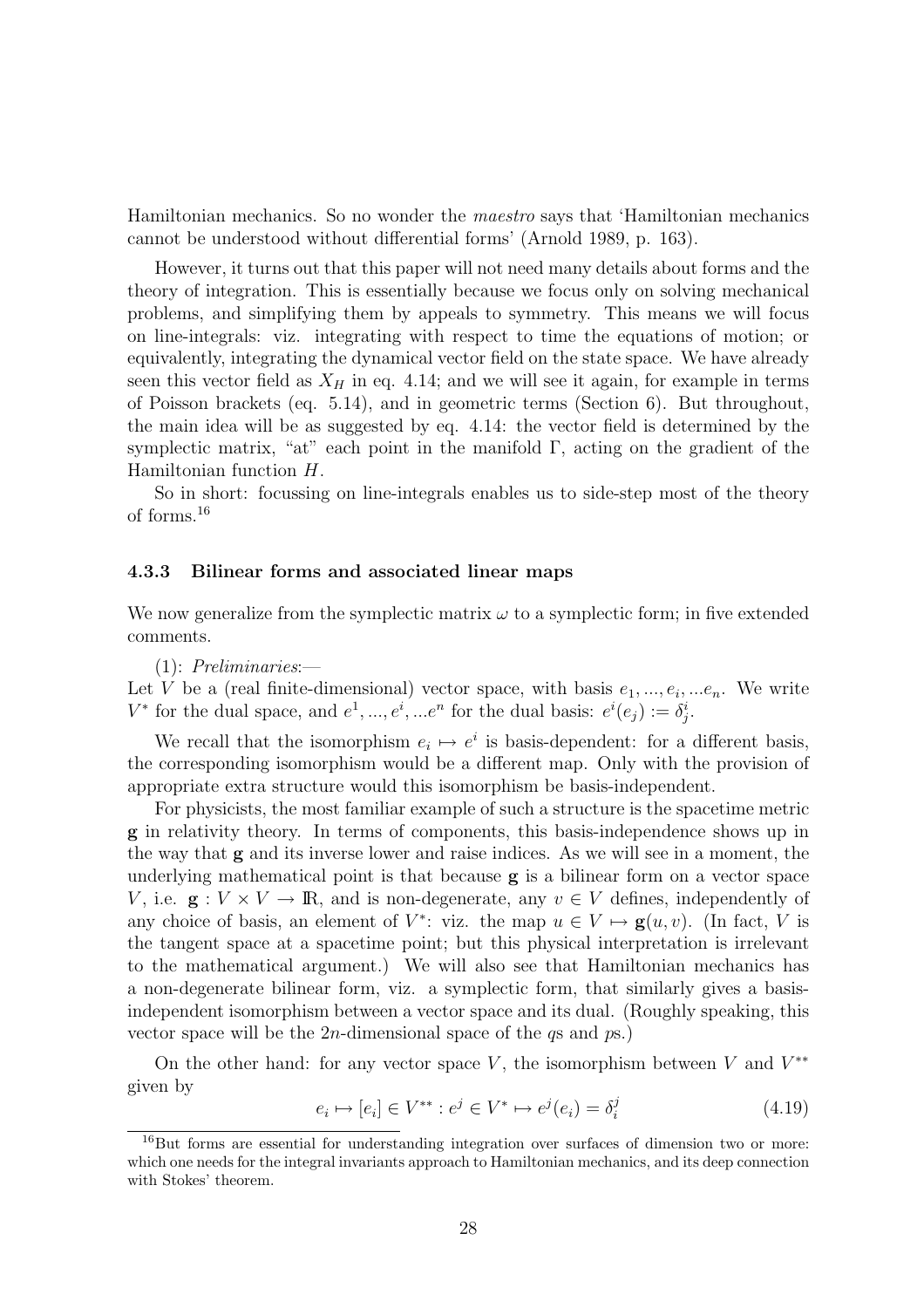is basis-independent, and so we identify  $e_i$  with  $[e_i]$ , and V with  $V^{**}$ . We will write  $\langle \cdot \rangle$  (also written  $\langle \cdot \rangle$ ) for the natural pairing (in either order) of V and V<sup>\*</sup>: e.g.  $\langle e_i; e^j \rangle = \langle e^j; e_i \rangle = \delta_i^j$  $\frac{j}{i}$  .

A linear map  $A: V \to W$  induces (basis-independently) a *transpose* (aka: dual), written  $\tilde{A}$  (or  $\tilde{A}^T$  or  $A^*$ ),  $\tilde{A}: W^* \to V^*$  by

$$
\forall \alpha \in W^*, \forall v \in V: \ \tilde{A}(\alpha)(v) \equiv \langle \tilde{A}(\alpha); v \rangle := \alpha(A(v)) \equiv (\alpha \circ A)(v). \tag{4.20}
$$

If  $A: V \to W$  is a linear map between real finite-dimensional vector spaces, its matrix with respect to bases  $e_1, ..., e_i, ...e_n$  and  $f_1, ..., f_j, ...f_m$  of V and W is given by:

$$
A(e_i) = A_i^j f_j
$$
; i.e. with  $v = v^i e_i$ ,  $(A(v))^j = A_i^j v^i$ . (4.21)

So the upper index labels rows, and the lower index labels columns. Similarly, if  $A: V \times W \to \mathbb{R}$  is a bilinear form, its matrix for these bases is defined as

$$
A_{ij} := A(e_i, f_j) \tag{4.22}
$$

so that on vectors  $v = v^i e_i$ ,  $w = w^j f_j$ , we have:  $A(v, w) = v^i A_{ij} w^j$ .

(2): Associated maps and forms:— Given a bilinear form  $A: V \times W \to \mathbb{R}$ , we define the *associated linear map*  $A^{\flat}: V \to W^*$ by

$$
A^{\flat}(v)(w) := A(v, w) . \t\t(4.23)
$$

Then  $A^{\flat}(e_i) = A_{ij} f^j$ : for both sides send any  $w = w^j f_j$  to  $A_{ij} w^j$ . That is: the matrix of  $A^{\flat}$  in the bases  $e_i, f^j$  of V and  $W^*$  is  $A_{ij}$ :

$$
[A^{\flat}]_{ij} = A_{ij}.\tag{4.24}
$$

On the other hand, we can proceed from linear maps to associated bilinear forms. Given a linear map  $B: V \to W^*$ , we define the *associated bilinear form*  $B^{\sharp}$  on  $V \times$  $W^{**} \cong V \times W$  by

$$
B^{\sharp}(v, w) = \langle B(v) ; w \rangle . \tag{4.25}
$$

If we put  $A^{\flat}$  for B in eq. 4.25, its associated bilinear form, acting on vectors  $v =$  $v^i e_i, w = w^j f_j$ , yields, by eq. 4.23:

$$
(A^{\flat})^{\sharp}(v, w) = \langle A^{\flat}(v) ; w \rangle = A(v, w) . \tag{4.26}
$$

One similarly shows that if  $B: V \to W^*$ , then  $\forall w \in W$ :

$$
(B^{\sharp})^{\flat}(v)(w) \equiv \langle (B^{\sharp})^{\flat}(v) \; ; \; w \rangle = B(v)(w) \equiv \langle B(v) \; ; \; w \rangle \quad \text{so that} \quad (B^{\sharp})^{\flat} = B \; . \tag{4.27}
$$

So the flat and sharp operations,  $\flat$  and  $\sharp$ , are inverses.

 $(3)$ : Tensor products:

It will sometimes be helpful to put the above ideas in terms of tensor products. If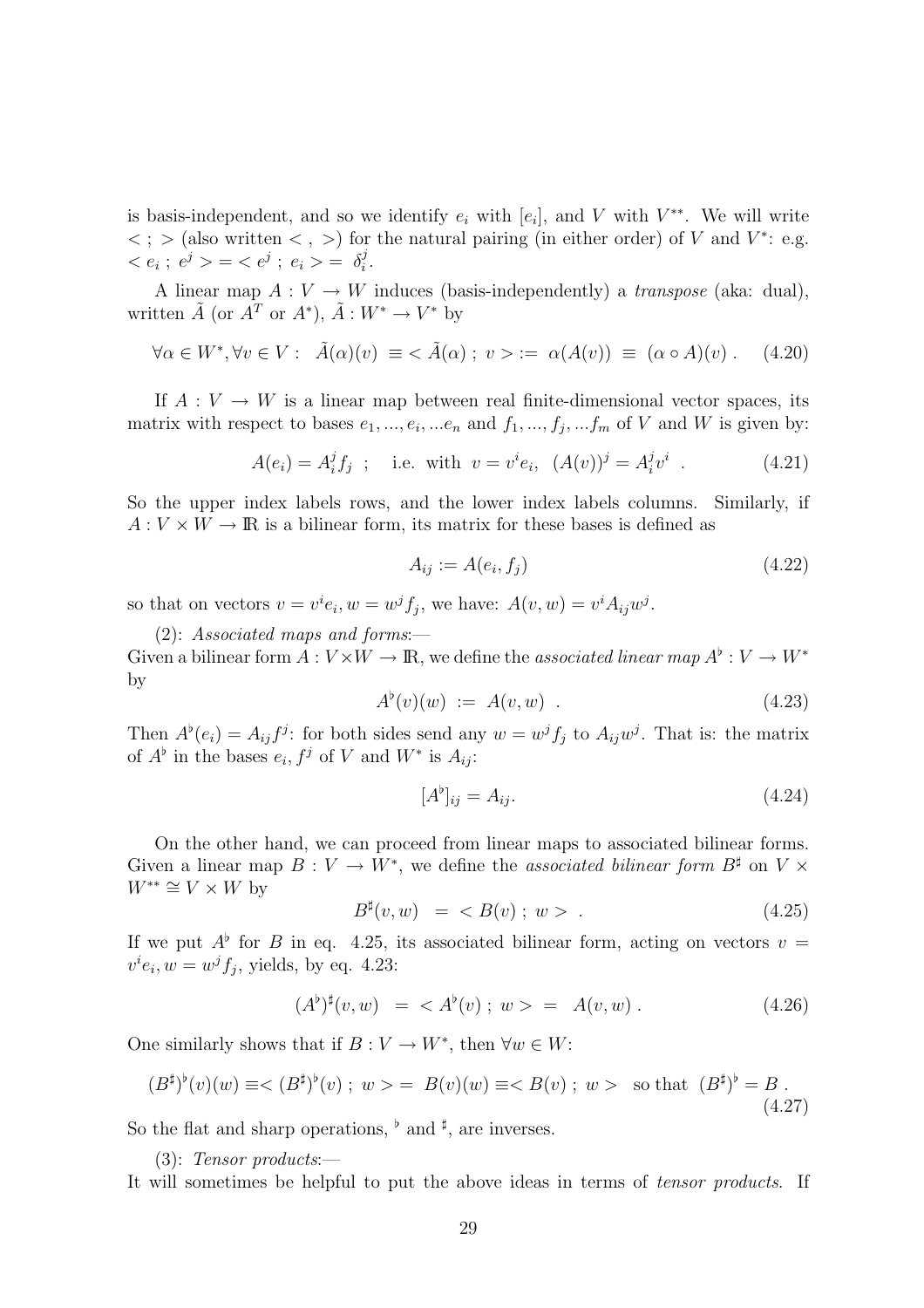$v \in V, w \in W$ , we can think of v and w as elements of  $V^{**}, W^{**}$  respectively. So we define their tensor product as a bilinear form on  $V^* \times W^*$  by requiring for all  $\alpha \in V^*, \beta \in W^*$ :

$$
(v \otimes w)(\alpha, \beta) := v(\alpha)w(\beta) \equiv \langle v \, ; \, \alpha \rangle \langle w \, ; \, \beta \rangle \tag{4.28}
$$

Similarly for other choices of vector spaces or their duals. Given  $\alpha \in V^*, \beta \in W^*$ , their tensor product is a bilinear form on  $V \times W$ :

$$
(\alpha \otimes \beta)(v, w) := \alpha(v)\beta(w) \equiv \langle v \, ; \, \alpha \rangle \langle w \, ; \, \beta \rangle \tag{4.29}
$$

Similarly, we can think of  $\alpha \in V^*$ ,  $w \in W$  as elements of  $V^*$  and  $W^{**}$  respectively, and so define their tensor product as a bilinear form on  $V \times W^*$ :

$$
(\alpha \otimes w)(v, \beta) := \alpha(v)w(\beta) \equiv \langle v \, ; \, \alpha \rangle \langle w \, ; \, \beta \rangle \tag{4.30}
$$

In this way we can express the linear map  $A: V \to W$  in terms of tensor products. Since

$$
A(e_i) = A_i^j f_j \quad \text{iff} \quad A(e_i); f^j > = A_i^j \tag{4.31}
$$

eq. 4.30 implies that

$$
A = A_i^j e^i \otimes f_j \tag{4.32}
$$

Similarly, a bilinear form  $A: V \times W \to \mathbb{R}$  with matrix  $A_{ij} := A(e_i, f_j)$  (cf. eq. 4.22) is:

$$
A = A_{ij} e^i \otimes f^j \tag{4.33}
$$

The definitions of tensor product eq. 4.28, 4.29 and 4.30 generalize to higher-rank tensors (i.e. multilinear maps whose domains have more than two factors). But we will not need these generalizations.

(4): Antisymmetric and non-degenerate forms:—

We now specialize to the forms and maps of central interest in Hamiltonian mechanics. We take  $W = V$ , dim(V)=n, and define a bilinear form  $\omega : V \times V \to \mathbb{R}$  to be:

- (i): antisymmetric iff:  $\omega(v, v') = -\omega(v, v');$
- (ii): non-degenerate iff: if  $\omega(v, v') = 0 \ \forall v' \in V$ , then  $v = 0$ .

The form  $\omega$  and its associated linear map  $\omega^{\flat}: V \to V^*$  now have a square matrix  $\omega_{ij}$ (cf. eq. 4.24). We define the rank of  $\omega$  to be the rank of this matrix: equivalently, the dimension of the range  $\omega^{\flat}(V)$ .

We will also need the antisymmetrized version of eq. 4.29 that is definable when  $W = V$ . Namely, we define the *wedge-product* of  $\alpha, \beta \in V^*$  to be the antisymmetric bilinear form on  $V$ , given by

$$
\alpha \wedge \beta : (v, w) \in V \times V \mapsto (\alpha(v))(\beta(w)) - (\alpha(w))(\beta(v)) \in \mathbb{R}.
$$
 (4.34)

(The connection with Section 4.3.2, especially eq. 4.18, will become clear in a moment; and will be developed in Section 6.2.A.)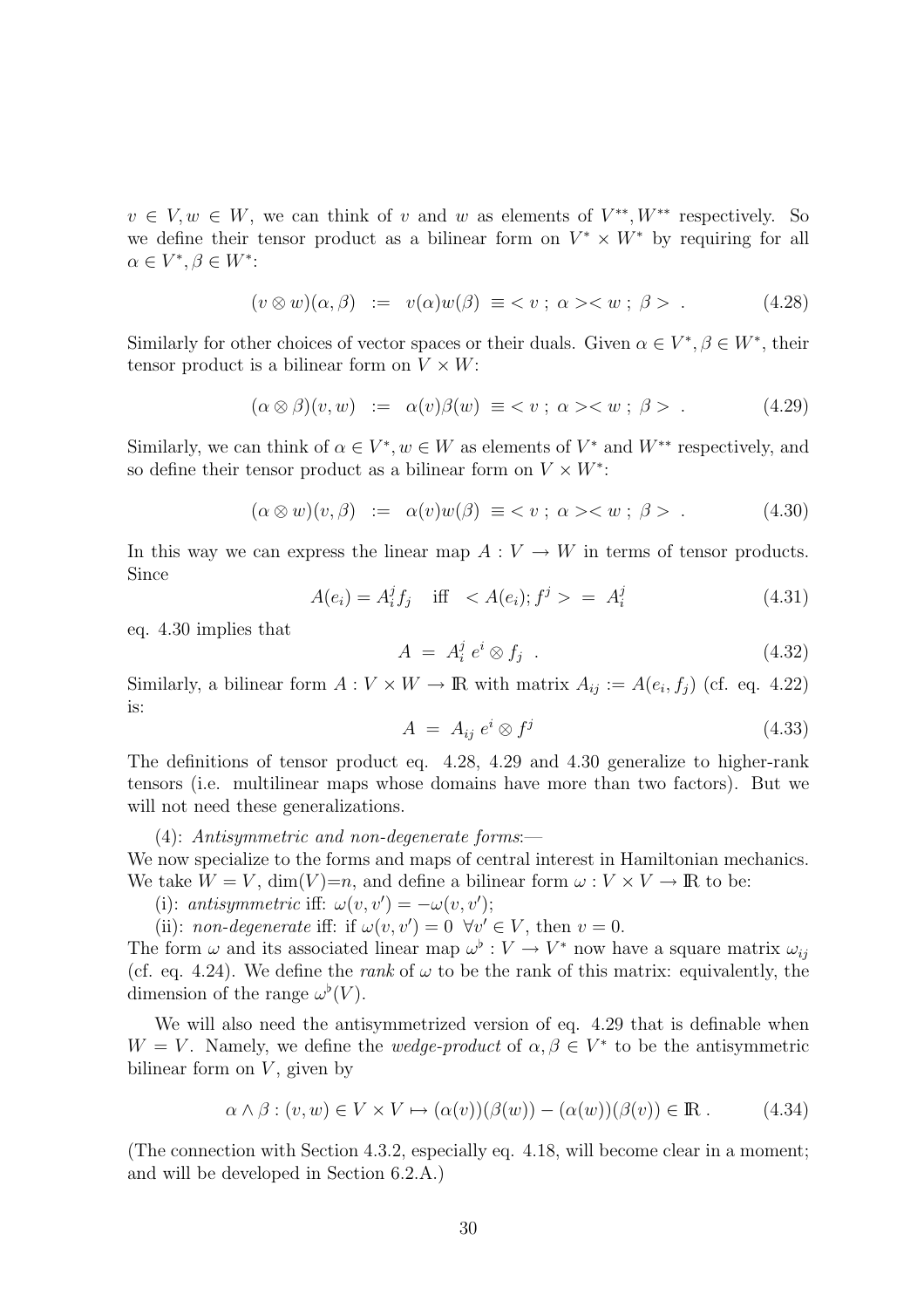It is easy to show that for any bilinear form  $\omega : V \times V \to \mathbb{R}$ :  $\omega$  is non-degenerate iff the matrix  $\omega_{ij}$  is non-singular iff  $\omega^{\flat}: V \to V^*$  is an isomorphism.

So a non-degenerate bilinear form establishes a basis-independent isomorphism between V and  $V^*$ ; cf. the discussion of the spacetime metric  $g$  in (1) at the start of this Subsection.

Besides, this isomorphism  $\omega^{\flat}$  has an inverse, suggesting another use of the sharp notation, viz.  $\omega^{\sharp}$  is defined to be  $(\omega^{\flat})^{-1}: V^* \to V$ . The isomorphism  $\omega^{\sharp}: V^* \to V$ corresponds to  $\omega$ 's role, emphasised in Section 4.3.1, of defining a vector field  $X_H$  from  $dH$ . (But we will see in a moment that the space V implicitly considered in Section 4.3.1 had more structure than being just any finite-dimensional real vector space: viz. it was of the form  $W \times W^*$ .)

NB: This definition of  $\sharp$  is of course not equivalent to our previous definition, in eq. 4.25, since:

(i): on our previous definition,  $\sharp$  carried a linear map to a bilinear form, which reversed the passage by  $\flat$  from bilinear form to linear map, in the sense that for a bilinear form  $\omega$ , we had  $({\omega}^{\flat})^{\sharp} = \omega$ ; cf. eq. 4.26;

(ii): on the present definition,  $^{\sharp}$  carries a bilinear form  $\omega : V \times V \to \mathbb{R}$  to a linear map  $\omega^{\sharp}: V^* \to V$ , which inverts <sup>b</sup> in the sense (*different* from (i)) that

$$
\omega^{\sharp} \circ \omega^{\flat} = id_{V} \text{ and } \omega^{\flat} \circ \omega^{\sharp} = id_{V^*} . \tag{4.35}
$$

So beware: though not equivalent, both definitions are used! But it is a natural ambiguity, in so far as the definitions "mesh". For example, one easily shows that our second definition, i.e. eq. 4.35, is equivalent to a natural expression:

$$
\forall \alpha, \beta \in V^* : \langle \omega^\sharp(\alpha), \beta \rangle := \omega((\omega^\flat)^{-1}(\alpha), (\omega^\flat)^{-1}(\beta)). \tag{4.36}
$$

It is also straightforward to show that for any bilinear form  $\omega : V \times V \to \mathbb{R}$ : if  $\omega$ is antisymmetric of rank  $r \leq n \equiv \dim(V)$ , then r is even. That is:  $r = 2s$  for some integer s, and there is a basis  $e_1, ..., e_i, ..., e_n$  of V for which  $\omega$  has a simple expansion as wedge-products

$$
\omega = \sum_{i=1}^{s} e^i \wedge e^{i+s} \tag{4.37}
$$

equivalently,  $\omega$  has the  $n \times n$  matrix

$$
\omega = \left(\begin{array}{ccc} 0 & 1 & 0 \\ -1 & 0 & 0 \\ 0 & 0 & 0 \end{array}\right) . \tag{4.38}
$$

where 1 is the  $s \times s$  identity matrix, and similarly for the zero matrices of various sizes. This normal form of antisymmetric bilinear forms is an analogue of the Gram-Schmidt theorem that an inner product space has an orthonormal basis, and is proved by an analogous argument.

#### $(5)$ : Symplectic forms:

As usually formulated, Hamiltonian mechanics uses a non-degenerate antisymmetric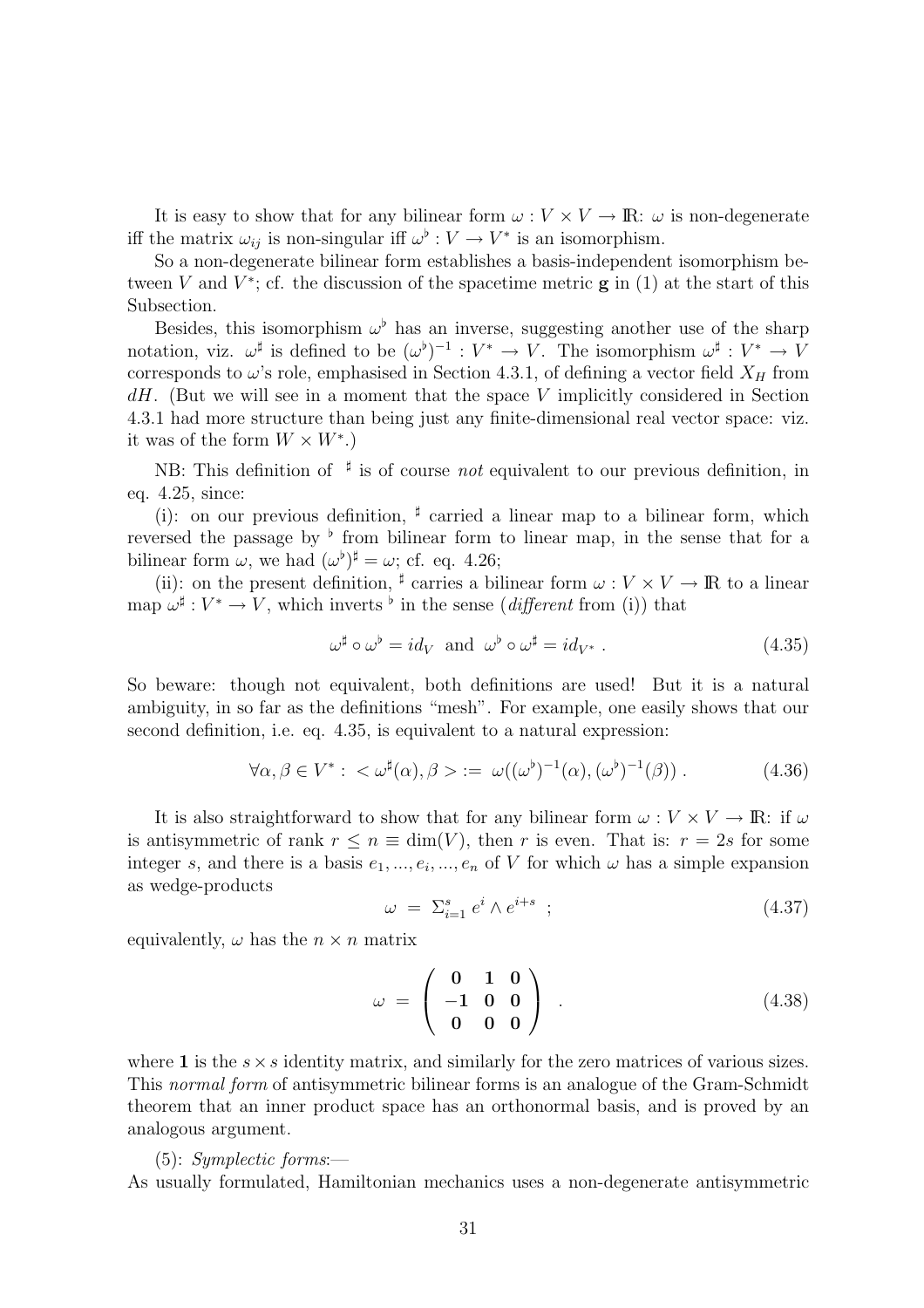bilinear form: i.e.  $r = n$ . So eq. 4.38 loses its bottom row and right column consisting of zero matrices, and reduces to the form of Section 4.3.1's naive symplectic matrix, eq. 4.10. Equivalently: eq. 4.37 reduces to eq. 4.18.

Accordingly, we define: a symplectic form on a (real finite-dimensional) vector space Z is a non-degenerate antisymmetric bilinear form  $\omega$  on Z:  $\omega$  :  $Z \times Z \rightarrow \mathbb{R}$ . Z is then called a *symplectic vector space*. It follows that  $Z$  is of even dimension.

Besides, in Hamiltonian mechanics (as usually formulated) the vector space  $Z$  is a product  $V \times V^*$  of a vector space and its dual. Indeed, this was already suggested by:

(i) the fact in (3) of Section 2.2.2, that the canonical momenta  $p_i := \frac{\partial L}{\partial \dot{q}^i}$  transform as a 1-form, and

(ii) Section 4.3.1's discussion of the one-form field  $\nabla H$  determining a vector field  $X_H$ .

Thus we define the *canonical symplectic form*  $\omega$  on  $Z := V \times V^*$  by

$$
\omega((v_1, \alpha_1), (v_2, \alpha_2)) := \alpha_2(v_1) - \alpha_1(v_2) . \qquad (4.39)
$$

So defined,  $\omega$  is by construction a symplectic form, and so has the normal form given by eq. 4.10.

Given a symplectic vector space  $(Z, \omega)$ , the natural question arises which linear maps  $A: Z \to Z$  preserve the normal form given by eq. 4.10. It is straightforward to show that this is equivalent to A preserving the form of Hamilton's equations (for any Hamiltonian); so that these maps  $A$  are called *canonical* (or *symplectic*, or *Pois*son). But since (as I announced) this paper does not need details about the theory of canonical transformations, I will not go into details about this. Suffice it to say here the following.

 $A: Z \to Z$  is symplectic iff, writing  $\tilde{\ }$  for the transpose (eq. 4.20) and using the second definition eq. 4.35 of  $\frac{1}{r}$ , the following maps (both from  $Z^*$  to  $Z$ ) are equal:

$$
A \circ \omega^{\sharp} \circ \tilde{A} = \omega^{\sharp} \quad ; \tag{4.40}
$$

or in matrix notation, with the *matrix*  $\omega$  given by eq. 4.10, and again writing  $\tilde{ }$  for the transpose of a matrix

$$
A\omega \tilde{A} = \omega \quad . \tag{4.41}
$$

(Equivalent formulas are got by taking inverses. We get, respectively:  $\tilde{A} \circ \omega^{\flat} \circ A = \omega^{\flat}$ and  $A\omega A = \omega$ .)

The set of all such linear symplectic maps  $A: Z \to Z$  form a group, the symplectic *group*, written  $Sp(Z, \omega)$ .

To sum up this Subsection:— We have, for a vector space V,  $\dim(V) = n$ , and  $Z := V \times V^*$ :

(i): the canonical symplectic form  $\omega : Z \times Z \to \mathbb{R}$ ; with normal form given by eq. 4.10;

(ii): the associated linear map  $\omega^{\flat}: Z \to Z^*$ ; which is an isomorphism, since  $\omega$  is non-degenerate;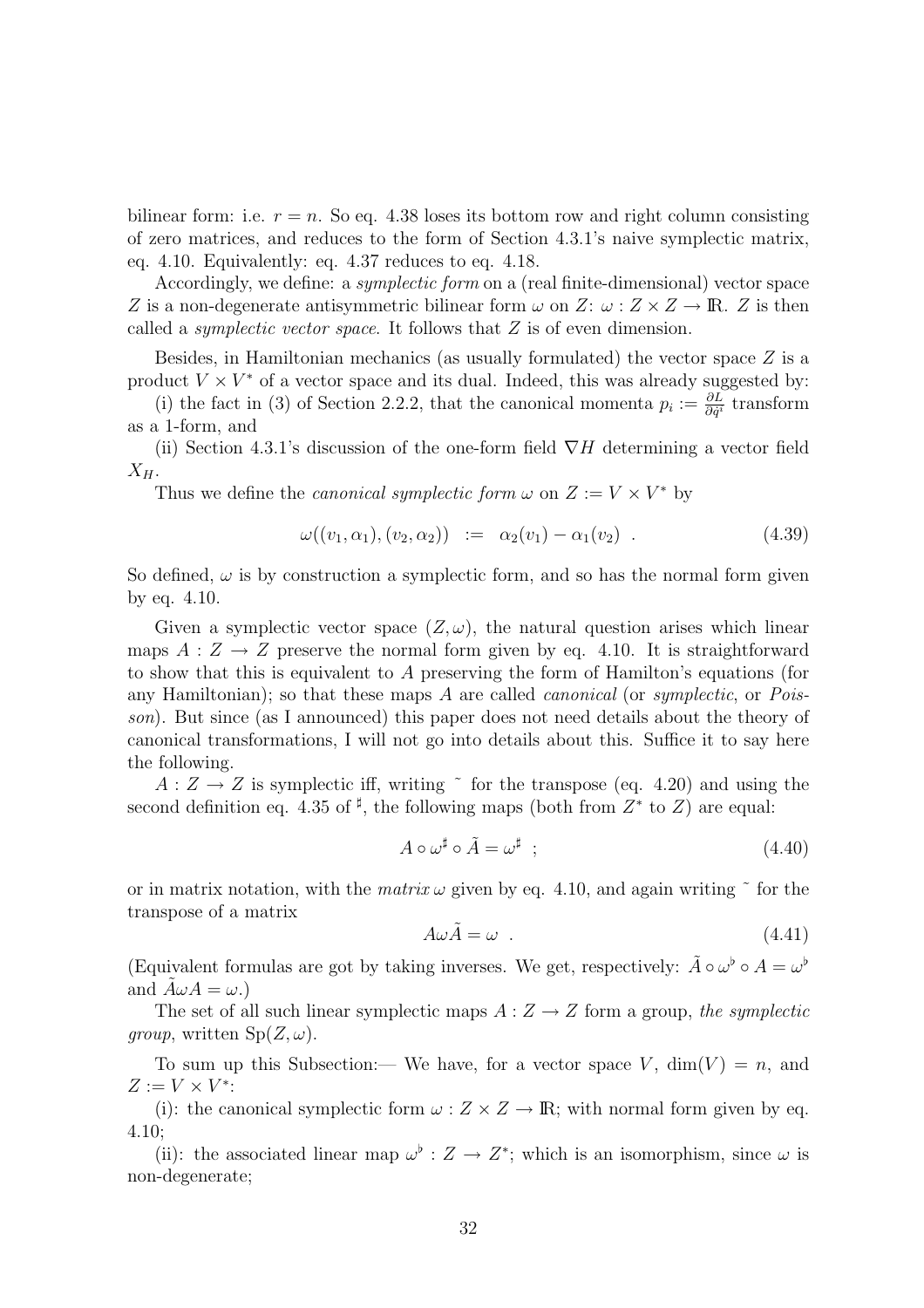(iii): the associated linear map  $\omega^{\sharp}: Z^* \to Z$ ; which is an isomorphism, since  $\omega$  is non-degenerate; and is the inverse of  $\omega^{\flat}$ ; (cf. eq. 4.35).

We will see shortly that Hamiltonian mechanics takes V to be the tangent space  $T_q$ at a point  $q \in Q$ , so that Z is  $T_q \times T_q^*$ , i.e. the tangent space to the space  $\Gamma$  of the qs and ps.

# 5 Poisson brackets and Noether's theorem

We have seen how a single scalar function  $H$  on phase space  $\Gamma$  determines the evolution of the system via a combination of partial differentiation (the gradient of  $H$ ) with the symplectic matrix. We now express these ideas in terms of Poisson brackets.

For our purposes, Poisson brackets will have three main advantages; which will be discussed in the following order in the Subsections below. Poisson brackets:

(i) give a neat expression for the rate of change of any dynamical variable;

(ii) give a version of Noether's theorem which is more simple and powerful (and even easier to prove!) than the Lagrangian version; and

(iii) lead to the generalized Hamiltonian framework mentioned in Section 6.8. All three advantages arise from the way the Poisson bracket encodes the way that a scalar function determines a (certain kind of) vector field.

# 5.1 Poisson brackets introduced

The rate of change of any dynamical variable f, taken as a scalar function on phase space  $\Gamma$ ,  $f(q, p) \in \mathbb{R}$ , is given (with summation convention) by

$$
\frac{df}{dt} = \dot{q}^i \frac{\partial f}{\partial q^i} + \dot{p}_i \frac{\partial f}{\partial p_i} \,. \tag{5.1}
$$

(If f is time-dependent,  $f : (q, p, t) \in \Gamma \times \mathbb{R} \mapsto f(q, p, t) \in \mathbb{R}$ , the right-hand-side includes a term  $\frac{\partial f}{\partial t}$ . But on analogy with how our discussion of Lagrangian mechanics imposed scleronomic constraints, a time-independent work-function etc., we here set aside the time-dependent case.) Applying Hamilton's equations, this is

$$
\frac{df}{dt} = \frac{\partial H}{\partial p_i} \frac{\partial f}{\partial q^i} - \frac{\partial H}{\partial q^i} \frac{\partial f}{\partial p_i} \tag{5.2}
$$

This suggests that we define the Poisson bracket of any two such functions  $f(q, p), g(q, p)$ by

$$
\{f,g\} := \frac{\partial f}{\partial q^i} \frac{\partial g}{\partial p_i} - \frac{\partial f}{\partial p_i} \frac{\partial g}{\partial q^i} ;\tag{5.3}
$$

so that the rate of change of  $f$  is given by

$$
\frac{df}{dt} = \{f, H\} \tag{5.4}
$$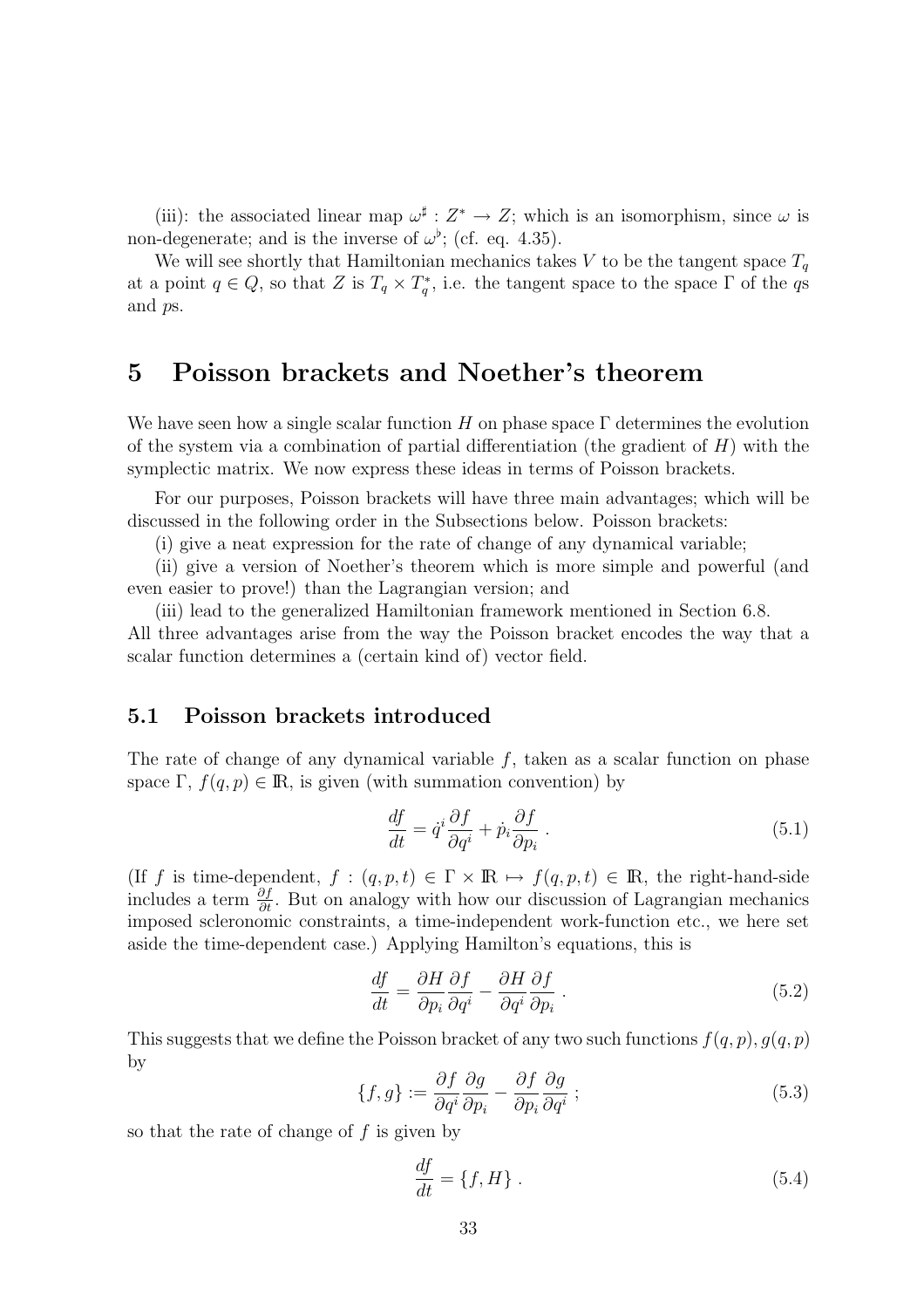In terms of the 2n coordinates  $\xi^{\alpha}$  (eq. 4.6) and the matrix elements  $\omega^{\alpha\beta}$  of  $\omega$  (eq. 4.13), we can write eq. 5.2 as

$$
\frac{df}{dt} = (\partial_{\alpha}f)\dot{\xi}^{\alpha} = (\partial_{\alpha}f)\omega^{\alpha\beta}(\partial_{\beta}H) ; \qquad (5.5)
$$

and so we can define the Poisson bracket by

$$
\{f,g\} := (\partial_{\alpha}f)\omega^{\alpha\beta}(\partial_{\beta}g) \equiv \frac{\partial f}{\partial \xi^{\alpha}}\omega^{\alpha\beta}\frac{\partial g}{\partial \xi^{\beta}} . \tag{5.6}
$$

In matrix notation: writing the naive gradients of f and of g as column vectors  $\nabla f$ and  $\nabla g$ , and writing  $\tilde{ }$  for transpose, we have at any point  $z = (q, p) \in \Gamma$ :

$$
\{f,g\}(z) = \tilde{\nabla}f(z)\cdot\omega \cdot \nabla g(z). \tag{5.7}
$$

With these definitions of the Poisson bracket, we readily infer the following five results. (Later discussion will bring out the significance of some of these; in particular, Section 6.8 will take some of them to jointly define a primitive Poisson bracket for a generalized Hamiltonian mechanics.)

 $(1)$ : Since the Poisson bracket is antisymmetric, H itself is a constant of the motion:

$$
\frac{dH}{dt} = \{H, H\} \equiv 0.
$$
\n<sup>(5.8)</sup>

(2): The Poisson bracket of a product is given by "Leibniz's rule": i.e. for any three functions  $f, g, h$ , we have

$$
\{f, h \cdot g\} = \{f, h\} \cdot g + h \cdot \{f, g\} . \tag{5.9}
$$

(3): Taking the Poisson bracket as itself a dynamical variable, its time-derivative is given by a "Leibniz rule"; i.e. the Poisson bracket behaves like a product:

$$
\frac{d}{dt}\{f,g\} = \{\frac{df}{dt},g\} + \{f,\frac{dg}{dt}\} \,.
$$
\n(5.10)

(4): The Jacobi identity (easily deduced from (3)):

$$
\{\{f,h\},g\} + \{\{g,f\},h\} + \{\{h,g\},f\} = 0
$$
\n(5.11)

(5): The Poisson brackets for the  $q_s$ ,  $p_s$  and  $\xi_s$  are:

$$
\{\xi^{\alpha}, \xi^{\beta}\} = \omega^{\alpha\beta} \quad ; \quad \text{i.e.} \tag{5.12}
$$

$$
\{q^i, p_j\} = \delta^i_j \ , \quad \{q^i, q^j\} = \{p_i, p_j\} = 0 \ . \tag{5.13}
$$

Eq. 5.13 is very important, both for general theory and for problem-solving. The reason is that preservation of these Poisson brackets, by a smooth transformation of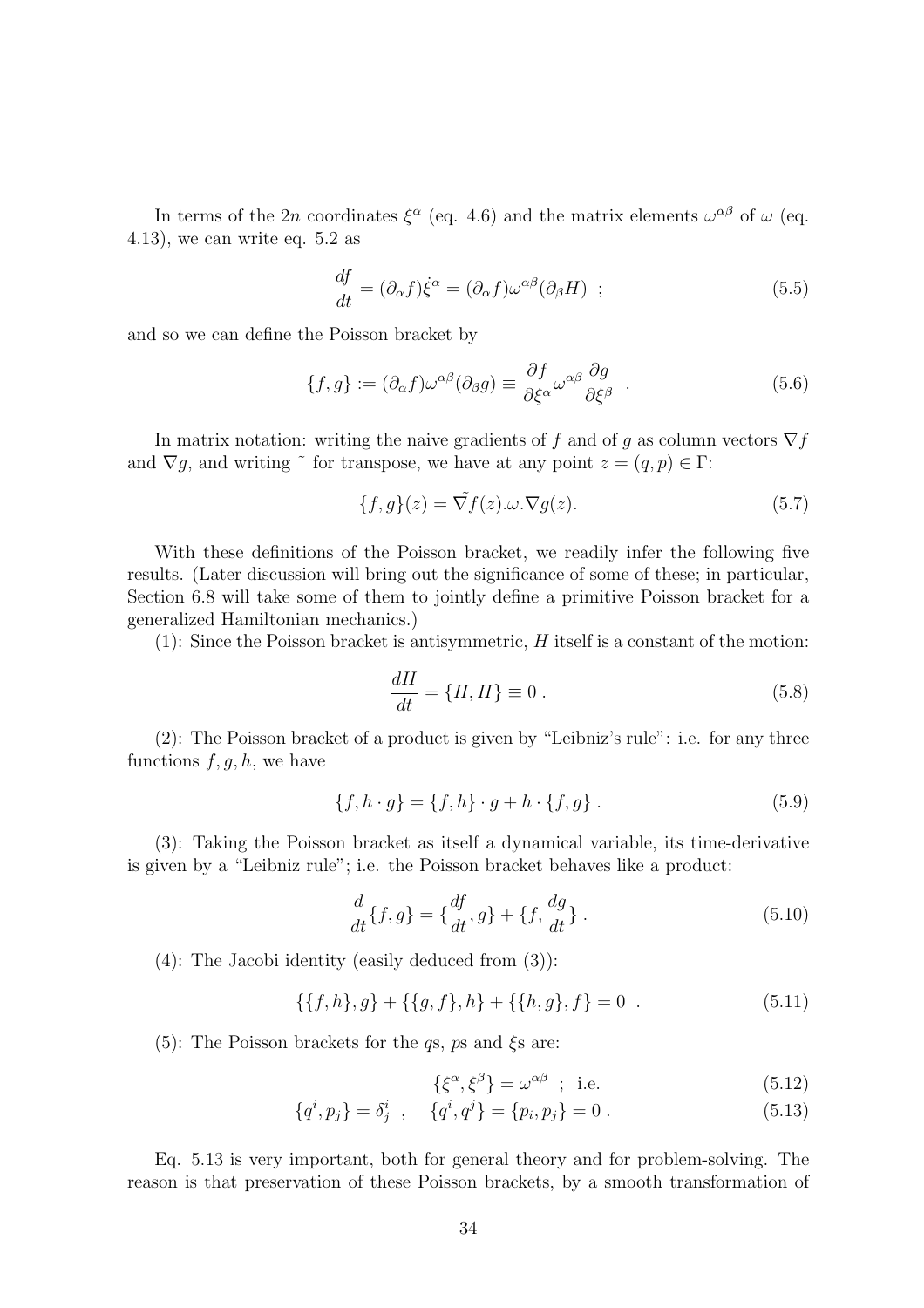the 2n variables  $(q, p) \rightarrow (Q(q, p), P(q, p))$ , is necessary and sufficient for the transformation being canonical. Besides, in this equivalence 'canonical' can be understood both in the usual elementary sense of preserving the form of Hamilton's equations, for any Hamiltonian function, and in the geometric sense of preserving the symplectic form (explained in (5) of Section 4.3.3, and for manifolds in Section 6).

Note here that, as the phrase 'for any Hamiltonian function' brings out, the notion of a canonical transformation is independent of the forces on the system as encoded in the Hamiltonian. That is: the notion is a matter of Γ's geometry—as we will emphasise in Section 6.

But (as I announced in Section 4.1) I will not need to go into many details about canonical transformations, essentially because this paper does not aim to survey the whole of Hamiltonian mechanics, or even all that can be said about reducing problems, e.g. by finding simplifying canonical transformations. It aims only to survey the way that symmetries and conserved quantities effect such reductions. In the rest of this Subsection, I begin describing Poisson brackets' role in this, in particular Noether's theorem. But the description can only be completed once we have the geometric perspective on Hamiltonian mechanics, i.e. in Section 6.5.

# 5.2 Hamiltonian vector fields

Section 4.3.1 described how the symplectic matrix enabled the scalar function  $H$  on Γ to determine a vector field  $X<sub>H</sub>$ . The previous Subsection showed how the Poisson bracket expressed any dynamical variable's rate of change along  $X_H$ . We now bring these ideas together, and generalize.

Recall that a vector X at a point x of a manifold M can be identified with a directional derivative operator at x assigning to each smooth function  $f$  defined on a neighbourhood of x its directional derivative along any curve that has  $X$  as its tangent vector. Thus recall the Lagrangian definition of the dynamical vector field, eq. 2.8 in Section 2.2. Similarly here: the dynamical vector field  $X_H =: D$  is a derivative operator on scalar functions, which can be written in terms the Poisson bracket:

$$
D := X_H = \frac{d}{dt} = \dot{q}^i \frac{\partial}{\partial q^i} + \dot{p}_i \frac{\partial}{\partial p_i} = \frac{\partial H}{\partial p_i} \frac{\partial}{\partial q^i} - \frac{\partial H}{\partial q^i} \frac{\partial}{\partial p_i} = \{\cdot, H\}.
$$
 (5.14)

But this point applies to any smooth scalar, f say, on  $\Gamma$ . That is: although we think of  $H$  as the energy that determines the real physical evolution, the mathematics is of course the same for such an  $f$ . So any such function determines a vector field,  $X_f$  say, on  $\Gamma$  that generates what the evolution "would be if f was the Hamiltonian". Thinking of the integral curves as parametrized by s, we have

$$
X_f = \frac{d}{ds} = \{\cdot, f\} \ . \tag{5.15}
$$

 $X_f$  is called the Hamiltonian vector field of (for) f; just as, for the physical Hamiltonian,  $f \equiv H$ , Section 4.3.1 called  $X_H$  'the Hamiltonian vector field'.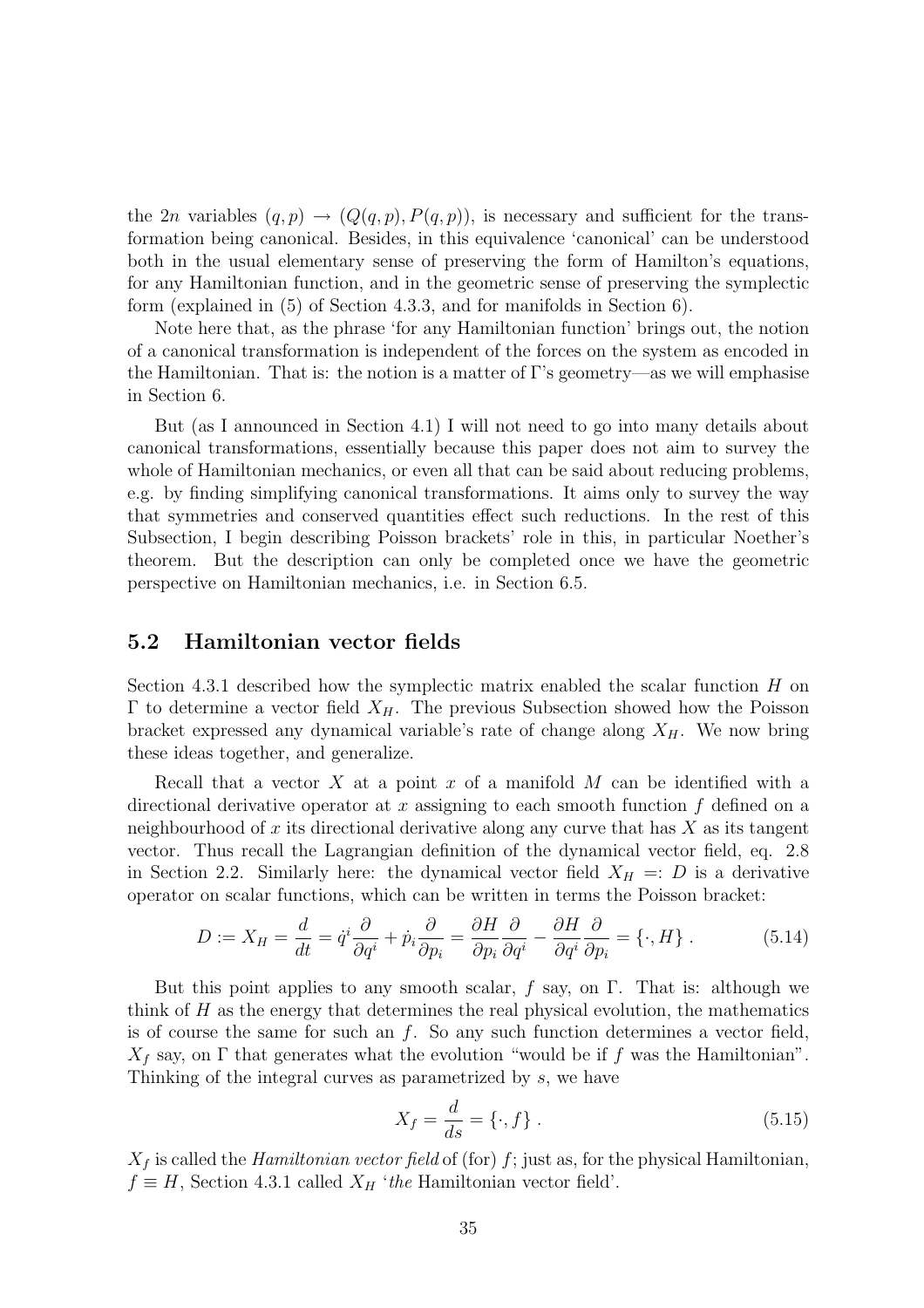The notion of a Hamiltonian vector field will be crucial for what follows, not least for Noether's theorem in the very next Subsection. For the moment, we just make two remarks which we will need later.

So every scalar f determines a Hamiltonian vector field  $X_f$ . But note that the converse is false: not every vector field X on  $\Gamma$  is the Hamiltonian vector field of some scalar. For a vector field (equations of motion) X, with components  $X^{\alpha}$  in the coordinates  $\xi^{\alpha}$  defined by eq. 4.6

$$
\dot{\xi}^{\alpha} = X^{\alpha}(\xi) \quad , \tag{5.16}
$$

there need be no scalar  $H : \Gamma \to \mathbb{R}$  such that, as required by eq. 4.13,

$$
X^{\alpha} = \omega^{\alpha\beta} \partial_{\beta} H . \tag{5.17}
$$

This is the same point as in (ii) of Section 4.2.3: that Hamilton's equations have the special feature that all the right hand sides are, up to a sign, partial derivatives of a single function  $H$ —a feature that underpins the possibility of expressing the equations of motion by variational principles.

We also need to note under what condition is a vector field  $X$  Hamiltonian; (this will bear on Noether's theorem). The answer is:  $X$  is locally Hamiltonian, i.e. there is locally a scalar f such that  $X = X_f$ , iff X generates a one-parameter family of canonical transformations. We will give a modern geometric proof of this in Section 6.5. For the moment, we only need to note, as at the end of Section 5.1, that here 'canonical transformation' can be understood in the usual elementary sense as a transformation of Γ that preserves the form of Hamilton's equations (for any Hamiltonian); or equivalently, as preserving the Poisson bracket; or equivalently, as preserving the symplectic form (to be defined for manifolds, in Section 6).

### 5.3 Noether's theorem

#### 5.3.1 An apparent "one-liner", and three claims

In the Hamiltonian framework, the core of the proof of Noether's theorem is very simple; as follows. The Poisson bracket is obviously antisymmetric. So for any scalar functions  $f$  and  $H$ , we have

$$
X_f(H) \equiv \frac{dH}{ds} \equiv \{H, f\} = 0 \quad \text{iff} \quad 0 = \{f, H\} = X_H(f) \equiv D(f) \quad . \tag{5.18}
$$

In words: H is constant under the flow of the vector field  $X_f$  (i.e. under what the evolution would be if f was the Hamiltonian) iff f is constant under the dynamical flow  $X_H \equiv D$ .

This "one-liner" is the Hamiltonian version of Noether's theorem! There are three claims here. The first two relate back to the Lagrangian version of the theorem. The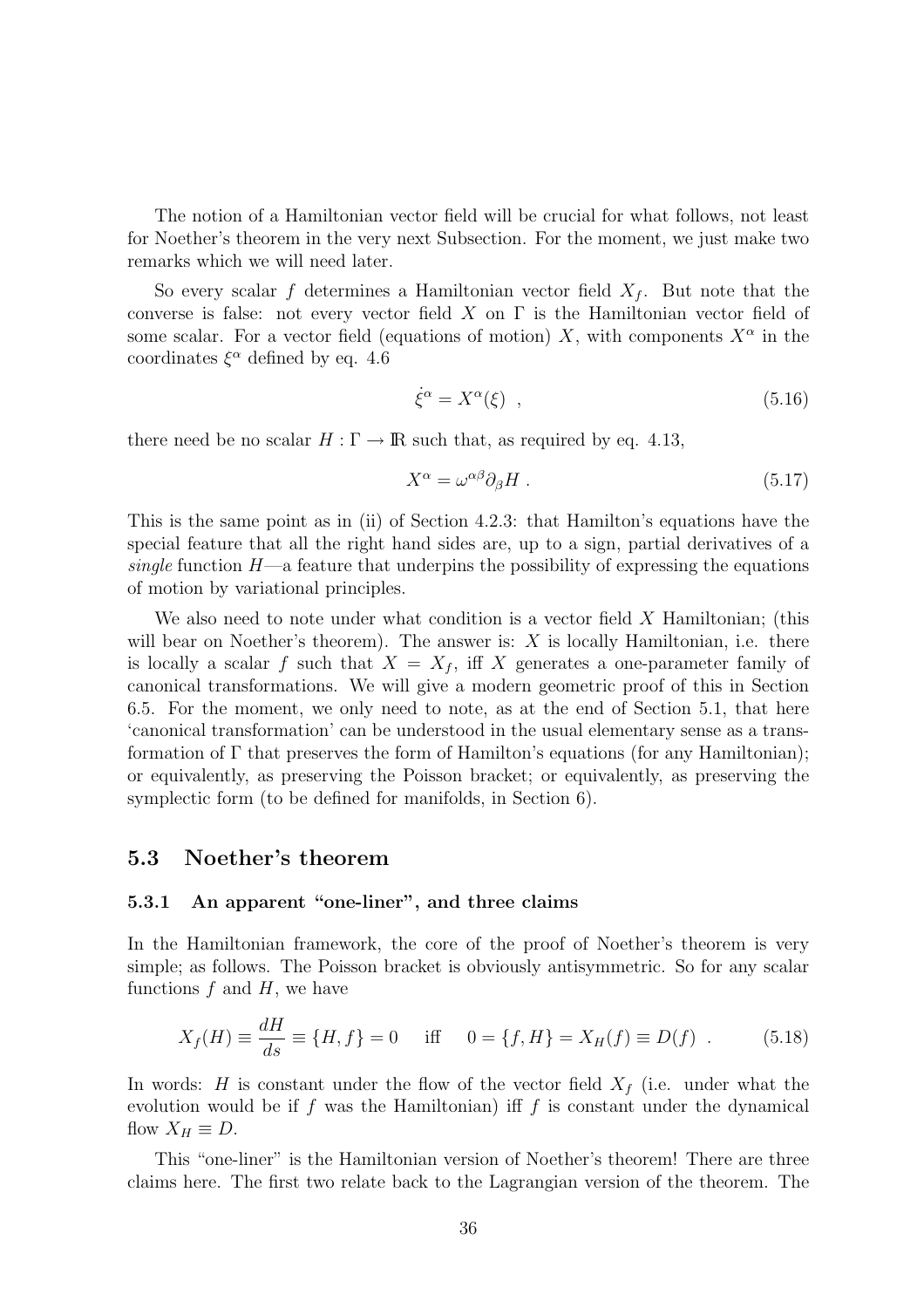third is about the definition of a (continuous) symmetry for a Hamiltonian system, and so about how we should formulate the Hamiltonian version of Noether's theorem. I will state all three claims, but in this Subsection justify only the first two. For it will be convenient to postpone the third till after we have introduced some modern geometry (Section 6.5).

First, for eq. 5.18 to deserve the name 'Noether's theorem', I need to show that it encompasses Section 3's Lagrangian version of Noether's theorem (despite the trivial proof!).

Second, in order to justify my claim that the Hamiltonian version of Noether's theorem is more powerful than the Lagrangian version, I need to show that eq. 5.18 says more than that version, i.e. that it covers more symmetries.

To state the third claim, note first that we expect a Hamiltonian version of Noether's theorem to say something like: to every continuous symmetry of a Hamiltonian system, there corresponds a conserved quantity. Here, we expect a 'continuous symmetry' to be defined by a vector field on  $\Gamma$  (or by its flow). Indeed, a *symmetry* of a Hamiltonian system is usually defined as a transformation of  $\Gamma$  that:

(1) is canonical; (a condition independent of the forces on the system as encoded in the Hamiltonian: a matter of Γ's intrinsic geometry); and also

(2) preserves the Hamiltonian function; (a condition obviously dependent on the Hamiltonian).

Accordingly, a *continuous symmetry* is defined as a vector field on  $\Gamma$  that generates a one-parameter family of such transformations; (or as such a field's flow, i.e. as the family itself).

But with this definition of 'continuous symmetry' (of a Hamiltonian system), eq. 5.18 seems to suffer from two lacunae, if taken to express Noether's theorem, that to every continuous symmetry there corresponds a conserved quantity. Agreed, the rightward implication of eq. 5.18 provides, for a vector field  $X_f$  with property (2), the conserved quantity  $f$ . But there seem to be two *lacunae*:

(a): eq. 5.18 is silent about whether  $X_f$  has property (1), i.e. generates canonical transformations.

(b): eq. 5.18 considers only Hamiltonian vector fields, i.e. vector fields X induced by some  $f, X = X_f$ . But as noted at the end of Section 5.2, there are countless vector fields on Γ that are not Hamiltonian. If such a field could be a continuous symmetry, eq. 5.18's rightward implication would fall short of saying that to every continuous symmetry, there corresponds a conserved quantity.

So the third claim I need is that these *lacunae* are illusory. In fact, a single result will deal with both (a) and (b). Namely, it will suffice to show that a vector field  $X$  on Γ has property (1), i.e. generates canonical transformations, iff it is Hamiltonian, i.e. induced by some f,  $X = X_f$ . But I postpone showing this till we have more modern geometry in hand; cf. Section 6.5.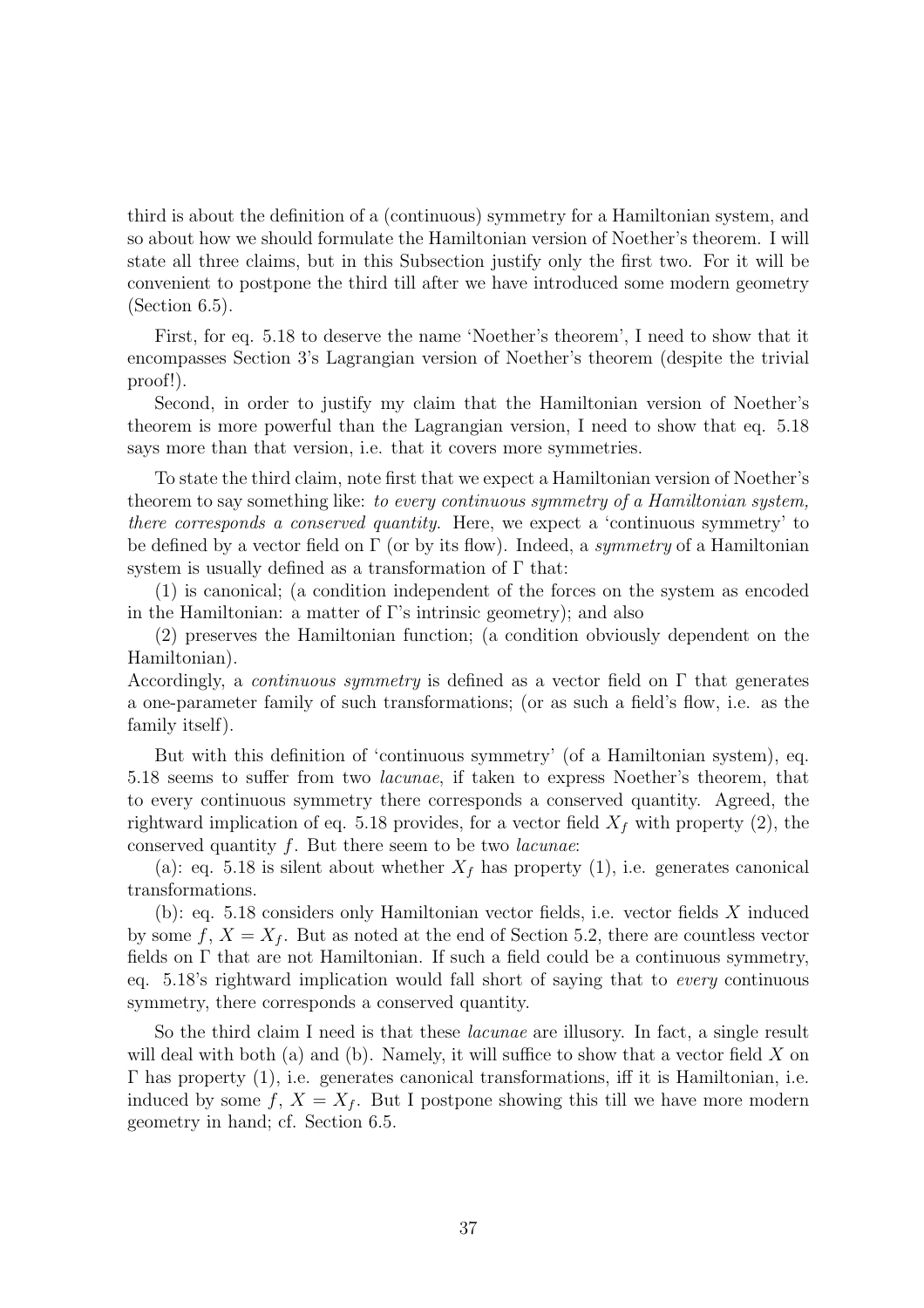#### 5.3.2 The relation to the Lagrangian version

On the other hand, we can establish the first two claims with the elementary apparatus so far developed. I will concentrate on justifying the first claim; that will also make the second claim clear.

For the first claim, we need to show that:

(i): to any variational symmetry of the Lagrangian  $L$ , i.e. a vector field  $X$  on  $Q$ obeying eq. 3.6, there corresponds a vector field  $X_f$  on  $\Gamma$  for which  $X_f(H) = 0$ ; and

(ii): the correspondence in (i) is such that the scalar  $f$  can be taken to be (the Hamiltonian version of) the momentum  $p<sub>X</sub>$  conjugate to X, defined by eq. 3.12 (or geometrically, by 3.31).

It will be clearest to proceed in two stages.

 $(A)$ : First, I will show (i) and (ii).

(B): Then I will discuss how (A) relates to the usual definition of a symmetry of a Hamiltonian system.

 $(A)$ : The easiest way to show (i) and (ii) is to use the fact discussed after eq. 3.20, that every variational symmetry  $X$  arises, around a point where it is non-zero, from a cyclic coordinate in some local system of coordinates. (Recall that this follows from the basic "rectification" theorem securing the local existence and uniqueness of solutions of ordinary differential equations.) That is, there is some coordinate system  $(q)$  on some open subset of  $X$ 's domain of definition on  $Q$  such that

(a): X being a variational symmetry is equivalent to  $q^n$  being cyclic, i.e.  $\frac{\partial L}{\partial q^n} = 0$ ;

(b): the momentum  $p_X$ , which the Lagrangian theorem says is conserved, is the elementary generalized momentum  $p_n := \frac{\partial L}{\partial \dot{q}^n}$ .

So suppose given a variational symmetry X, and a coordinate system  $(q)$  satisfying (a)-(b). Now we recall that the Legendre transformation, i.e. the transition between Lagrangian and Hamiltonian frameworks, does not "involve the dependence on the  $q\mathbf{s}$ ". More precisely, we recall eq. 4.8,  $\frac{\partial H}{\partial q^n} = -\frac{\partial L}{\partial q^n}$ . Now consider  $p_n : \Gamma \to \mathbb{R}$ . This  $p_n$  will do as the function  $f$  required in (i) and (ii) above, since

$$
X_{p_n}(H) \equiv \{H, p_n\} = \frac{\partial H}{\partial q^n} = -\frac{\partial L}{\partial q^n} = 0.
$$
\n(5.19)

Applying eq. 5.18 to eq. 5.19, we deduce that  $p_n$ , i.e. the  $p<sub>X</sub>$  of the Lagrangian theorem, is conserved.

(Hence my remark after eq. 4.8, that the elementary result that  $p_n$  is conserved iff  $q<sup>n</sup>$  is cyclic, underpins the Hamiltonian version of Noether's theorem; just as the corresponding Lagrangian result underpins the Lagrangian version of Noether's theorem: cf. discussion after eq. 3.20.)

(B): I agree that this simple proof seems suspiciously simple. Besides, the suspicion grows when you notice that my argument in  $(A)$  has not used a definition of a symmetry, in particular a continuous symmetry, of a Hamiltonian system (contrast Section 3.2). As discussed in Section 5.3.1, we expect a Hamiltonian version of Noether's theorem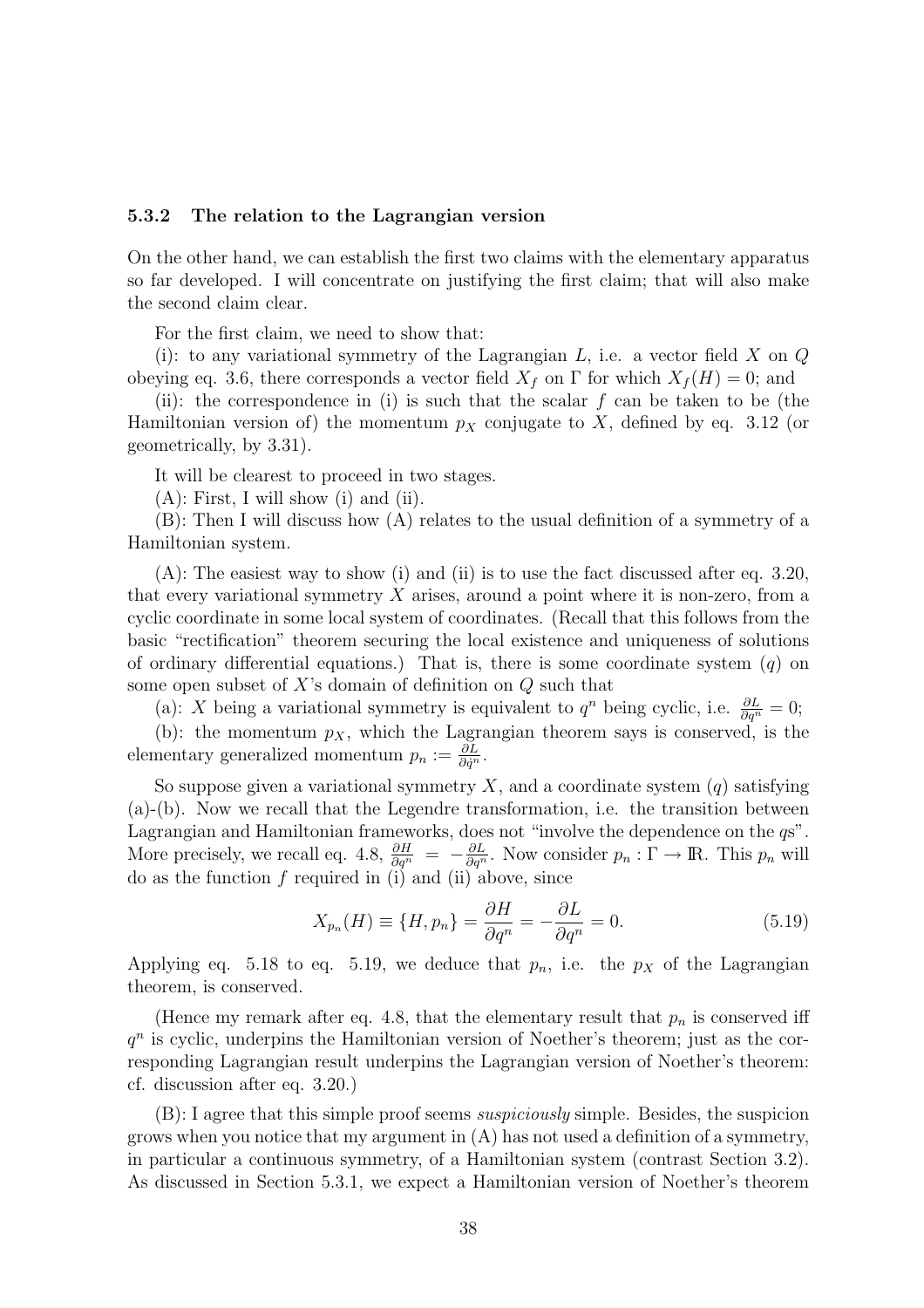to say 'to every continuous symmetry of a Hamiltonian system there corresponds a conserved quantity'; where a continuous symmetry is a vector field that (1) generates canonical transformations and (2) preserves the Hamiltonian. So the argument in (A) is suspicious since, although eq. 5.19, or the left hand side of eq. 5.18, obviously expresses property  $(2)$ , i.e. preserving the Hamiltonian, the argument in  $(A)$  seems to nowhere use property  $(1)$ , i.e. the symmetry generating canonical transformations.

But in fact, all is well. The reason why lies in the fact mentioned in (i), (a) of Section 4.1: that every point transformation (together with its lift to  $TQ$ ) defines a corresponding canonical transformation on  $T^*Q$ . That is to say: property (1) is secured by the fact that the Lagrangian Noether's theorem of Section 3 is restricted to symmetries induced by point transformations.

In other words, in terms of the vector field (variational symmetry)  $X$  given us by (a) in (A) above: one can check that X defines a vector field on  $\Gamma$  (equivalently: a oneparameter family of transformations on Γ) that is canonical, i.e. preserves Hamilton's equations or equivalently the symplectic form. Indeed, one can easily check that, once we rectify the Lagrangian variational symmetry  $X$ , so that it generates the rectified one-parameter family of point transformations:  $q_i = \text{const}, i \neq n; q_n \mapsto q_n + \epsilon$ , the vector field that X defines on  $\Gamma$  is precisely the field  $X_{p_n}$  chosen above.<sup>17</sup>

Finally, the discussion in (B) also vindicates the second claim in Section 5.3.1: that the Hamiltonian version of Noether's theorem, eq. 5.18, says more than the Lagrangian version, i.e. covers more symmetries. This follows from the fact (announced in (i) (b) of Section 4.1) that there are canonical transformations not induced by a point transformation (together with its lift).

In elementary discussions, this is often expressed in terms of canonical transformations being allowed to "mix" the qs and ps. But a more precise, and geometric, statement is the result announced at the end of Section 5.2 (whose proof is postponed to Section 6.5): that the condition for a vector field on  $\Gamma$  to generate a one-parameter family of canonical transformations is merely that it be a Hamiltonian vector field. That is: for any scalar  $f : \Gamma \to \mathbb{R}$ , the vector field  $X_f$  generates such a family.

In this sense, canonical transformations are two a penny (also known as: a dime a dozen!). So it is little wonder that most discussions emphasise the *other* condition, i.e. property (2): that  $X_f$  preserve the Hamiltonian,  $X_f(H) = 0$ . Only very special fs will satisfy  $X_f(H) = 0$ ; and if we are given H (in certain coordinates q, p), it can be very hard to find (the coordinate expression of) such an f.

Indeed, when Jacobi first propounded the theory of canonical transformations, in his Lectures on Dynamics (1842), he was of course aware of this. Accordingly, he pointed out that in theoretical mechanics, it was often more fruitful to first consider an  $f$  (equivalently: a canonical transformation), and then cast about for a Hamiltonian that it preserved. He wrote: 'The main difficulty in integrating a given differential

<sup>&</sup>lt;sup>17</sup>Details about point transformations on Q defining a canonical transformation on  $T^*Q$ , and lifting the vector field X to Γ, can be found: (i) using traditional terms, in Goldstein et al. (2002: 375-376) and Lanczos (1986: Chapter VII.2); (ii) using modern geometric terms (as developed in Section 6), in Abraham and Marsden (1978: Sections 3.2.10-3.2.12) and Marsden and Ratiu (1999: Sections 6.3-6.4).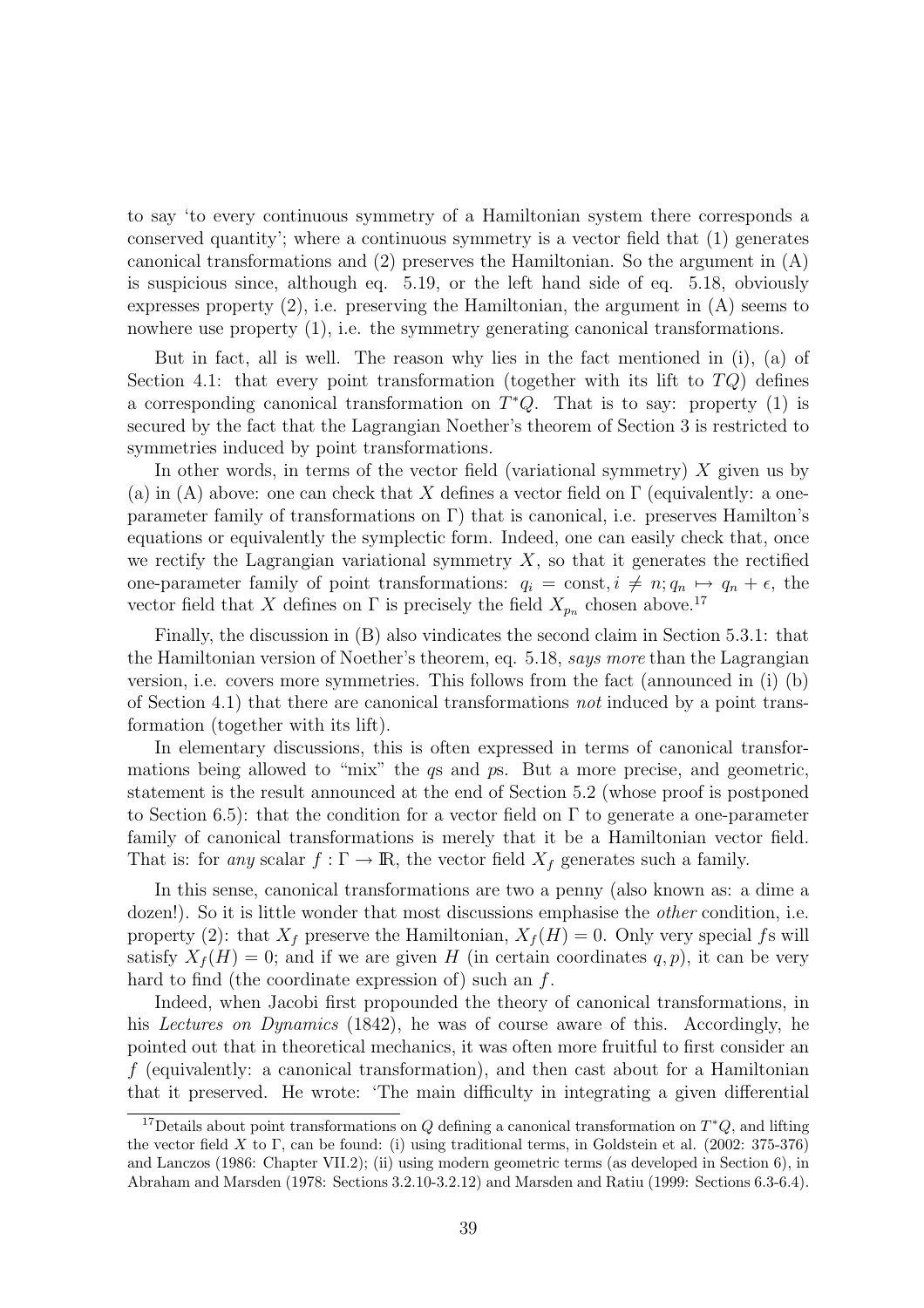equation lies in introducing convenient variables, which there is no rule for finding. Therefore we must travel the reverse path and after finding some notable substitution, look for problems to which it can be successfully applied'; (quoted in Arnold  $(1989, p.$ 266)). The fact that Jacobi solved many previously intractable problems bears witness to the power of this strategy, and of his theory of canonical transformations.

We can sum up this Subsection in two comments:—

(1) In Hamiltonian mechanics, Noether's theorem is a biconditional, an 'iff' statement. Not only does a Hamiltonian symmetry—i.e. a vector field X on  $\Gamma$  that generates canonical transformations (equivalently: preserves the symplectic form, or the Poisson bracket) and preserves the Hamiltonian,  $X(H) = 0$ —provide a constant of the motion. Also, given a constant of the motion  $f : \Gamma \to \mathbb{R}$ , there is a symmetry of the Hamiltonian, viz. the vector field  $X_f$ . (Or if one prefers the integral notion of symmetry: the flow of  $X_f$ ). This converse implication, from constant to symmetry, contrasts with the Lagrangian framework; cf. the end of Section 3.4.1.

(2) In elementary Hamiltonian mechanics, Noether's theorem has a very simple one-line proof, viz. eq. 5.18.

Later, we will return to Noether's theorem. Section 6.5 will justify the third claim of Section 5.3.1, by showing that a vector field generates a one-parameter family of canonical transformations iff it is a Hamiltonian vector field. Meanwhile, we end Section 5 with a comment about "iterating" Noether's theorem, and the distinction between such an iteration and the idea of complete integrability.

# 5.4 Glimpsing the "complete solution"

Suppose we "iterate" Noether's theorem. That is: suppose there are several (continuous) symmetries of the Hamiltonian and so several constants of the motion. Each will confine the system's time-evolution to a  $(2n - 1)$ -dimensional hypersurface of Γ. In general, the intersection of k such surfaces will be a hypersurface of dimension  $2n - k$ (i.e. of co-dimension  $k$ ); to which the motion is therefore confined. The theory of symplectic reduction (Butterfield 2006) describes how to do a "quotiented dynamics" in this general situation. Here, I just remark on one aspect; which will not be developed in the sequel.

Locally, the rectification theorem secures, for any system, not just several constants of the motion, but "all you could ask for". Applying the theorem (eq. 3.21 and 3.22) to the Hamiltonian vector field  $X_H$  on  $\Gamma$ , we infer that locally there are coordinates  $\xi^{\alpha}$ (maybe very hard to find!) in which  $X_H$  has  $2n-1$  components that vanish throughout the neighbourhood, while the other component is 1:

$$
X_H^{\alpha} = 0 \text{ for } \alpha = 1, 2, ..., 2n - 1 ; X_H^{2n} = 1 .
$$
 (5.20)

So the coordinates  $\xi^{\alpha}, \alpha = 1, ..., 2n-1$ , form  $2n-1$  constants of the motion. They are functionally independent, and all other constants of the motion are functions of them; (cf. point (ii) after eq. 3.22). So the motion is confined to the one-dimensional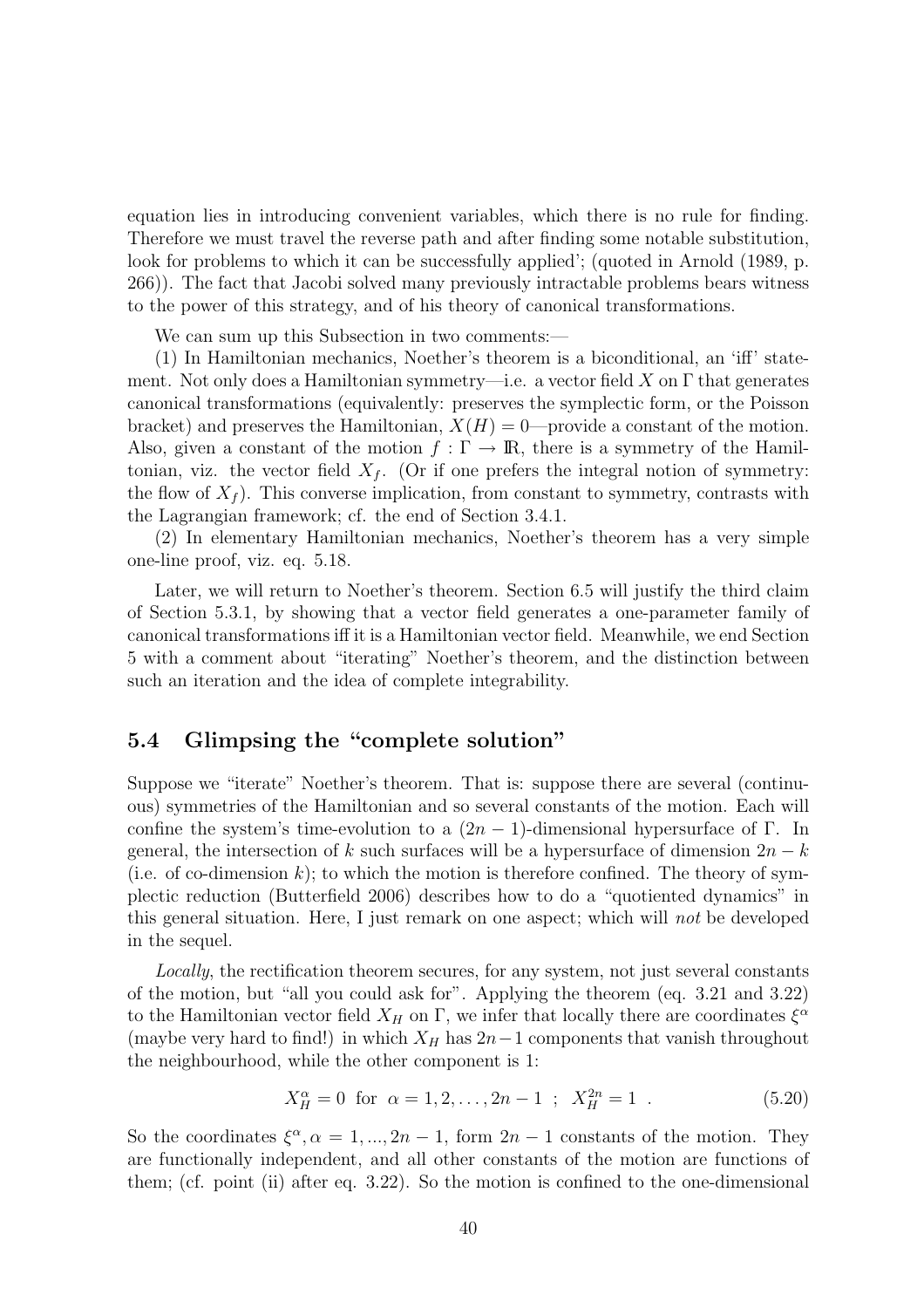intersection of the  $2n - 1$  hypersurfaces, each of co-dimension 1. That is to say, it is confined to the curve given by:  $\xi^{\alpha} = \text{const}, \alpha = 1, ..., 2n - 1, \xi^{2n} = t$ .

To this, Noether's theorem eq. 5.18 adds the physical idea that each such constant of the motion defines a vector field  $X_{\xi^{\alpha}}$  that generates a symmetry of the Hamiltonian:

$$
X_{\xi^{\alpha}}(H) = 0, \text{ for } \alpha = 1, 2, \dots, 2n - 1.
$$
 (5.21)

In this local sense, the "complete solution" of any Hamiltonian system lies in the local constants of the motion, or equivalently the local symmetries of its Hamiltonian H.

To sum up: locally, any Hamiltonian system is "completely integrable". But the scare-quotes here are a reminder that these phrases are usually used with other, stronger, meanings: either that there are  $2n-1$  global constants of the motion or that the system is completely integrable in the sense of Liouville's theorem.

# 6 A geometrical perspective

In this final Section, we develop the modern geometric description of Hamiltonian mechanics. We will build especially on Sections 4.3; one main aim will of course be to complete the discussion of Noether's theorem, begun in Section 5.3.

There will be eight Subsections. First, we introduce the cotangent bundle  $T^*Q$ . Then we collect what we will need about forms. Then we can show that any cotangent bundle is a symplectic manifold. This enables us to formulate Hamilton's equations geometrically; and to complete the discussion of Noether's theorem. Then we report Darboux's theorem, and its relation to reduction of problems. Then we return to the Lagrangian framework, by sketching the geometric formulation of the Legendre transformation. Finally, we "glimpse the landscape ahead" by mentioning the more general framework for Hamiltonian mechanics that uses Poisson manifolds.

# 6.1 Canonical momenta are one-forms:  $\Gamma$  as  $T^*Q$

So far we have treated the phase space  $\Gamma$  informally: saying just that it is a 2ndimensional space coordinatized by the  $q_s$ , a smooth coordinate system on the configuration manifold Q, and the ps, which are canonical momenta  $\frac{\partial L}{\partial \dot{q}^i}$ . But we also saw in (3) of Section 2.2.2 that at each point  $q \in Q$ , the  $p_i$  transform as a 1-form (eq. 2.12). Accordingly we now take the physical state of the system to be a point in the cotangent bundle  $T^*Q$ , the 2n-dimensional manifold whose points are pairs  $(q, p)$  with  $q \in Q, p \in T_q^*.$ 

I stress that from now on, the symbol p has a (fruitful!) ambiguity, between "dynamics" and "kinematics/geometry". For  $p$  represents both:

(A) the conjugate momentum  $\frac{\partial L}{\partial \dot{q}}$ , which of course depends on the choice of L; and (B) a point in a fibre  $T_q^*$  of the cotangent bundle  $T^*Q$  (i.e. a 1-form or covector);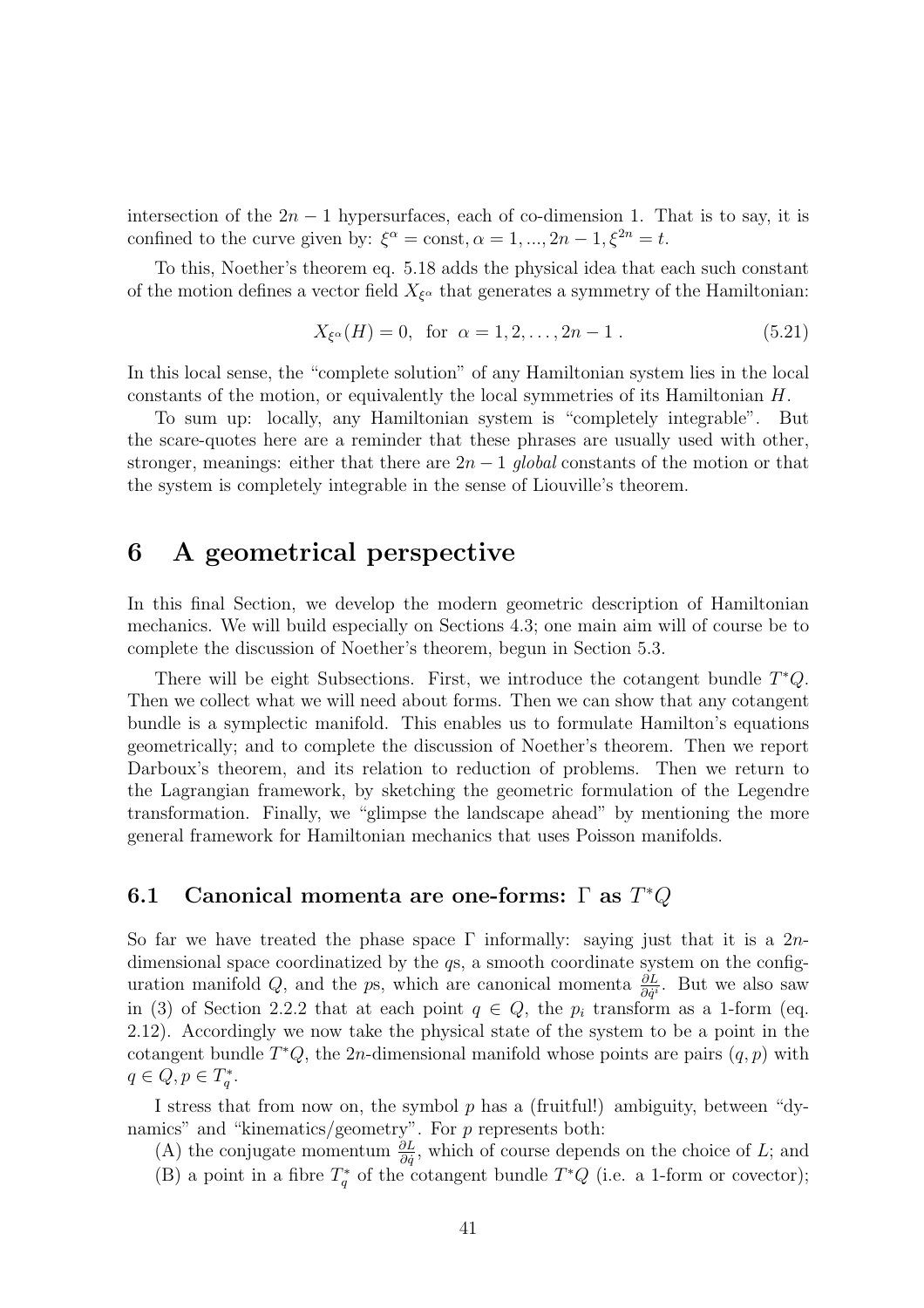or relatedly: the components  $p_i$  of such a 1-form: notions that are independent of any choice of a Lagrangian or Hamiltonian.

In more detail:—

(A): Recall that in the Lagrangian framework, the basic equations (eq. 2.1, or Newton's second law!) being second-order in time prompts us to take the initial  $q$  and  $\dot{q}$  as chosen independently, with L (encoding the forces on the system) then determining the evolution (the Lagrangian dynamical vector field  $D$ )—and so also determining the actual "realized" value of  $\dot{q}$  at other times as a function of  $q$ , and so ultimately, of  $t$ . Similarly here: Newton's second law being second-order in time prompts us to take the initial q and p as independent, with  $H$  (encoding the forces on the system) then determining the evolution (the Hamiltonian dynamical vector field  $D$ )—and so also determining the actual value of  $p$  at other times as a function of  $q$ , and so ultimately, of t. Besides, by passing via the Legendre transformation back to the Lagrangian framework, one can check that the later actual value of p is determined to equal  $\frac{\partial L}{\partial \dot{q}}$ .

(B): But p also represents any 1-form (so that  $p_i$  represents the 1-form's coordinates). Here, we need to recall three points:

(i): A local coordinate system (a chart) on  $Q$  defines a basis in the tangent space  $T_q$  at any point q in the chart's domain. As usual, I write the chart's coordinate functions as  $q^i$ . So I shall temporarily denote the chart by [q], so that there are coordinate functions  $q^i : dom([q]) \to \mathbb{R}$ . I write elements of the coordinate basis as usual, as  $\frac{\partial}{\partial q^i}$ .

(ii): The chart [q] thereby also defines a dual basis  $dq^i$  in the cotangent space  $\overline{T}_q^*$ at any  $q \in \text{dom}([q]).$ 

(Here I recall, en passant, that the isomorphism at each q between  $T_q$  and  $T_q^*$ , that maps the basis element  $\frac{\partial}{\partial q^i} \in T_q$  to the one-form  $dq^i$  in the dual basis, is basis*dependent.* A different basis  $\frac{\partial}{\partial q^{i}}$  would give a different isomorphism. Cf. the discussion in (1) of Section 4.3.3.)

(iii): Putting (i) and (ii) together: the chart  $[q]$  thereby also induces a local coordinate system on a neighbourhood of the cotangent bundle around any point  $(q, p) \in T^*Q$ with  $q \in \text{dom}([q])$  and  $p \in T_q^*$ .

Putting (i)-(iii) together: the coordinates of any point  $(q, p)$  in  $T^*Q$  in such a coordinate system are usually also written as  $(q, p)$ . That is: p is used for the components of any 1-form, in the basis  $dq^i$  dual to a coordinate basis  $\frac{\partial}{\partial q^i}$ . So, similarly to (i) above: I will write this induced chart on  $T^*Q$  as  $[q, p]$ .

(C): Taken together, points (A) and (B) prompt a question:

Why should an evolution from an arbitrary initial state  $\in T^*Q$  have the property that:—

if we choose to express

(i) its configuration,  $q_0$  say, in terms of an arbitrary initial coordinate system  $[q]$  on  $Q$ , and

(ii) its momenta  $\frac{\partial L}{\partial \dot{q}}$  in terms of the basis  $dq$  dual to the coordinate basis  $\frac{\partial}{\partial q}$ at  $q_0$ :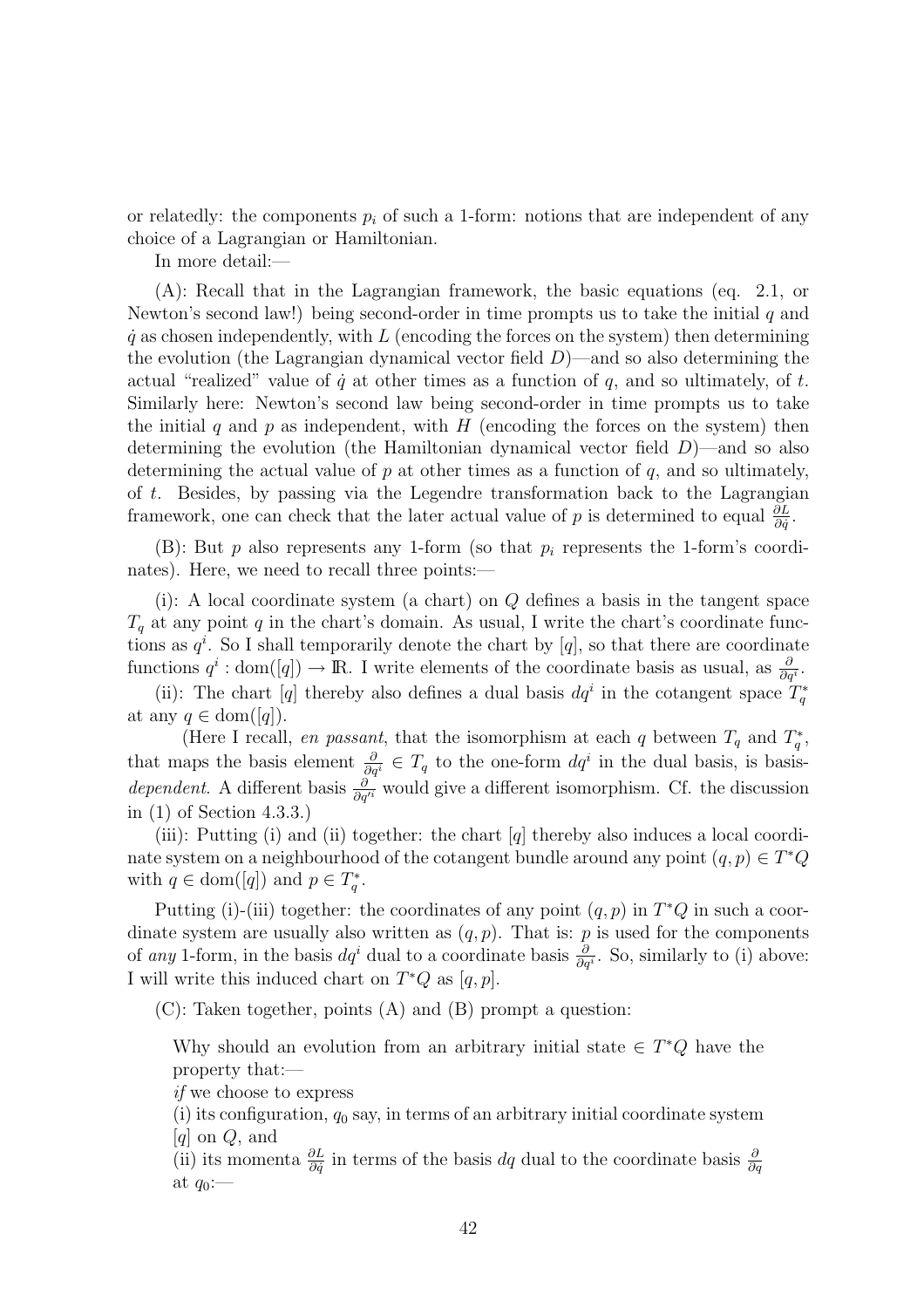### then

the states at a *later* time  $t$  have *their* momenta—which the Lagrangian framework tells us must be  $\frac{\partial L}{\partial \dot{q}}$  (cf. (A))—equal to their components in the dual basis to the *later* coordinate basis, i.e. the coordinate basis  $\frac{\partial}{\partial q}$  at the later configuration  $q_t$ ?

In short: why should the state's components in the dual basis of any coordinate basis continue to be equal, as dynamical evolution goes on, to the values of canonical momenta i.e.  $\frac{\partial L}{\partial \dot{q}}$ ?

A good question. The short answer lies in combining Hamilton's equations for the time-derivative of the  $p_i$  (eq. 4.5) with Lagrange's equations, and with the fact that the partial derivatives with respect to  $q<sup>i</sup>$  of the Hamiltonian and Lagrangian, H and L, are negatives of each other (eq. 4.8). Thus we have:

$$
\dot{p}_i = -\frac{\partial H}{\partial q^i} = \frac{\partial L}{\partial q^i} = \frac{d}{dt} \left( \frac{\partial L}{\partial \dot{q}^i} \right) \quad . \tag{6.1}
$$

From this it is clear that for any coordinate system, if at  $t_0$ ,  $p_i$  is chosen to equal ∂L  $\frac{\partial L}{\partial \dot{q}i}$ , then this will be so at later times. For eq. 6.1 forces their time-derivatives to be equal—and so also, their later values must be equal.

So much for the short answer. We will also get more insight into the relations between the Lagrangian and Hamiltonian frameworks in

(i) the fact, expounded in Section 6.3 below, that any cotangent bundle has a natural symplectic structure, independent of the specification of any Lagrangian or Hamiltonian function; and

(ii) some further details about the Legendre transformation, which is further discussed in Section 6.7.

# 6.2 Forms, wedge-products and exterior derivatives

As I said at the end of Section 4.3.2, this paper can largely avoid the theory of forms. For what follows (especially Section 6.5), I need to recall only:

(i) the idea of forms of various degrees, together comprising the exterior algebra, and equipped with operations of wedge-product and contraction (Section 6.2.1);

(ii) the ideas of differential forms, the exterior derivative, and of exact and closed forms (Section 6.2.2).

### 6.2.1 The exterior algebra; wedge-products and contractions

We begin by recalling some ideas of Sections 4.3.2 and 4.3.3. Let us again begin with the simplest possible case,  $\mathbb{R}^2$ , considered as a vector space: not as a manifold with a copy of itself as tangent space at each point.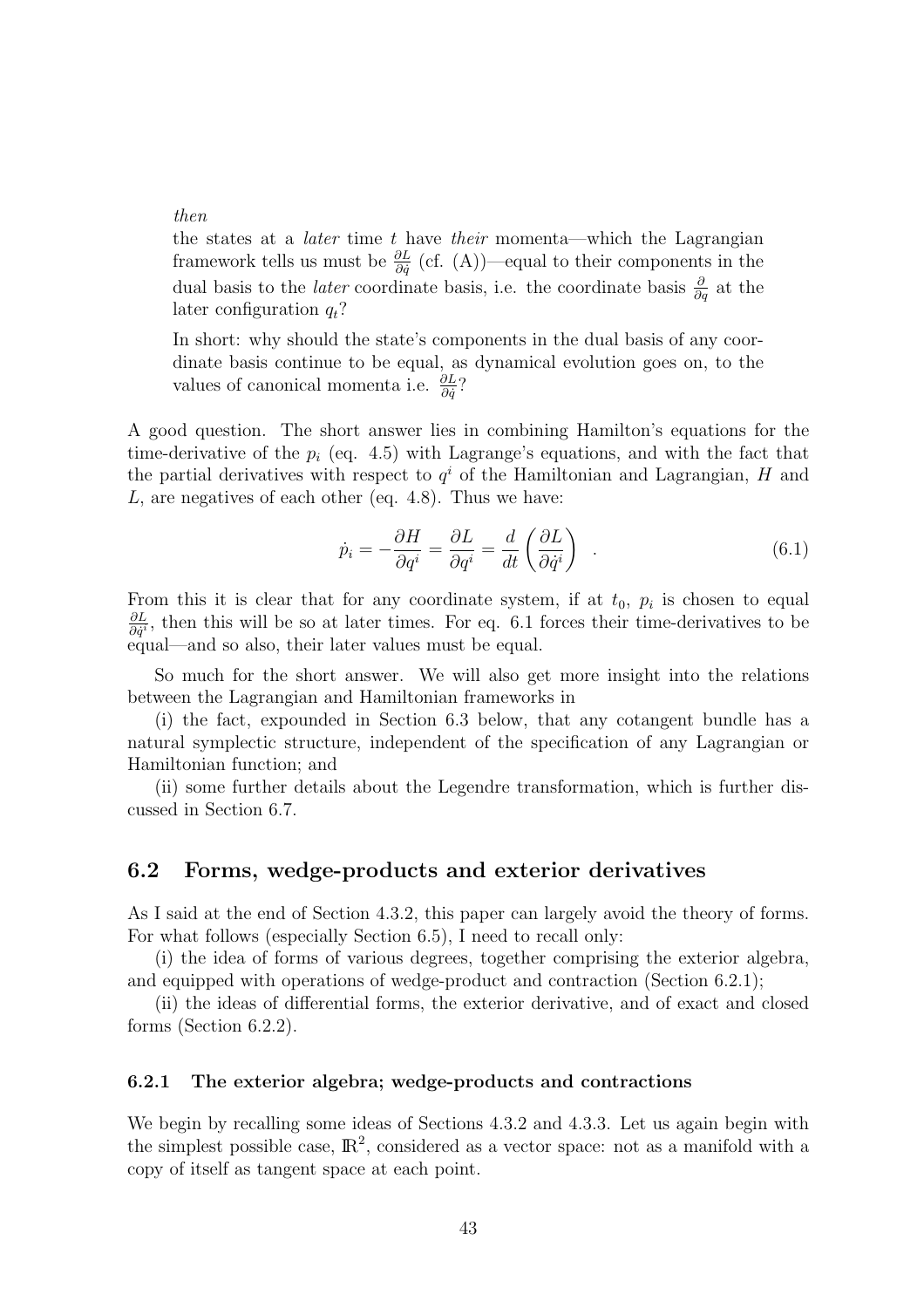If  $\alpha, \beta$  are covectors, i.e. elements of  $(\mathbb{R}^2)^*$ , we define their wedge-product, an antisymmetric bilinear form on  $\mathbb{R}^2$ , by

$$
\alpha \wedge \beta : (v, w) \in \mathbb{R}^2 \times \mathbb{R}^2 \mapsto (\alpha(v))(\beta(w)) - (\alpha(w))(\beta(v)) \in \mathbb{R} \tag{6.2}
$$

Let us write the standard basis elements of  $\mathbb{R}^2$  as  $\frac{\partial}{\partial q}$  and  $\frac{\partial}{\partial p}$ , with elements of  $\mathbb{R}^2$ having components  $(q, p)$  in this basis; and let us write the elements of the dual basis as  $dq, dp$ . Recalling the definition of the area form A, eq. 4.16, we deduce that A is  $dq \wedge dp$ .

Similarly for  $\mathbb{R}^{2n}$ . Recall that the symplectic matrix defines an antisymmetric bilinear form on  $\mathbb{R}^{2n}$  by eq. 4.18. The value on a pair  $(q, p) \equiv (q^1, ..., q^n; p_1, ..., p_n), (q', p') \equiv$  $(q<sup>1</sup>, ... q<sup>n</sup>; p'<sub>1</sub>, ..., p'<sub>n</sub>)$  is the sum of the signed areas of the *n* parallelograms formed by the projections of the vectors  $(q, p), (q', p')$  onto the *n* pairs of coordinate planes. This is a sum of  $n$  wedge-products. That is to say: if we write the standard basis elements as  $\frac{\partial}{\partial q^i}$  and  $\frac{\partial}{\partial p_i}$ , this form is  $\omega := \sum_i dq^i \wedge dp_i$ . It has the action on  $\mathbb{R}^n \times \mathbb{R}^n$ :

$$
(q^{i}\frac{\partial}{\partial q^{i}} + p_{i}\frac{\partial}{\partial p_{i}}, q'^{i}\frac{\partial}{\partial q^{i}} + p'_{i}\frac{\partial}{\partial p_{i}}) \mapsto \sum_{i=1}^{n} q^{i}p'_{i} - q'^{i}p_{i} \quad . \tag{6.3}
$$

In general, if  $V, W$  are two (real finite-dimensional) vector spaces, we define:  $L(V, W)$ to be the vector space of linear maps from V to  $W; L^k(V, W)$  to be the vector space of k-multilinear maps from  $V \times V \times \dots \times V$  (k copies) to W; and  $L_a^k(V, W)$  to be the subspace of  $L^k(V, W)$  consisting of (wholly) antisymmetric maps.

We then define  $\Omega^k(V) := L^k_a(V, \mathbb{R})$  for  $k = 1, 2, ..., \dim(V)$ , so that  $\Omega^1(V) = V^*$ . We also set  $\Omega^0(V) := \mathbb{R}$ .  $\Omega^k(V)$  is called the space of *(exterior)* k-forms on V. If We also set  $\Omega^k(V) := \mathbb{R}$ .  $\Omega^k(V)$  is<br>dim(V) = n, then dim( $\Omega^k(V)$ ) =  $\begin{pmatrix} n \\ n \end{pmatrix}$  $\binom{n}{k}$ .

The wedge-product, as defined above, can be extended to be an operation that defines, for  $\alpha \in \Omega^k(V)$ ,  $\beta \in \Omega^l(V)$ , an element  $\alpha \wedge \beta \in \Omega^{k+l}(V)$ . We can skip the details: suffice it to say that the idea is to take tensor products as in (3) of Section 4.3.3, and anti-symmetrize.

But to complete our discussion of Noether's theorem (in Section 6.5), we will need the definition of the *contraction*, (also known as: *interior product*), of a k-form  $\alpha \in$  $\Omega^k(V)$  with a vector  $v \in V$ . We shall write this as  $\mathbf{i}_v \alpha$ . (It is also written with a hook notation.) We define the contraction  $\mathbf{i}_{v} \alpha$  to be the  $(k-1)$ -form given by:

$$
\mathbf{i}_{v} \alpha(v_{2},...,v_{k}) := \alpha(v,v_{2},...,v_{k}). \qquad (6.4)
$$

It follows, for example, that contraction distributes over the wedge-product modulo a sign, in the following sense. If  $\alpha$  is a k-form, and  $\beta$  a 1-form, then

$$
\mathbf{i}_{v}(\alpha \wedge \beta) = (\mathbf{i}_{v}\alpha) \wedge \beta + (-1)^{k}\alpha \wedge (\mathbf{i}_{v}\beta) . \qquad (6.5)
$$

The direct sum of the vector spaces  $\Omega^k(V)$ ,  $k = 0, 1, 2, ..., dim(V) =: n$ , has dimension  $2^n$ . When this direct sum is considered as equipped with the wedge-product  $\wedge$ and contraction i, it is called the *exterior algebra* of V, written  $\Omega(V)$ .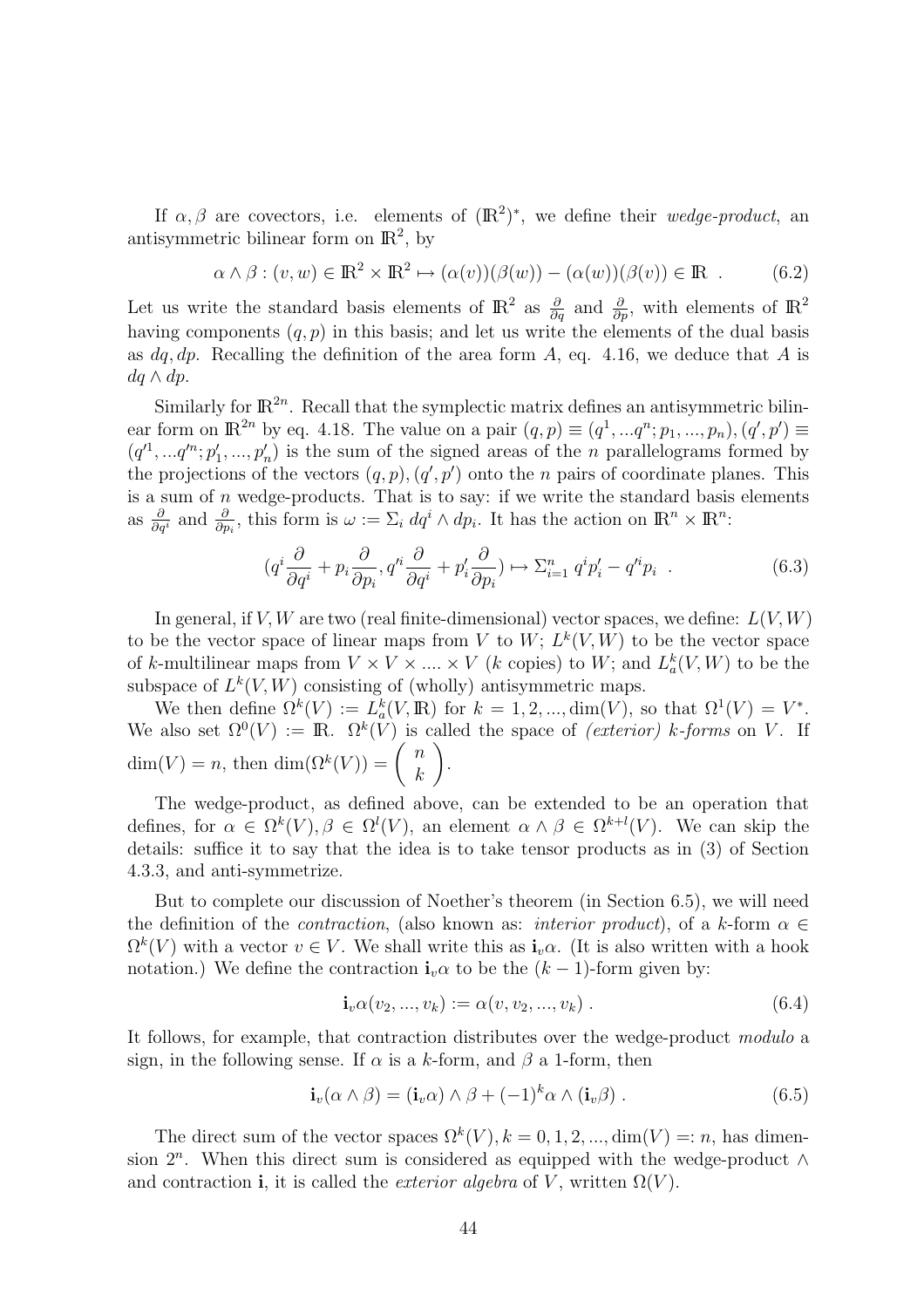#### 6.2.2 Differential forms; the exterior derivative; the Poincaré Lemma

We extend the discussion given in Section 6.2.1 to a manifold  $M$  of dimension  $n$ , taking all the tangent spaces  $T_x$  at  $x \in M$  as copies of the vector space V, and requiring fields of forms to be suitably smooth.

We begin by saying that a (smooth) scalar function  $f : M \to \mathbb{R}$  is a 0-form field. Its differential or gradient,  $df$ , as defined by its action on all vector fields  $X$ , viz. mapping them to  $f$ 's directional derivative along X

$$
df(X) := X(f) \tag{6.6}
$$

is a 1-form (covector) field, called a differential 1-form.

The set  $\mathcal{F}(M)$  of all smooth scalar functions forms an (infinite-dimensional) vector space, indeed a ring, under pointwise operations. We write the set of vector fields on M as  $\mathcal{X}(M)$ , or as  $\mathcal{T}_0^1(M)$ ; and the set of covector fields, i.e. differential 1-forms, on M as  $\mathcal{X}^*(M)$ , or as  $\mathcal{T}_1^0(M)$ . (So superscripts indicate the contravariant order, and subscripts the covariant order.)

Accordingly, we define:  $\Omega^0(M) := \mathcal{F}(M)$ ;  $\Omega^1(M) = \mathcal{T}_1^0(M)$ ; and so on. In short:  $\Omega^k(M)$  is the set of smooth fields of exterior k-forms on the tangent spaces of M.

The wedge-product, as defined in Section 6.2.1, can be extended to the various  $\Omega^{k}(M)$ . We form the direct sum of the (infinite-dimensional) vector spaces  $\Omega^{k}(M)$ ,  $k =$  $0, 1, 2, \ldots$ , dim(V) =: n, and consider it as equipped with this extended wedge-product. We call it the *algebra of exterior differential forms* on M, written  $\Omega(M)$ .

Similarly, contraction, as defined in Section 6.2.1, can be extended to  $\Omega(M)$ . On analogy with eq. 6.4, we define, for  $\alpha$  a k-form field on M, and X a vector field on M, the contraction  $\mathbf{i}_{X}\alpha$  to be the  $(k-1)$ -form given, at each point  $x \in M$ , by:

$$
\mathbf{i}_{X}\alpha(x) : (v_{2},...,v_{k}) \mapsto \alpha(x)(X(x),v_{2},...,v_{k}) \in \mathbb{R} . \tag{6.7}
$$

The exterior derivative is a differential operator on  $\Omega(M)$  that maps a k-form field to a  $(k + 1)$ -form field. In particular, it maps a scalar f to its differential (gradient) *df*. Indeed, it is the *unique* map from the k-form fields to the  $(k + 1)$ -form fields  $(k = 1, 2, ..., n)$  that generalizes the elementary notion of gradient  $f \mapsto df$ , subject to certain natural conditions.

To be precise: one can show that there is a unique family of maps  $d^k : \Omega^k(M) \to$  $\Omega^{k+1}(M)$ , all of which, for simplicity, we write as **d**, such that:

(a): If  $f \in \mathcal{F}(M)$ ,  $\mathbf{d}(f) = df$ .

(b): d is IR-linear; and distributes across the wedge-product, modulo a sign. That is: for  $\alpha \in \Omega^k(M)$ ,  $\beta \in \Omega^l(M)$ ,  $\mathbf{d}(\alpha \wedge \beta) = (\mathbf{d}\alpha) \wedge \beta + (-1)^k \alpha \wedge (\mathbf{d}\beta)$ . (Cf. eq. 6.5.)

(c):  $\mathbf{d}^2 := \mathbf{d} \circ \mathbf{d} \equiv 0$ ; i.e. for all  $\alpha \in \Omega^k(M)$   $d^{k+1} \circ d^k(\alpha) \equiv 0$ . (This condition looks strong, but is in fact natural. For its motivation, it must here suffice to say that it generalizes the fact in elementary vector calculus, that the curl of any gradient is zero:  $\nabla \wedge (\nabla f) \equiv 0.$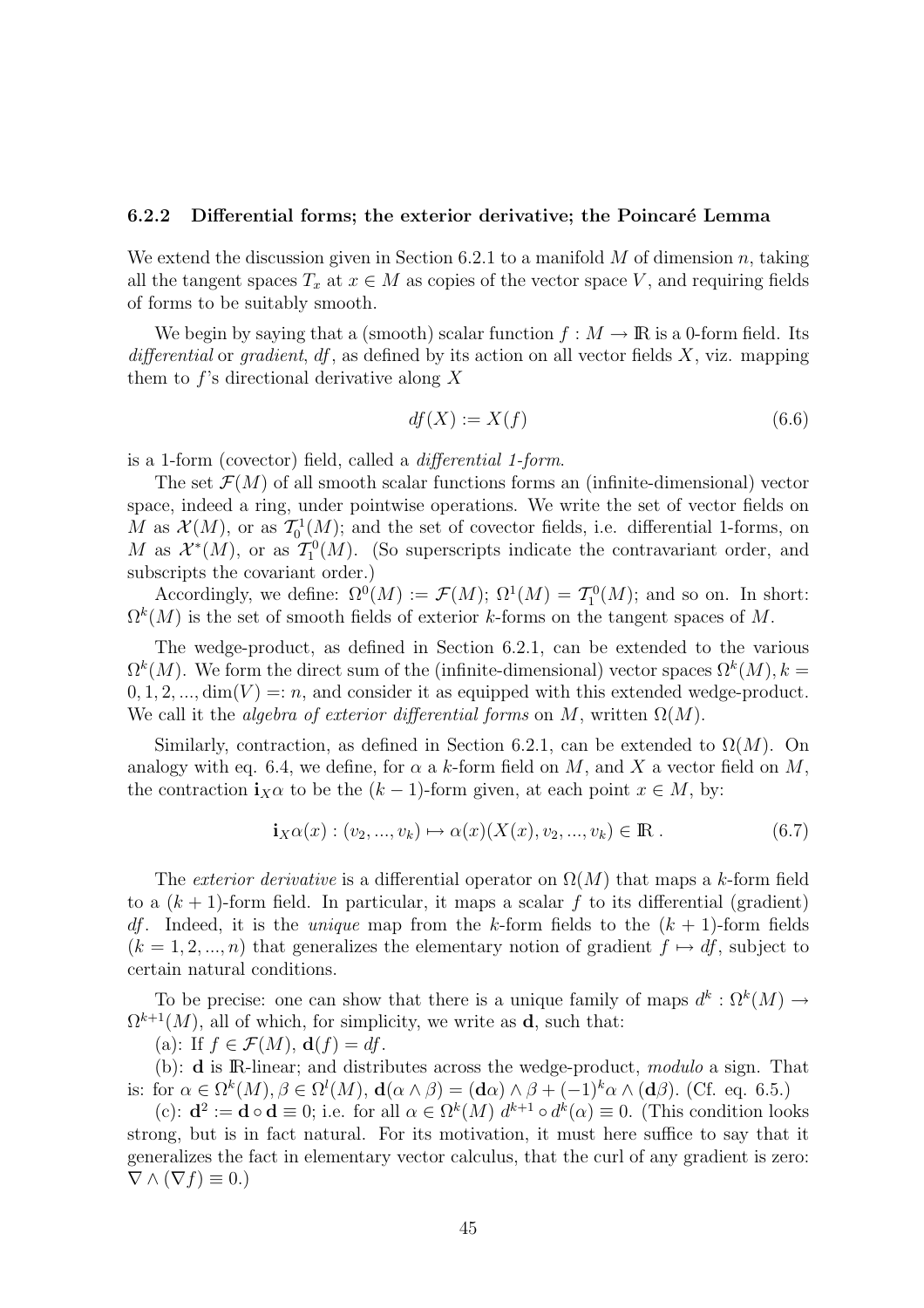(d): **d** is a *local operator*; i.e. for any  $x \in M$  and any k-form  $\alpha$ ,  $\mathbf{d}\alpha(x)$  depends only on  $\alpha$ 's restriction to any open neighbourhood of x; more precisely, we define for any open set U of M, the vector space  $\Omega^k(U)$  of k-form fields on U, and then require that

$$
\mathbf{d}(\alpha \mid_{U}) = (\mathbf{d}\alpha) \mid_{U} \tag{6.8}
$$

To express **d** in terms of coordinates: if  $\alpha \in \Omega^k(M)$ , i.e.  $\alpha$  is a k-form on M, given in coordinates by

$$
\alpha = \alpha_{i_1 \dots i_k} dx^{i_1} \wedge \dots \wedge dx^{i_k} \quad \text{(sum on } i_1 < i_2 < \dots < i_k),\tag{6.9}
$$

then one proves that the exterior derivative is

$$
\mathbf{d}\alpha = \frac{\partial \alpha_{i_1 \dots i_k}}{\partial x^j} dx^j \wedge dx^{i_1} \wedge \dots \wedge dx^{i_k} \quad \text{(sum on all } j \text{ and } i_1, \dots < i_k), \tag{6.10}
$$

We define  $\alpha \in \Omega^k(M)$  to be:

exact if there is a  $\beta \in \Omega^{k-1}(M)$  such that  $\alpha = \mathbf{d}\beta$ ; (cf. the elementary definition of an exact differential);

*closed* if  $d\alpha = 0$ .

It is immediate from condition (c) above,  $\mathbf{d}^2 = 0$ , that every exact form is closed. The converse is "locally true". This important result is the *Poincaré Lemma*; (and we will use it in Section 6.5's closing discussion of Noether's theorem).

To be precise: for any open set U of M, we define (as in condition (d) above) the vector space  $\Omega^k(U)$  of k-form fields on U. Then the *Poincaré Lemma* states that if  $\alpha \in \Omega^k(M)$  is closed, then at every  $x \in M$  there is a neighbourhood U such that  $\alpha\mid_{U} \in \Omega^{k}(U)$  is exact.

We will also need (again, for Section 6.5's discussion of Noether's theorem) a useful formula relating the Lie derivative, contraction and the exterior derivative. Namely: Cartan's magic formula, which says that if X is a vector field and  $\alpha$  a k-form on a manifold M, then the Lie derivative of  $\alpha$  with respect to X (i.e. along the flow of X) is

$$
\mathcal{L}_X \alpha = \mathbf{di}_X \alpha + \mathbf{i}_X \mathbf{d} \alpha \tag{6.11}
$$

This is proved by straightforward calculation.

# 6.3 Symplectic manifolds; the cotangent bundle as a symplectic manifold

Any cotangent bundle  $T^*Q$  has a natural *symplectic structure*, which is the geometric structure on manifolds corresponding to the symplectic matrix  $\omega$  introduced by eq. 4.10, and to the symplectic forms on vector spaces defined at the end of Section 4.3.3. (Here 'natural' means intrinsic, and in particular, independent of a choice of coordinates or bases.) It is this structure that enables a scalar function to determine a dynamics.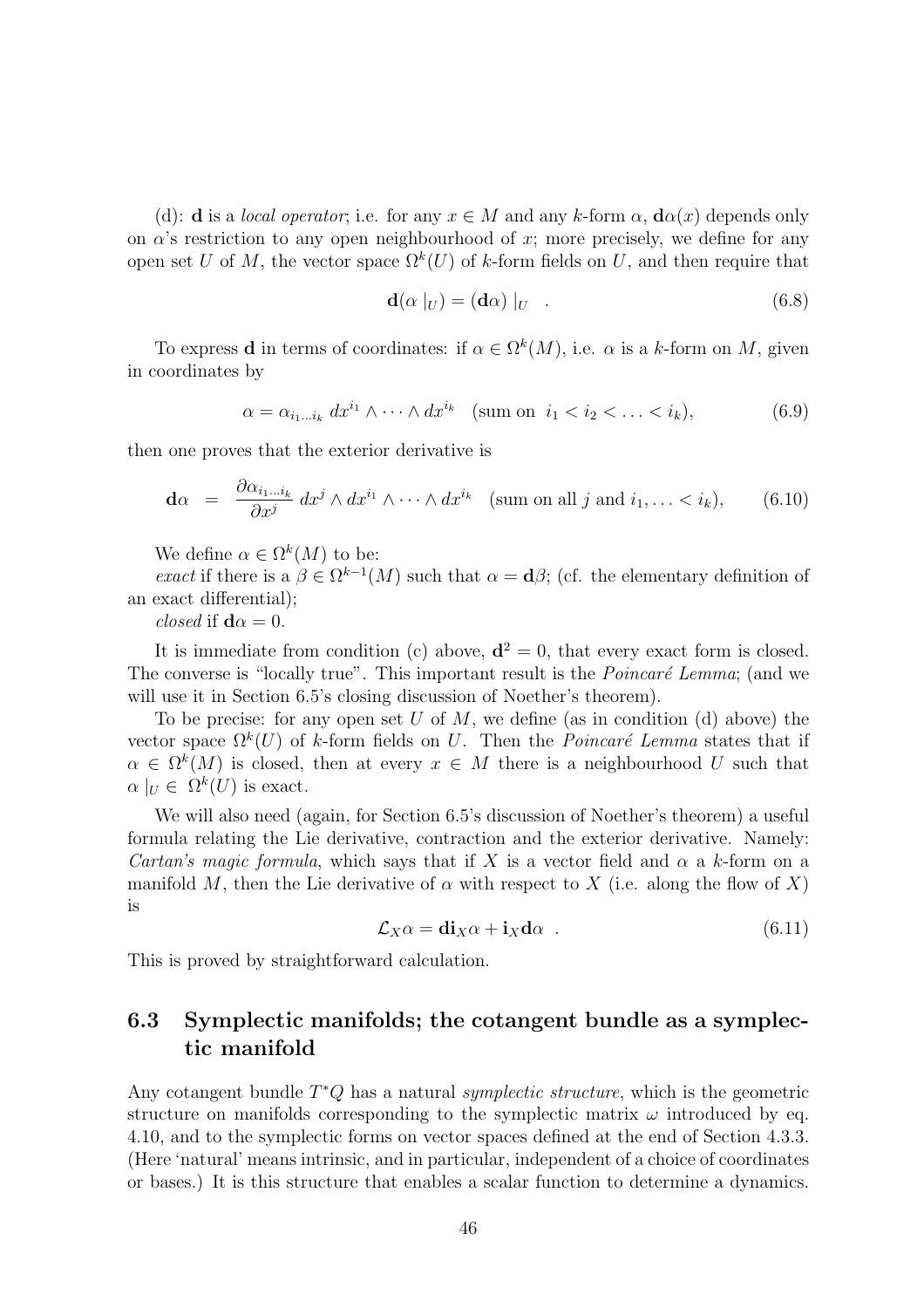That is: the symplectic structure implies that any scalar function  $H : T^*Q \to \mathbb{R}$ defines a vector field  $X_H$  on  $T^*Q$ .

I first describe this structure (Section 6.3.1), and then show that any cotangent bundle has it (Section 6.3.2). Later subsections will develop the consequences.

#### 6.3.1 Symplectic manifolds

A symplectic structure or symplectic form on a manifold M is defined to be a differential 2-form  $\omega$  on M that is closed (i.e.  $d\omega = 0$ ) and non-degenerate. That is: for any  $x \in M$ , and any two tangent vectors at  $x, \sigma, \tau \in T_x$ :

$$
\mathbf{d}\omega = 0 \quad \text{and} \quad \forall \tau \neq 0, \quad \exists \sigma : \quad \omega(\tau, \sigma) \neq 0 \quad . \tag{6.12}
$$

Such a pair  $(M, \omega)$  is called a *symplectic manifold*.

There is a rich theory of symplectic manifolds; but we shall only need a small fragment of it, building on our discussion in Section 4.3.3. (In particular, the fact that we mostly avoid the theory of canonical transformations means we will not need the theory of Lagrangian sub-manifolds.)

First, it follows from the non-degeneracy of  $\omega$  that M is even-dimensional; (cf. eq. 4.38).

It also follows that at any  $x \in M$ , there is a basis-independent isomorphism  $\omega^{\flat}$ from the tangent space  $T_x$  to its dual  $T_x^*$ . We saw this in (2) and (4) of Section 4.3.3, especially eq. 4.23. Namely: for any  $x \in M$  and  $\tau \in T_x$ , the value of the 1-form  $\omega^{\flat}(\tau) \in T_x^*$  is defined by

$$
\omega^{\flat}(\tau)(\sigma) := \omega(\sigma, \tau) \quad \forall \sigma \in T_x . \tag{6.13}
$$

Here we return to the main idea emphasised already in Section 4.3.1: that symplectic structure enables a covector field, i.e. a differential one-form, to determine a vector field. Thus for any function  $H : M \to \mathbb{R}$ , so that dH is a differential 1-form on M, the inverse of  $\omega^{\flat}$  (which we might write as  $\omega^{\sharp}$ ), carries dH to a vector field on M, written  $X_H$ . Cf. eq. 4.14.

So far, we have noted some implications of  $\omega$  being non-degenerate. The other part of the definition of a symplectic form (for a manifold), viz.  $\omega$  being closed,  $d\omega = 0$ , is also important. We shall see in Section 6.5 that it implies that a vector field X on a symplectic manifold M preserves the symplectic form  $\omega$  (i.e. in more physical jargon: generates (a one-parameter family of) canonical transformations) if  $X$  is Hamiltonian in the sense of Section 5.2; i.e. there is a scalar function f such that  $X = X_f \equiv \omega^{\sharp}(df)$ . Or in terms of the Poisson bracket, with · representing the argument place for a scalar function:  $X(\cdot) = X_f(\cdot) \equiv \{\cdot, f\}.$ 

So much by way of introducing symplectic manifolds. I turn to showing that any cotangent bundle  $T^*Q$  is such a manifold.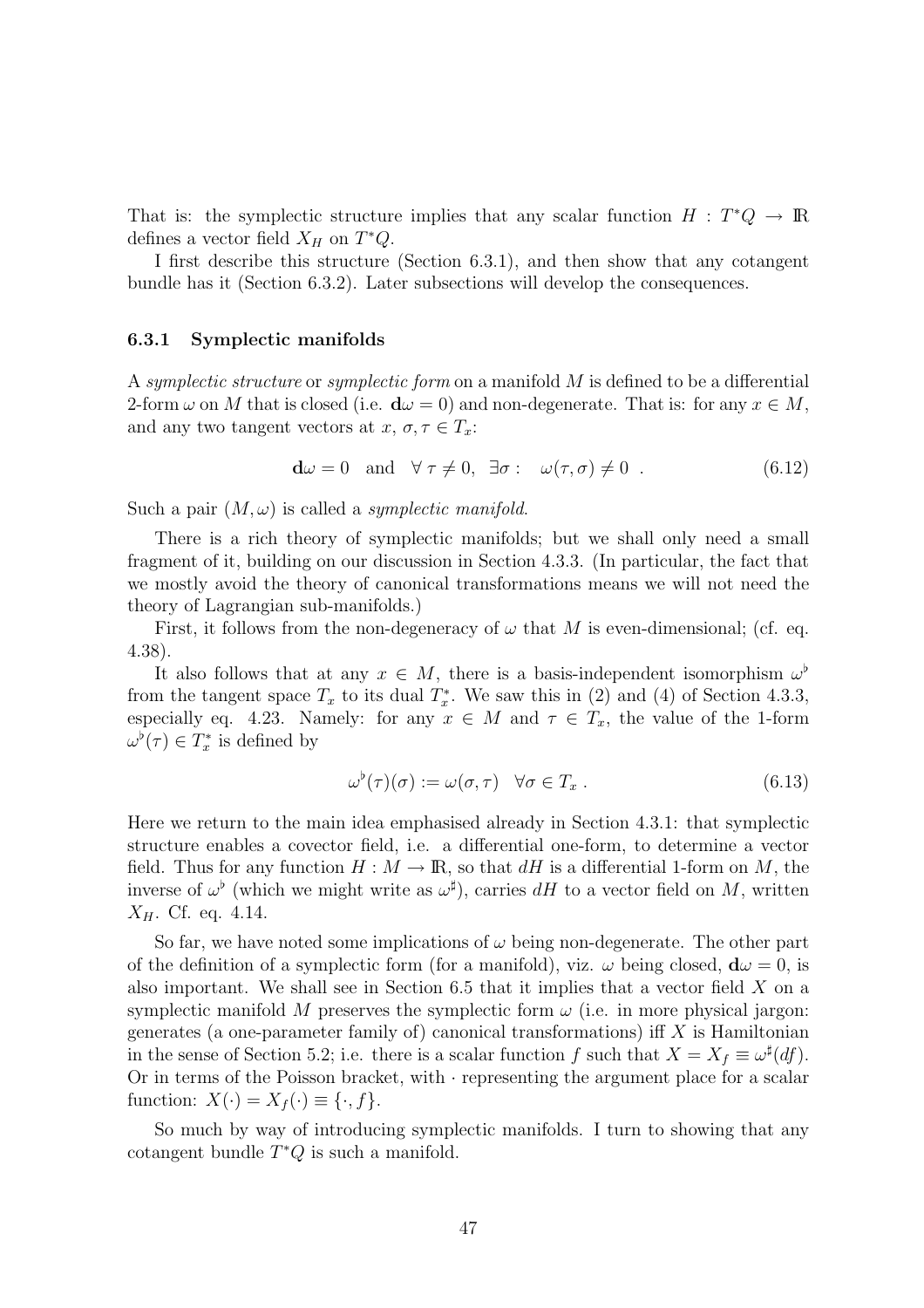#### 6.3.2 The cotangent bundle

Choose any local coordinates q on  $Q(\dim(Q)=n)$ , and the natural local coordinates  $q, p$  thereby induced on  $T^*Q$ ; (cf. (B) of Section 6.1). We define the 2-form

$$
dp \wedge dq := dp_i \wedge dq^i := \sum_{i=1}^n dp_i \wedge dq^i . \tag{6.14}
$$

To show that eq. 6.14 defines the same 2-form, whatever choice we make of the chart  $q$ on Q, it suffices to show that  $dp \wedge dq$  is the exterior derivative of a 1-form on  $T^*Q$  which is defined naturally (i.e. independently of coordinates or bases) from the derivative (also known as: tangent) map of the projection

$$
\pi: (q, p) \in T^*Q \mapsto q \in Q. \tag{6.15}
$$

Thus consider a tangent vector  $\tau$  (not to Q, but) to the cotangent bundle  $T^*Q$  at a point  $\eta = (q, p) \in T^*Q$ , i.e.  $q \in Q$  and  $p \in T_q^*$ . Let us write this as:  $\tau \in T_\eta(T^*Q) \equiv$  $T_{(q,p)}(T^*Q)$ . The derivative map,  $D\pi$  say, of the natural projection  $\pi$  applies to  $\tau$ :

$$
D\pi : \tau \in T_{(q,p)}(T^*Q) \mapsto (D\pi(\tau)) \in T_q \tag{6.16}
$$

Now define a 1-form  $\theta_H$  on  $T^*Q$  by

$$
\theta_H : \tau \in T_{(q,p)}(T^*Q) \mapsto p(D\pi(\tau)) \in \mathbb{R} ; \qquad (6.17)
$$

where in this definition of  $\theta_H$ , p is defined to be the second component of  $\tau$ 's base-point  $(q, p) \in T^*Q$ ; i.e.  $\tau \in T_{(q,p)}(T^*Q)$  and  $p \in T_q^*$ .

This 1-form is called the *canonical 1-form* on  $T^*Q$ . It is the "Hamiltonian version" of the 1-form  $\theta_L$  defined by eq. 2.13; and also there called the 'canonical 1-form'. But Section 6.1's discussion of the "fruitful ambiguity" of the symbol  $p$  brings out a contrast. While  $\theta_L$  as defined by eq. 2.13 clearly depends on L, the definition of  $\theta_H$ , eq. 6.17, does not depend on any function H.  $\theta_H$  is given just by the cotangent bundle structure. Hence the subscript  $H$  here just indicates "Hamiltonian (as against Lagrangian) version", not dependence on a function H.

So much by way of a natural definition of a 1-form. One now checks that in any natural local coordinates  $q, p, \theta_H$  is given by

$$
\theta_H = p_i dq^i. \tag{6.18}
$$

Finally, we define a 2-form by taking the exterior derivative of  $\theta_H$ :

$$
\mathbf{d}(\theta_H) := \mathbf{d}(p_i dq^i) \equiv dp_i \wedge dq^i . \tag{6.19}
$$

where the last equation follows immediately from eq. 6.10. One checks that this 2-form is closed (since  $\mathbf{d}^2 = 0$ ) and non-degenerate. So  $(T^*Q, \mathbf{d}(\theta_H))$  is a symplectic manifold.

Referring to eq. 4.18 of Section 4.3, or eq. 4.39 of Section 4.3.3, or eq. 6.3 of Section 6.2, we see that at each point  $(q, p) \in T^*Q$ , this symplectic form is, upto a sign, our familiar "sum of signed areas"—first seen as induced by the matrix  $\omega$  of eq. 4.10.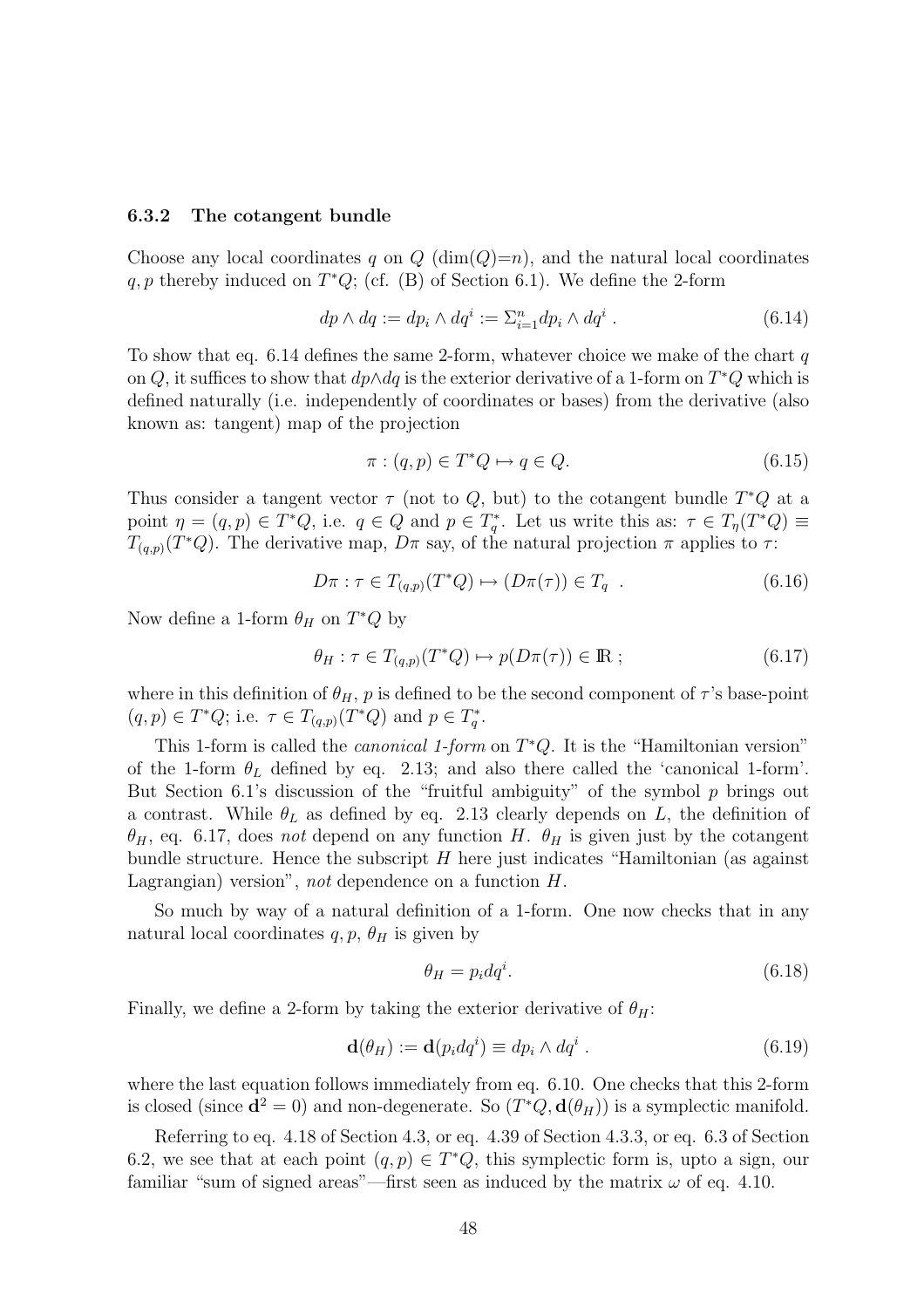Accordingly, Section 4.3.3's definition of a canonical symplectic form is extended to the present case:  $\mathbf{d}(\theta_H)$ , or its negative  $-\mathbf{d}(\theta_H)$ , is called the *canonical symplectic* form, or canonical 2-form. (The difference from Section 4.3.3's definition is that on a manifold, the symplectic form is required to be closed.)

(The difference by a sign is of course conventional: it arises from our taking the qs, not the ps, as the first n out of the  $2n$  coordinates. For if we had instead taken the ps, the matrix occurring in eq. 4.12 would have been  $-\omega \equiv \omega^{-1}$ : exactly matching the cotangent bundle's intrinsic 2-form  $\mathbf{d}(\theta_H)$ .)

We will see, in Section 6.6, a theorem (Darboux's theorem) to the effect that locally, any symplectic manifold "looks like" a cotangent bundle: or in other words, a cotangent bundle is locally a "universal" example of symplectic structure. But first we return, in the next two Subsections, to Hamilton's equations, and Noether's theorem.

# 6.4 Geometric formulations of Hamilton's equations

We already emphasised in Sections 4.3 and 5 the main geometric idea behind Hamilton's equations: that a gradient, i.e. covector, field  $dH$  determines a vector field  $X_H$ . We first saw this determination via the symplectic matrix, in eq. 4.14 of Section 4.3.1, viz.

$$
X_H(z) = \omega \nabla H(z) ; \qquad (6.20)
$$

and then via the Poisson bracket, in eq. 5.14 of Section 5.2, viz.

$$
D := X_H = \frac{d}{dt} = \dot{q}^i \frac{\partial}{\partial q^i} + \dot{p}_i \frac{\partial}{\partial p_i} = \frac{\partial H}{\partial p_i} \frac{\partial}{\partial q^i} - \frac{\partial H}{\partial q^i} \frac{\partial}{\partial p_i} = \{\cdot, H\}.
$$
 (6.21)

The symplectic structure and Poisson bracket were related by eq. 5.7, viz.

$$
\{f, g\}(z) = \tilde{\nabla}f(z) \cdot \omega \cdot \nabla g(z). \tag{6.22}
$$

And to this earlier discussion, the last Subsection, Section 6.3, added the identification of the canonical symplectic form of a cotangent bundle, eq. 6.19.

Let us sum up these discussions by giving some geometric formulations of Hamilton's equations at a point  $z = (q, p)$  in a cotangent bundle  $T^*Q$ . Let us write  $\omega^{\sharp}$  for the (basis-independent) isomorphism from the cotangent space to the tangent space,  $T_z^* \to T_z$ , induced by  $\omega := -\mathbf{d}(\theta_H) = dq^i \wedge dp_i$  (cf. eq. 4.35 and 6.13). Then Hamilton's equations, eq. 4.14 or 6.20, may be written as:

$$
\dot{z} = X_H(z) = \omega^{\sharp}(\mathbf{d}H(z)) = \omega^{\sharp}(dH(z)) \quad . \tag{6.23}
$$

Applying  $\omega^{\flat}$ , the inverse isomorphism  $T_z \to T_z^*$ , to both sides, we get

$$
\omega^{\flat} X_H(z) = dH(z) \quad . \tag{6.24}
$$

In terms of the symplectic form  $\omega$  at z, this is (cf. eq. 4.23): for all vectors  $\tau \in T_z$ 

$$
\omega(X_H(z), \tau) = dH(z) \cdot \tau \quad ; \tag{6.25}
$$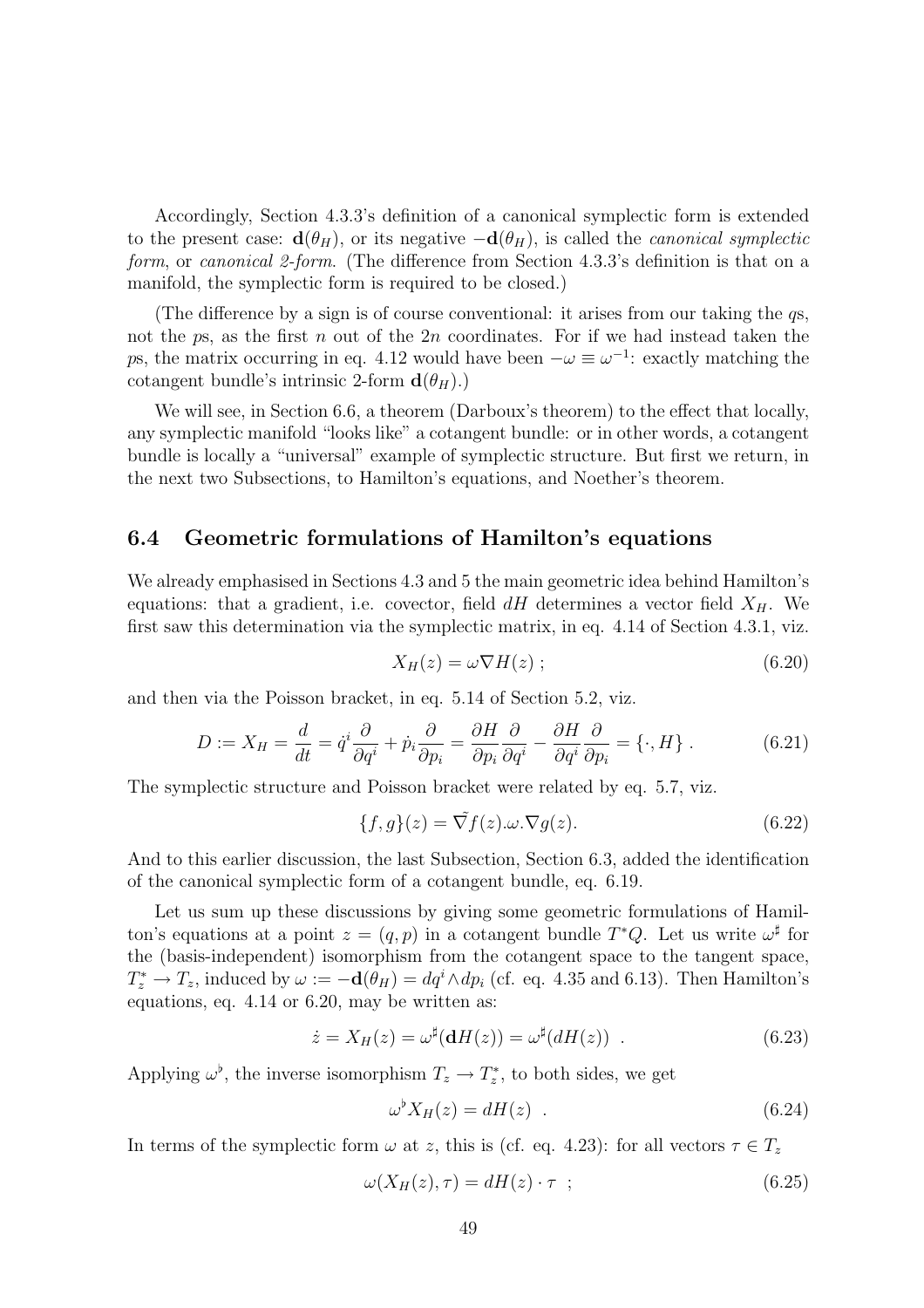or in terms of the contraction defined by eq.  $6.4$ , with  $\cdot$  marking the argument place of  $\tau \in T_z$ :

$$
\mathbf{i}_{X_H}\omega := \omega(X_H(z), \cdot) = dH(z)(\cdot) \tag{6.26}
$$

More briefly, and now for any function  $f$ , it is:

$$
\mathbf{i}_{X_f}\omega = df \tag{6.27}
$$

Here is a final example. Recall the relation between the Poisson bracket and the directional derivative (or the Lie derivative  $\mathcal{L}$ ) of a function, eq. 5.15 and 6.21: viz.

$$
\mathcal{L}_{X_f} g = dg(X_f) = X_f(g) = \{g, f\}.
$$
\n(6.28)

Combining this with eq. 6.27, we can reformulate the relation between the symplectic form and Poisson bracket, eq. 6.22, in the form:

$$
\{g, f\} = dg(X_f) = \mathbf{i}_{X_f} dg = \mathbf{i}_{X_f}(\mathbf{i}_{X_g}\omega) = \omega(X_g, X_f) . \tag{6.29}
$$

### 6.5 Noether's theorem completed

The discussion of Noether's theorem in Section 5.3 left unfinished business: to prove that a vector field generates a one-parameter family of canonical transformations iff it is a Hamiltonian vector field (and so justify the third claim of Section 5.3.1). Cartan's magic formula and the Poincaré Lemma, both from Section 6.2, make it easy to prove this, for a vector field on any symplectic manifold  $(M, \omega)$ .  $((M, \omega)$  need not be a cotangent bundle.)

We define a vector field X on a symplectic manifold  $(M, \omega)$  to be *symplectic* (also known as: *canonical*) iff the Lie-derivative along  $X$  of the symplectic form vanishes, i.e.  $\mathcal{L}_X \omega = 0.18$ 

Since  $\omega$  is closed, i.e.  $d\omega = 0$ , Cartan's magic formula, eq. 6.11, applied to  $\omega$ becomes

$$
\mathcal{L}_X \omega \equiv \mathbf{di}_X \omega + \mathbf{i}_X \mathbf{d} \omega = \mathbf{di}_X \omega \quad . \tag{6.30}
$$

So for X to be symplectic is for  $\mathbf{i}_{\chi}\omega$  to be closed. But by the Poincaré Lemma, if  $\mathbf{i}_{\chi}\omega$ is closed, it is locally exact. That is: there locally exists a scalar function  $f : M \to \mathbb{R}$ such that

$$
\mathbf{i}_X \omega = df \text{ i.e. } X = X_f. \tag{6.31}
$$

So for X to be symplectic is equivalent to X being *locally Hamiltonian*.

<sup>18</sup>As announced in Section 2.2.1, I assume the notion of the Lie-derivative, in particular the Liederivative of a 2-form. Suffice it to say, as a sketch, that the flow of X defines a map on M which induces a map on curves, and so on vectors, and so on co-vectors, and so on 2-forms such as  $\omega$ . Nor will I go into details about the equivalence between this definition of  $X$ 's being symplectic, and X's generating (active) canonical transformations, or preserving the Poisson bracket. For as I have emphasised, I will not need to develop the theory of canonical transformations.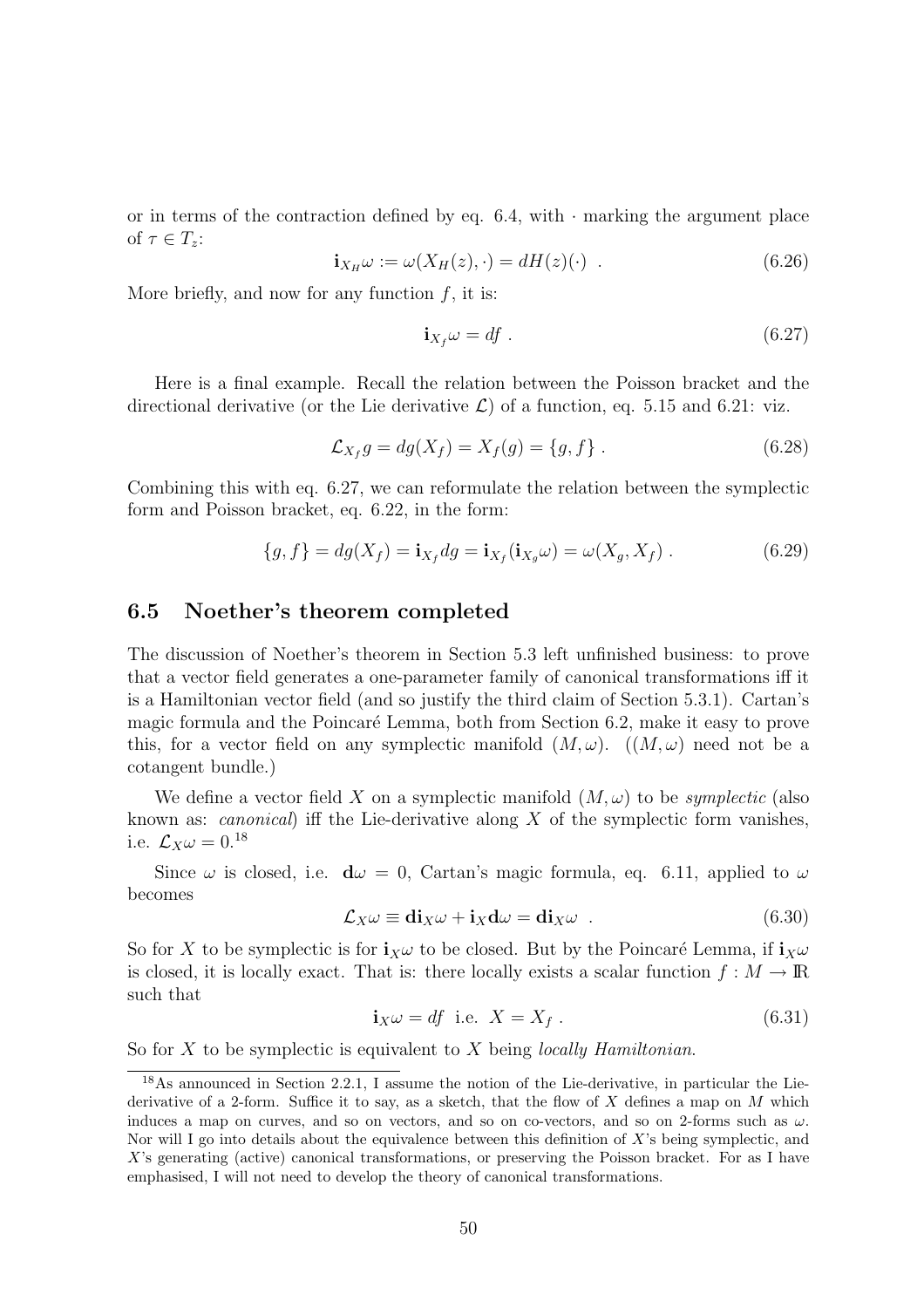So we can sum up Noether's theorem from a geometric perspective, as follows. We define a *Hamilton system* to be a triple  $(M, \omega, H)$  where  $(M, \omega)$  is a symplectic manifold and  $H : M \to \mathbb{R}$ , i.e.  $M \in \mathcal{F}(M)$ . We define a (continuous) symmetry of a Hamiltonian system to be a vector field  $X$  on  $M$  that preserves both the symplectic form,  $\mathcal{L}_X \omega = 0$ , and the Hamiltonian function,  $\mathcal{L}_X H = 0$ . As we have just seen: for any symmetry so defined, there locally exists an f such that  $X = X_f$ . So we can apply the "one-liner", eq. 5.18, i.e. the antisymmetry of the Poisson bracket,

$$
X_f(H) \equiv \{H, f\} = 0 \quad \text{iff} \quad X_H(f) \equiv \{f, H\} = 0 \,, \tag{6.32}
$$

to conclude that f is a first integral (constant of the motion). Thus we have

Noether's theorem for a Hamilton system If  $X$  is a symmetry of a Hamiltonian system  $(M, \omega, H)$ , then locally  $X = X_f$  and f is a constant of the motion. And conversely: if  $f : M \to \mathbb{R}$  is a constant of the motion, then  $X_f$  is a symmetry. Besides, this result encompasses the Lagrangian version of the theorem; cf. Sections 3.4 and 5.3.

Example:— For most Hamiltonian systems in euclidean space  $\mathbb{R}^3$ , spatial translations and rotations are (continuous) symmetries. For example, consider N pointparticles interacting by Newtonian gravity. The Hamiltonian is a sum of two terms, which are each individually invariant under these euclidean motions:

(i) a kinetic energy term  $K$ ; though I will not go into details, it is in fact defined by the euclidean metric of  $\mathbb{R}^3$  (cf. footnote 4 in Section 2.1), and is thereby invariant; and

(ii) a potential energy term  $V$ ; it depends only on the particles' relative distances, and is thereby invariant.

The corresponding conserved quantities are the total linear and angular momentum.<sup>19</sup>

Finally, an incidental remark which relates to the "rectification theorem", that on any manifold any vector field X can be "straightened out" in a neighbourhood around any point at which  $X$  is non-zero, so as to have all but one component vanish and the last component equal to 1; cf. eq. 3.22. Using this theorem, it is easy to see that on any even-dimensional manifold *any* vector field  $X$  is locally Hamiltonian, with respect to *some* symplectic form, around a point where  $X$  is non-zero. (One defines the symplectic form by Lie-dragging from a surface transverse to  $X$ 's integral curves.)

# 6.6 Darboux's theorem, and its role in reduction

Darboux's theorem states that cotangent bundles are, locally, a "universal form" of symplectic manifold. That is: Not only is any symplectic manifold  $(M, \omega)$  evendimensional. Also, it "looks locally like" a cotangent bundle, in that around any  $x$ 

<sup>&</sup>lt;sup>19</sup>By the way, this Hamiltonian is *not* invariant under boosts. But as I said in Section 2.2.1 and footnote 8, I restrict myself to time-independent transformations; the treatment of symmetries that "represent the relativity of motion" needs separate discussion.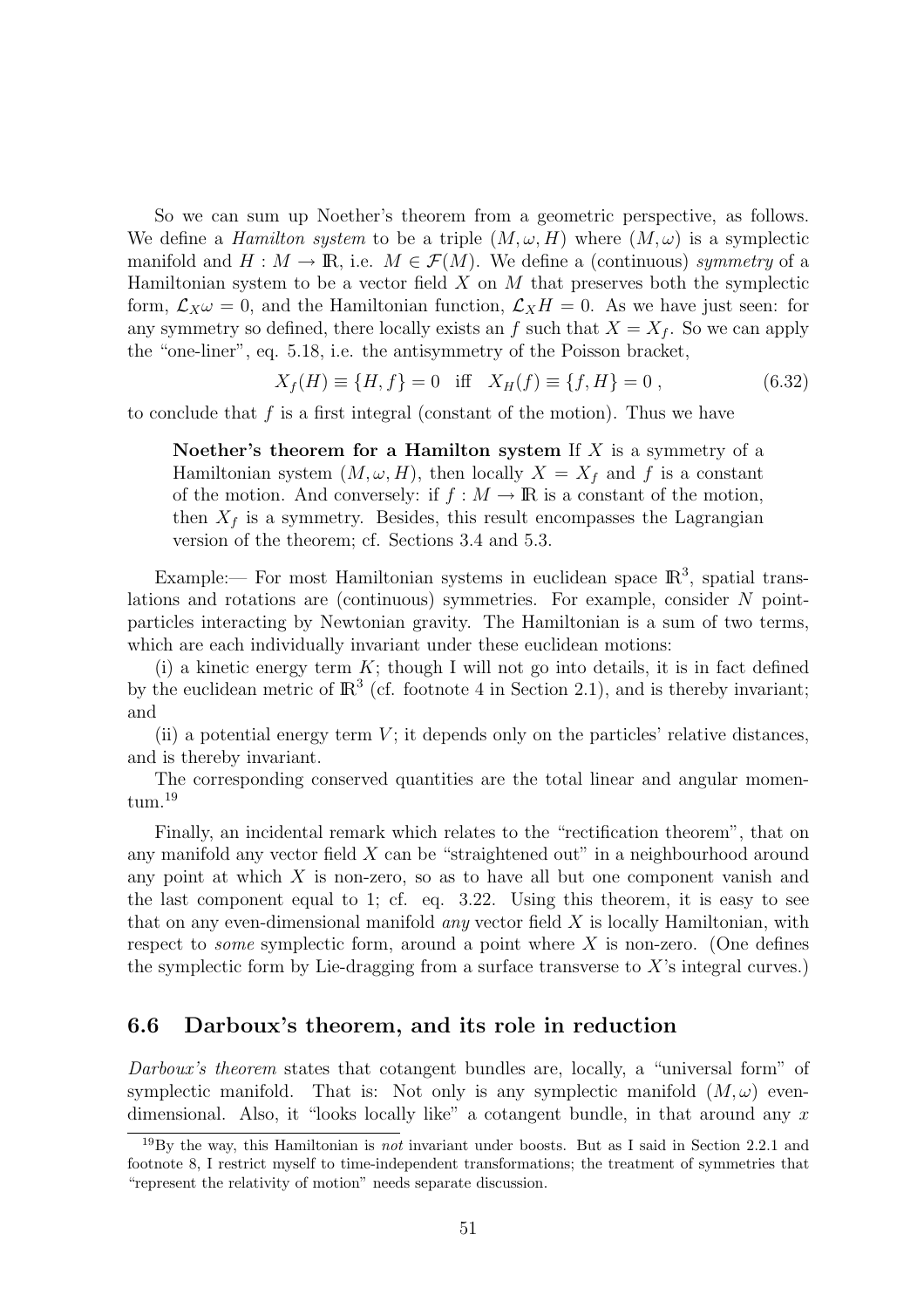in M, there is a local coordinate system  $(q<sup>1</sup>, ..., q<sup>n</sup>; p<sub>1</sub>, ..., p<sub>n</sub>)$ —where the use of both upper and lower indices is now just conventional, with no meaning about dual bases! in which:

(i)  $\omega$  takes the form  $dq^i \wedge dp_i$ ; and so

(ii) the Poisson brackets of the qs and ps take the fundamental form in eq. 5.13. (The theorem generalizes to the Poisson manifolds mentioned in Section 6.8.)

Besides, the proof of Darboux's theorem yields further information: information which is important for reducing problems. It arises from the beginning of the proof; and will return us to Section 4.2's point that the elementary connection between cyclic coordinates and conserved conjugate momenta underpins the role of symmetries and conserved quantities in reductions on symplectic manifolds.

(In fact, Darboux's theorem also yields two other broad implications about reducing problems; but I will not develop the details here. The second implication concerns the way that a Hamiltonian structure is preserved in the reduced problem. The third implication concerns the requirement that constants of the motion be in involution, i.e. have vanishing Poisson bracket with each other; so it leads to the idea of complete integrability—a topic this paper foreswears.)

Namely, the proof implies that "almost" any scalar function  $f \in \mathcal{F}(M)$  can be taken as the first "momentum" coordinate  $p_1$ ; or as the first configurational coordinate  $q<sup>1</sup>$ . Here "almost" is not meant in a measure-theoretic sense; it is just that f is subject to a mild restriction, that  $df \neq 0$  at the point  $x \in M$ .

In a bit more detail: The proof of Darboux's theorem starts by taking any such f to be our  $p_1$ , and then constructs the canonically conjugate generalized coordinate  $q^1$ , i.e. the coordinate such that  $\{q^1, p_1\} = 1$ : so that  $p_1$  generates translation in the direction of increasing  $q<sup>1</sup>$ . Indeed the construction is geometrically clear. The symplectic structure means that any such  $f$  defines a Hamiltonian vector field  $X_f$ , and a flow  $\phi^f$ . We choose a  $(2n-1)$ -dimensional local submanifold N passing through the given point x, and transverse to all the integral curves of  $X_f$  in a neighbourhood of x; and we set the parameter  $\lambda$  of the flow  $\phi^f$  to be zero at all points  $y \in N$ . Then for any  $z$  in a suitably small neighbourhood of the given point  $x$ , we define the function  $q^1(z)$  to be the parameter-value at z of the integral curve of  $X_f$  that passes through z. So by construction, (i) f generates translation in the direction of increasing  $q<sup>1</sup>$ , and (ii) defining  $p_1 := f$ , we have  $\{q^1, p_1\} = 1$ .

This is just the beginning of the proof. But I will not need details of how it goes on to establish the local existence of canonical coordinates, i.e. coordinates such that analogues of (i) and (ii), also for  $i \neq 1$ , hold. In short, the strategy is to use induction on the dimension of the manifold; for details, cf. e.g. Arnold (1989: 230-232).

To see the significance of this for reducing problems, suppose that there is a constant of the motion, and that we take it as our  $f$ , i.e. as the first momentum coordinate  $p_1$ . So the system evolves on a  $(2n - 1)$ -dimensional manifold given by an equation  $f =$ constant. So writing H in the canonical coordinate system secured by Darboux's theorem, we conclude that  $0 = \dot{f} \equiv -\frac{\partial H}{\partial q^1}$ . That is,  $q^1$  is cyclic. So as discussed in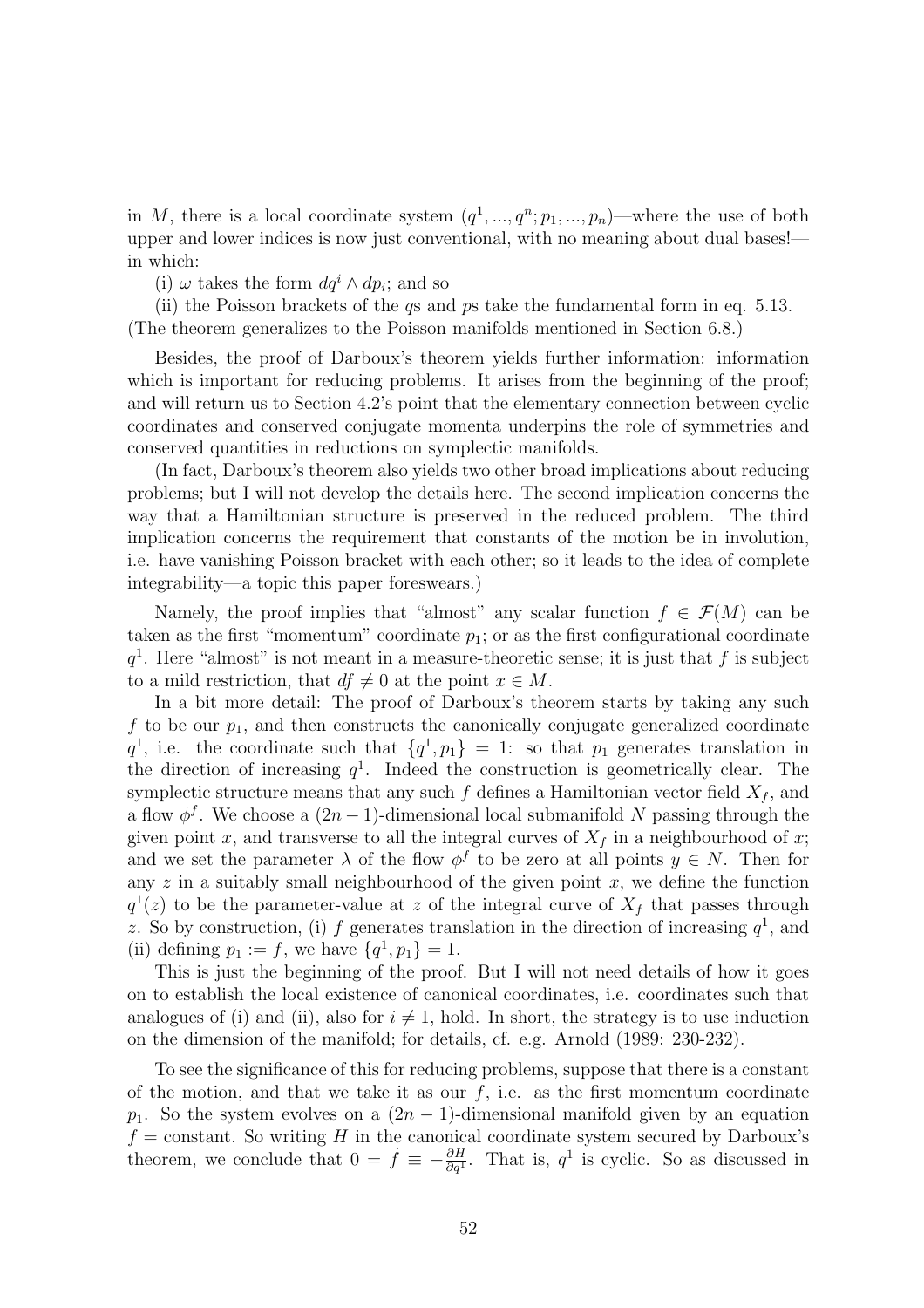Section 4.2, we need only solve the problem in the  $2n-2$  variables  $q^2, ..., q^n; p_2, ..., p_n$ . Having done so, we can find  $q<sup>1</sup>$  as a function of time, by solving eq. 4.9 by quadrature.

To put the point in geometric terms:—

(i): The system is confined to a  $(2n - 1)$ -dimensional manifold  $p_1 = \alpha = constant$ ,  $M_{\alpha}$  say.

(ii):  $M_{\alpha}$  is foliated by a local one-parameter family of  $(2n-2)$ -dimensional manifolds labelled by values of  $q^1 \in I \subset \mathbb{R}$ ,  $M_{\alpha} = \bigcup_{q^1 \in I} M_{\alpha,q^1}$ .

(iii): Of course, the dynamical vector field is transverse to the leaves of this foliation; i.e.  $q^1$  is not a constant of the motion,  $\dot{q}^1 \neq 0$ . But since  $q^1$  is ignorable,  $\frac{\partial H}{\partial q^1} = 0$ , the problem to be solved is "the same" at points  $x_1, x_2$  that differ only in their values of  $q^1$ .

# 6.7 Geometric formulation of the Legendre transformation

Let us round off our development of both Lagrangian and Hamiltonian mechanics, by formulating the Legendre transformation as a map from the tangent bundle  $TQ$  to the cotangent bundle  $T^*Q$ . In this formulation, the Legendre transformation is often called the fibre derivative.

Again, there is a rich theory to be had here. In part, it relates to the topics mentioned in Section 4.2.3: (i) the description of a function (in the simplest case  $f : \mathbb{R} \to \mathbb{R}$  by its gradients and axis-intercepts, rather than by its arguments and values; (ii) variational principles. But I shall not go into details about this theory: since this paper emphasises the Hamiltonian framework, a mere glimpse of this theory must suffice. (References, additional to those in Section 4.2.3, include: Abraham and Marsden (1978: Sections 3.6-3.8) and Marsden and Ratiu (1999: Sections 7.2-7.5, 8.1- 8.3).)

Let us return to the Lagrangian framework. We stressed in Section 2.2 that a scalar on the tangent bundle, the Lagrangian  $L: TQ \to \mathbb{R}$ , "determines everything": the dynamical vector field  $D =: D_L$ ; and so for given initial q and  $\dot{q}$ , L determines a solution, a trajectory in TQ, i.e. 2n functions of time  $q(t), \dot{q}(t)$  with the first n functions determining the latter.

For the Legendre transformation, the fundamental points are that:

(1): L also determines at any point  $q \in Q$ , a preferred map  $FL_q$  from the tangent space  $T_q$  to its dual space  $T_q^*$ . Besides this preferred map:

(2): extends trivially to a preferred map from all of  $TQ$  to  $T^*Q$ ; this is the Legendre transformation, understood geometrically;

(3): extends, under some technical conditions (about certain kinds of uniqueness, invertibility and smoothness), so as to carry geometric objects of various sorts defined on  $TQ$  to corresponding objects defined on  $T^*Q$ , and vice versa.

So under these conditions, the Legendre transformation (together with its inverse) transfers the entire description of the system's motion between the Lagrangian and Hamiltonian frameworks.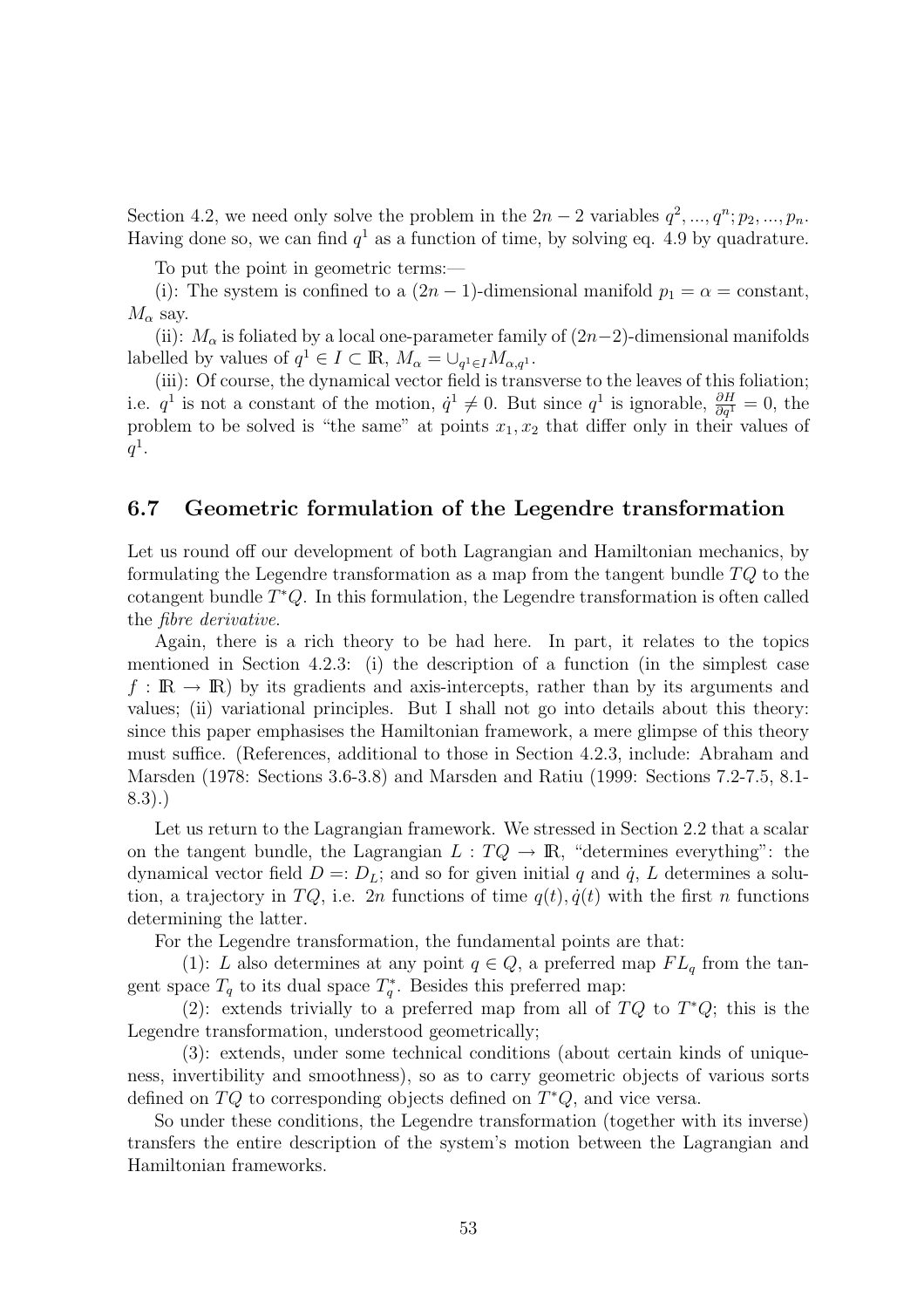I will explain (1) and (2), but just gesture at (3).

(1): Intuitively, the preferred map  $FL_q$  from each tangent space  $T_q$  to its dual space  $T_q^*$  is the transition  $\dot{q} \mapsto p$ . More precisely: since L is a scalar on  $TQ$ , any choice of local coordinates q on a patch of  $Q$ , together with the induced local coordinates  $q, \dot{q}$ on a patch of  $TQ$ , defines the partial derivatives  $\frac{\partial L}{\partial \dot{q}}$ . At any point q in the domain of the local coordinates, this defines a preferred map  $FL_q$  from the tangent space  $T_q$  to the dual space  $T_q^*$ :  $FL_q$ :  $T_q \to T_q^*$ . Namely, a vector  $\tau \in T_q$  with components  $\dot{q}^i$  in the coordinate system  $q^i$  on Q, i.e.  $\tau = \dot{q}^i \frac{\partial}{\partial q^i}$  (think of a motion through configuration q with generalized velocity  $\tau$ ) is mapped to the 1-form whose components in the dual basis  $dq^i$  are  $\frac{\partial L}{\partial \dot{q}^i}$ . That is

$$
FL_q: \tau = \dot{q}^i \frac{\partial}{\partial q^i} \in T_q \quad \mapsto \quad \frac{\partial L}{\partial \dot{q}^i} dq^i \in T_q^* \quad . \tag{6.33}
$$

One easily checks that because the canonical momenta are a 1-form, this definition is, despite appearances, coordinate-independent.

(2): An equivalent definition, manifestly coordinate-independent and given for all  $q \in Q$ , is as follows. Given  $L: TQ \to \mathbb{R}$ , define  $FL: TQ \to T^*Q$ , the fibre derivative, by

$$
\forall q \in Q, \ \forall \sigma, \ \tau \in T_q: \ FL(\sigma) \cdot \tau = \frac{d}{ds} \mid_{s=0} L(\sigma + s\tau)
$$
 (6.34)

(We here take  $\sigma, \tau$  to encode the identity of the base-point q, so that we make notation simpler, writing  $FL(\sigma)$  rather than  $FL((q, \sigma))$  etc.) That is:  $FL(\sigma) \cdot \tau$  is the derivative of L at  $\sigma$ , along the fibre  $T_q$  of the fibre bundle  $TQ$ , in the direction  $\tau$ . So FL is fibrepreserving: i.e. it maps the fibre  $T_q$  of  $TQ$  to the fibre  $T_q^*$  of  $T^*Q$ . In local coordinates  $q, \dot{q}$  on  $TQ, FL$  is given by:

$$
FL(q^i, \dot{q}^i) = (q^i, \frac{\partial L}{\partial \dot{q}^i}) \; ; \; \text{ i.e. } p_i = \frac{\partial L}{\partial \dot{q}^i} \; . \tag{6.35}
$$

An important special case involves a free system (i.e. no potential term in the Lagrangian) and a configuration manifold Q with a metric  $g = g_{ij}$  defined by the kinetic energy. (Cf. footnote 4 for the definition of this metric: in short, the constraints being scleronomous (i.e. time-independent, cf. Section 2.1), implies that for any coordinate system on Q, the kinetic energy is a homogeneous quadratic form in the generalized velocities.) The Lagrangian is then just the kinetic energy of the metric,

$$
L(q, \dot{q}) \equiv L(\dot{q}) := \frac{1}{2} g_{ij} \dot{q}^i \dot{q}^j
$$
\n(6.36)

so that the fibre derivative is given by

$$
FL(\sigma) \cdot \tau = g(\sigma, \tau) = g_{ij}\sigma^i \tau^j \quad , \text{ i.e. } p_i = g_{ij}\dot{q}^j \ . \tag{6.37}
$$

(3): We can use FL to pull-back to TQ the canonical 1-form  $\theta \equiv \theta_H$  and symplectic form  $\omega$  from  $T^*Q$  (eq. 6.17 and 6.18 with  $\omega = -d\theta$ , from Section 6.3.B). That is, we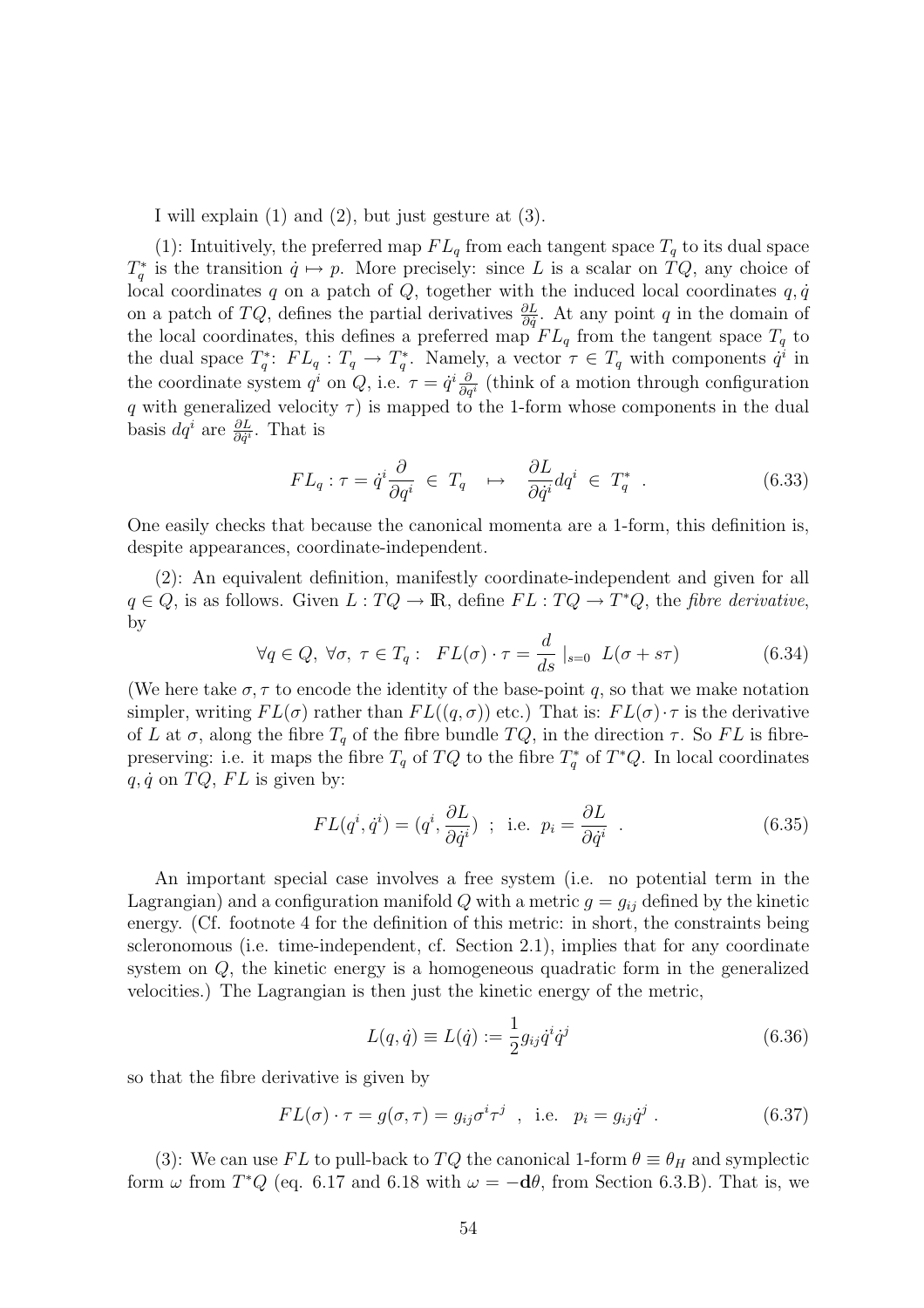can define

$$
\theta_L := (FL)^*\theta_H \text{ and } \omega_L := (FL)^*\omega . \tag{6.38}
$$

Since exterior differentiation **d** commutes with pull-backs,  $\omega_L = -d\theta_L$ . Furthermore:

(i): As one would hope,  $\theta_L$ , so defined, is Lagrangian mechanics' canonical 1-form, which we already defined in eq. 2.13 (and which played a central role in the Lagrangian version of Noether's theorem).

(ii): One can show that  $\omega_L$  is non-degenerate iff the Hessian condition eq. 2.3 holds. So under this condition, we can analyse Lagrangian mechanics in terms of symplectic structure.

Given L, we define its energy function  $E: TQ \to \mathbb{R}$  by

$$
\forall v \equiv (q, \tau) \in TQ, \ E(v) := FL(v) \cdot v - L(v) \ ; \tag{6.39}
$$

or in coordinates

$$
E(q^i, \dot{q}^i) := \frac{\partial L}{\partial \dot{q}^i} \dot{q}^i - L(q^i, \dot{q}^i)
$$
\n(6.40)

If FL is a diffeomorphism, we find that  $E \circ (FL)^{-1}$  is, as one would hope, the Hamiltonian function  $H: T^*Q \to \mathbb{R}$  which we already defined in eq. 4.4.

And accordingly, if  $FL$  is a diffeomorphism, then the derivative of  $FL$  carries the dynamical vector field  $\frac{d}{dt}$  in the Lagrangian description, as defined in eq. 2.8 (Section  $(2.2, (2))$ , viz.

$$
D_L := \dot{q}^i \frac{\partial}{\partial q^i} + \ddot{q}^i \frac{\partial}{\partial \dot{q}^i} \quad , \tag{6.41}
$$

to the Hamiltonian dynamical vector field, viz.

$$
D_H := \dot{q}^i \frac{\partial}{\partial q^i} + \dot{p}_i \frac{\partial}{\partial p_i} \quad . \tag{6.42}
$$

More generally, one can show if  $FL$  is a diffeomorphism, there is a bijective correspondence between the various geometric structures used in the Lagrangian and Hamiltonian descriptions. For precise statements of this idea, cf. e.g. Abraham and Marsden (1978: Theorem 3.6.9) and Marsden and Ratiu (1999: Theorem 7.4.3.), and their preceding discussions.

# 6.8 Glimpsing the more general framework of Poisson manifolds

Recall that Section 5.1 listed several properties of the Poisson bracket, as defined by eq. 5.3 or 5.6. We end by briefly describing how the postulation of a bracket that acts on the scalar functions  $F : M \to \mathbb{R}$  defined on any manifold M, and possesses four of Section 5.1's listed properties, provides a sufficient framework for mechanics in Hamiltonian style. The bracket is again called a 'Poisson bracket', and the manifold M equipped with such a bracket is called a *Poisson manifold*.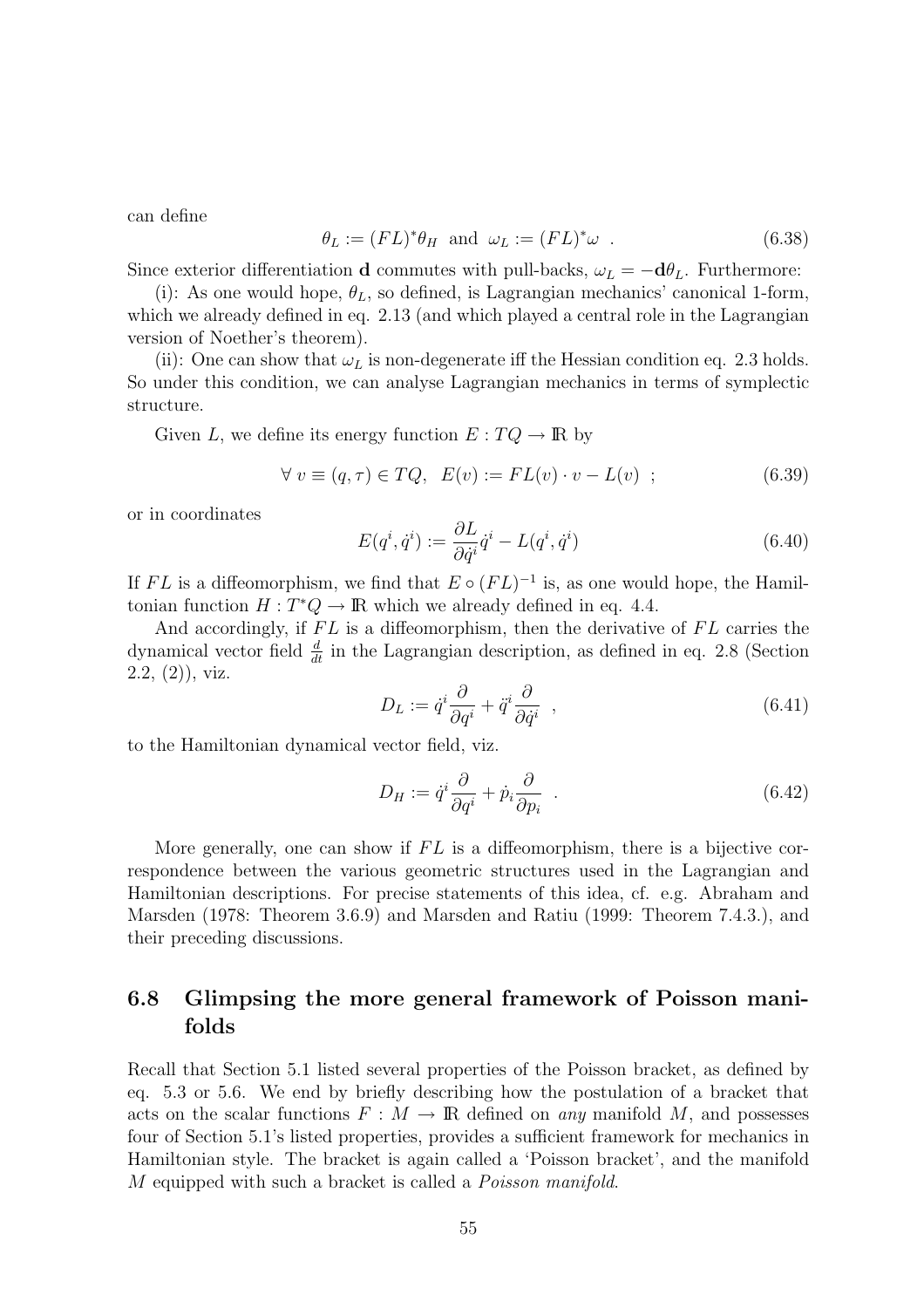Namely, we require the following four properties. The Poisson bracket is to be bilinear; antisymmetric; and to obey the Jacobi identity (eq. 5.11) for any real functions  $F, G, H$  on  $M$ , i.e.

$$
\{\{F,H\},G\} + \{\{G,F\},H\} + \{\{H,G\},F\} = 0 \tag{6.43}
$$

and to obey Leibniz' rule for products (eq. 5.9), i.e.

$$
\{F, H \cdot G\} = \{F, H\} \cdot G + H \cdot \{F, G\} \quad . \tag{6.44}
$$

This generalizes Hamiltonian mechanics: in particular, a Poisson manifold need not be a symplectic manifold. The main idea of the extra generality is that the antisymmetric bilinear map that gives the geometry of the state space (the analogue of Section 4.3's symplectic form  $\omega$ ) can be degenerate. So this map can "have extra zeroes", as in eq. 4.37 and 4.38. (This map is induced by the generalized Poisson bracket, via an analogue of eq. 5.7.) This means that a Poisson manifold can have odd dimension; while we saw in Section 4.3.3 that any symplectic vector space is even-dimensional—and so, therefore, is any symplectic manifold (Section 6.3.1 and 6.6).

On the other hand, the generalized framework has strong connections with the usual one.<sup>20</sup> One main connection is the result that any Poisson manifold  $M$  is a disjoint union of even-dimensional manifolds, on each of which M's degenerate antisymmetric bilinear form (induced by the generalized Poisson bracket) restricts to be non-degenerate; so that there is an orthodox Hamiltonian mechanics on each such 'symplectic leaf'. Another main connection is that Section 5.3's "one-liner" version of Noether's theorem, eq. 5.18, underpins versions of Noether's theorem for the more general framework.

This generalized framework is important for various reasons; I will just mention two.

(i): For a system whose orthodox Hamiltonian mechanics on a symplectic manifold (dimension  $2n$ , say) depends on s real parameters, it is sometimes natural to consider the corresponding  $(2n + s)$ -dimensional space. This is often a Poisson manifold; viz., one foliated into an s-dimensional family of 2n-dimensional symplectic manifolds. This scenario occurs even for some very familiar systems, such as the pivoted rigid body described by Euler's equations.

(ii): Poisson manifolds often arise in the theory of symplectic reduction. For when you quotient a symplectic manifold by the action of a group (e.g. a group of symmetries of a Hamiltonian system in the sense of Section 6.5), you often get a Poisson manifold, rather than a symplectic one. Indeed, the pivoted rigid body is itself an example of this.

But this generalized framework is a large topic, which we cannot go into: as mentioned, Butterfield (2006) is a philosopher's introduction.

 $20$ Because of these connections, it is natural to still call the more general framework 'Hamiltonian'; as is usually done. But of course this is just a verbal matter.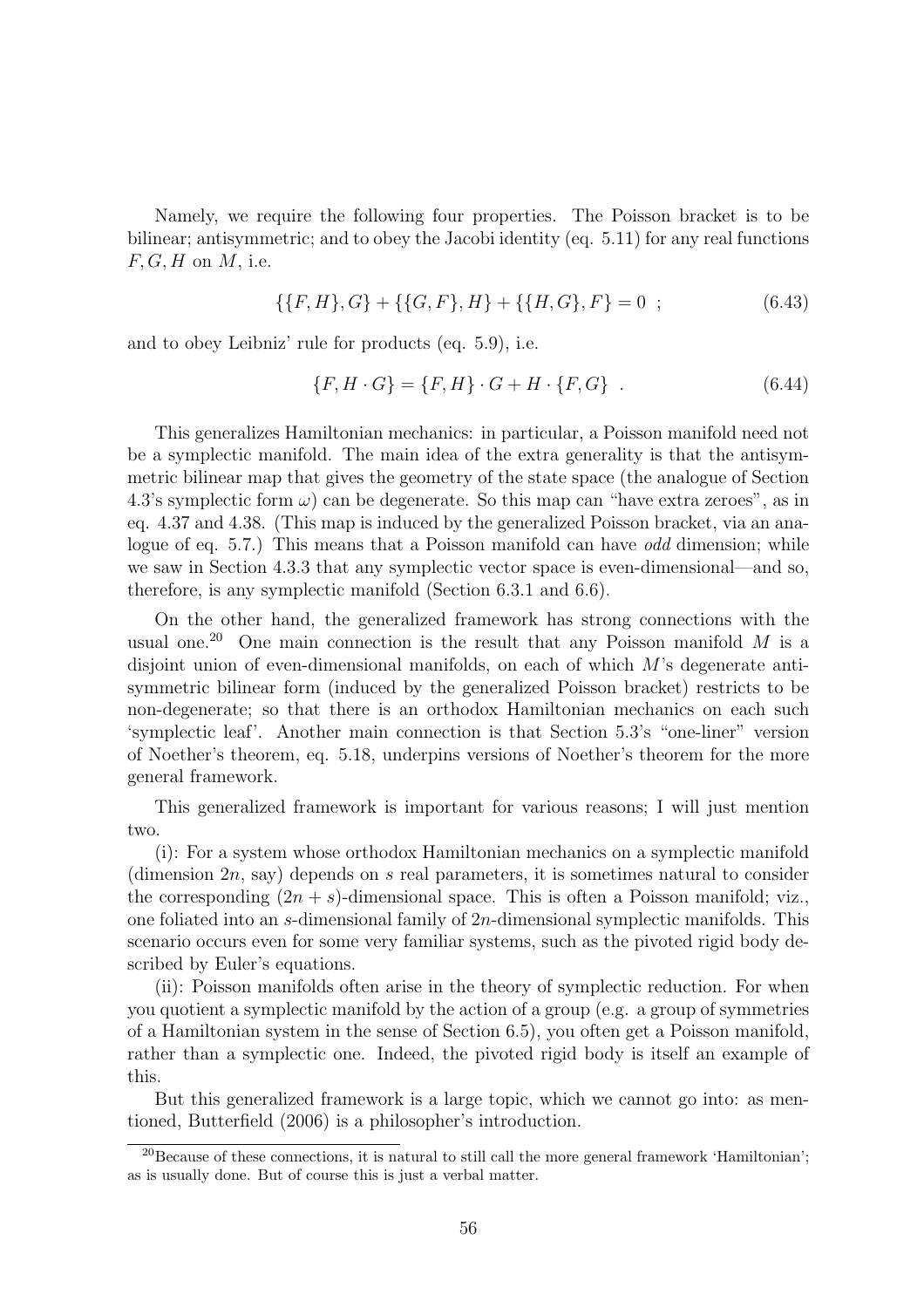For now, we end with a historical point.<sup>21</sup> It is humbling, but also I hope inspiring, reflection about one of classical mechanics' monumental figures. Namely: a considerable part of the modern theory of Poisson manifolds, including their uses for the rigid body and for symplectic reduction, was already contained in Lie (1890)!

Acknowledgements:— I am grateful to the editors, not least for their patience; to audiences in Irvine, Oxford, Princeton and Santa Barbara; and to Katherine Brading, Harvey Brown, Hans Halvorson, David Malament, Wayne Myrvold, David Wallace, and especially Graeme Segal, for conversations, comments—and corrections!

# 7 References

R. Abraham and J. Marsden (1978), Foundations of Mechanics, second edition: Addison-Wesley.

V. Arnold (1973), Ordinary Differential Equations, MIT Press.

V. Arnold (1989), Mathematical Methods of Classical Mechanics, Springer, (second edition).

G. Belot (2003), 'Notes on symmetries', in Brading and Castellani (ed.s) (2003), pp. 393-412.

K. Brading and E. Castellani (ed.s) (2003), Symmetry in Physics, Cambridge University Press.

H. Brown and P. Holland (2004), 'Simple applications of Noether's first theorem in quantum mechanics and electromagnetism', American Journal of Physics 72 p. 34-39. Available at: http://arxiv.org/abs/quant-ph/0302062 and http://philsciarchive.pitt.edu/archive/00000995/

H. Brown and P. Holland (2004a), 'Dynamical vs. variational symmetries: Understanding Noether's first theorem', Molecular Physics, 102, (11-12 Special Issue), pp. 1133-1139.

J. Butterfield (2004), 'Some Aspects of Modality in Analytical mechanics', in Formal Teleology and Causality, ed. M. Stöltzner, P. Weingartner, Paderborn: Mentis. Available at Los Alamos arXive: http://arxiv.org/abs/physics/0210081 or http://xxx.soton.ac.uk/abs/physics/0210081; and at Pittsburgh archive: http://philsciarchive.pitt.edu/archive/00001192.

J. Butterfield (2004a), 'Between Laws and Models: Some Philosophical Morals of Lagrangian Mechanics'; available at Los Alamos arXive: http://arxiv.org/abs/physics/0409030 or

http://xxx.soton.ac.uk/abs/physics/0409030; and at Pittsburgh archive: http://philsci-

 $^{21}$ As mentioned in footnote 10, Olver (2000) gives many details especially about Lie; e.g. Olver (2000: 374-379, 427-428). Cf. also Marsden and Ratiu (1999: 336-338, 430-432), and for a full history, Hawkins (2000).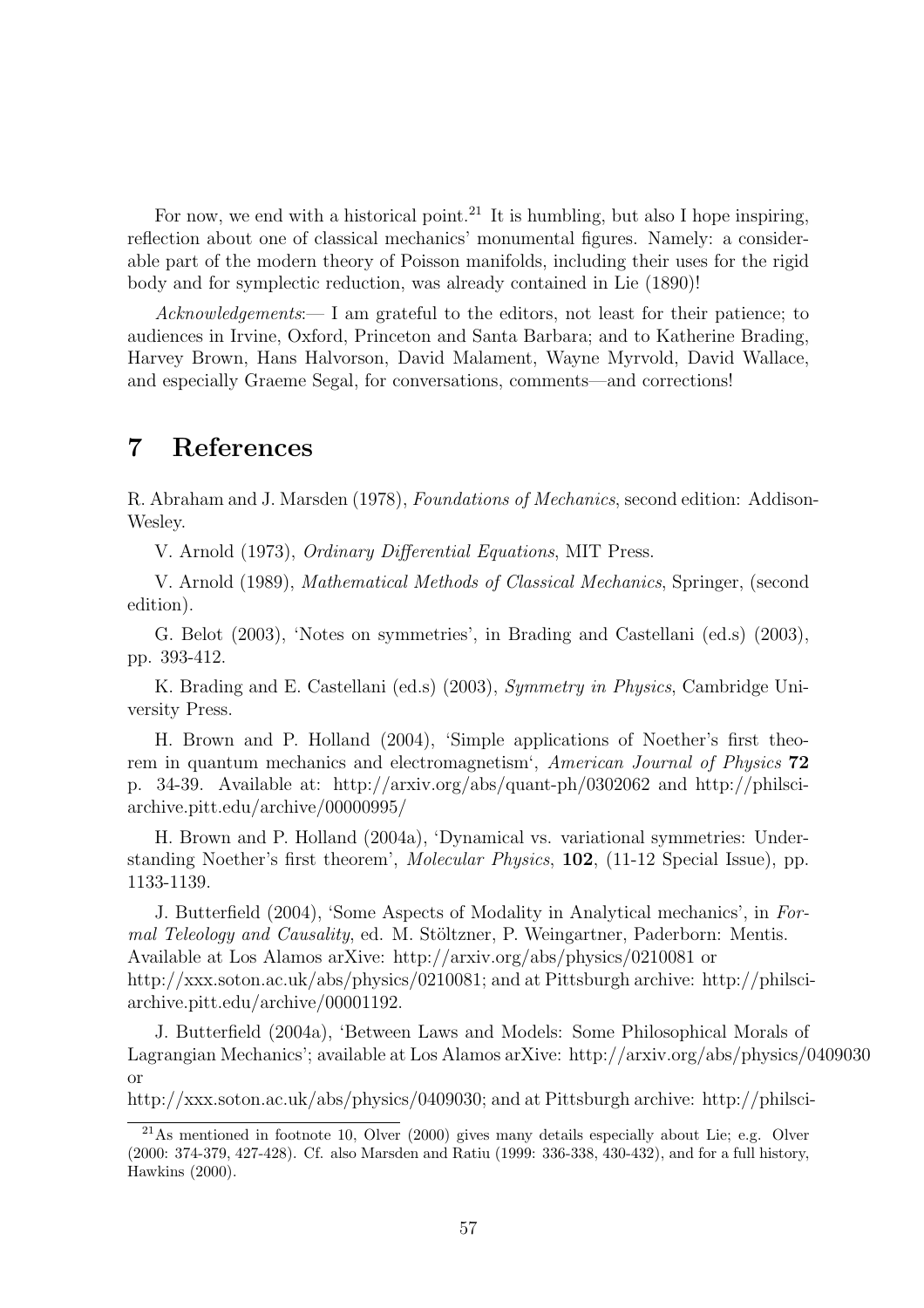archive.pitt.edu/archive/00001937/.

J. Butterfield (2004b), 'On Hamilton-Jacobi Theory as a Classical Root of Theory', in A. Elitzur, S. Dolev and N. Kolenda (eds.), Quo Vadis Quantum Mechanics?, Springer, pp. 239-273; available at Los Alamos arXive: http://arxiv.org/abs/quantph/0210140; or at Pittsburgh archive: http://philsci-archive.pitt.edu/archive/00001193/

J. Butterfield (2005), 'Between Laws and Models: Some Philosophical Morals of Hamiltonian Mechanics', in preparation.

J. Butterfield (2006), 'On Symplectic Reduction in Classical Mechanics', forthcoming in The North Holland Handbook of Philosophy of Physics, ed. J. Earman and J. Butterfield, North Holland; available at Los Alamos arXive: http://arxiv.org/abs/physics/0507194; or at Pittsburgh archive: http://philsci-archive.pitt.edu/archive/00002373/

R. Courant and D. Hilbert (1953), Methods of Mathematical Physics, volume I, Wiley-Interscience (Wiley Classics 1989).

R. Courant and D. Hilbert (1962), Methods of Mathematical Physics, volume II, Wiley-Interscience (Wiley Classics 1989).

E. Desloge (1982), Classical Mechanics, John Wiley.

J. Earman (2003), 'Tracking down gauge: an ode to the constrained Hamiltonian formalism', in Brading and Castellani (ed.s) (2003), pp. 140-162.

H. Goldstein et al. (2002), Classical Mechanics, Addison-Wesley, (third edition).

T. Hawkins (2000), Emergence of the Theory of Lie Groups: an essay in the history of mathematics 1869-1926, New York: Springer.

M. Henneaux and C. Teitelboim (1992), Quantization of Gauge Systems, Princeton University Press.

O. Johns (2005), Analytical Mechanics for Relativity and Quantum Mechanics, Oxford University Press.

J. José and E. Saletan (1998), Classical Dynamics: a Contemporary Approach, Cambridge University Press.

H. Kastrup (1987), 'The contributions of Emmy Noether, Felix Klein and Sophus Lie to the modern concept of symmetries in physical systems', in Symmetries in Physics (1600-1980), Barcelona: Bellaterra, Universitat Autonoma de Barcelona, p. 113-163.

S. Lie (1890). Theorie der Transformationsgruppen: zweiter abschnitt, Leipzig: B.G.Teubner.

C. Lanczos (1986), The Variational Principles of Mechanics, Dover; (reprint of the 4th edition of 1970).

J. Marsden and T. Ratiu (1999), Introduction to Mechanics and Symmetry, second edition: Springer-Verlag.

G. Morandi et al (1990), 'The inverse problem of the calculus of variations and the geometry of the tangent bundle', Physics Reports 188, p. 147-284.